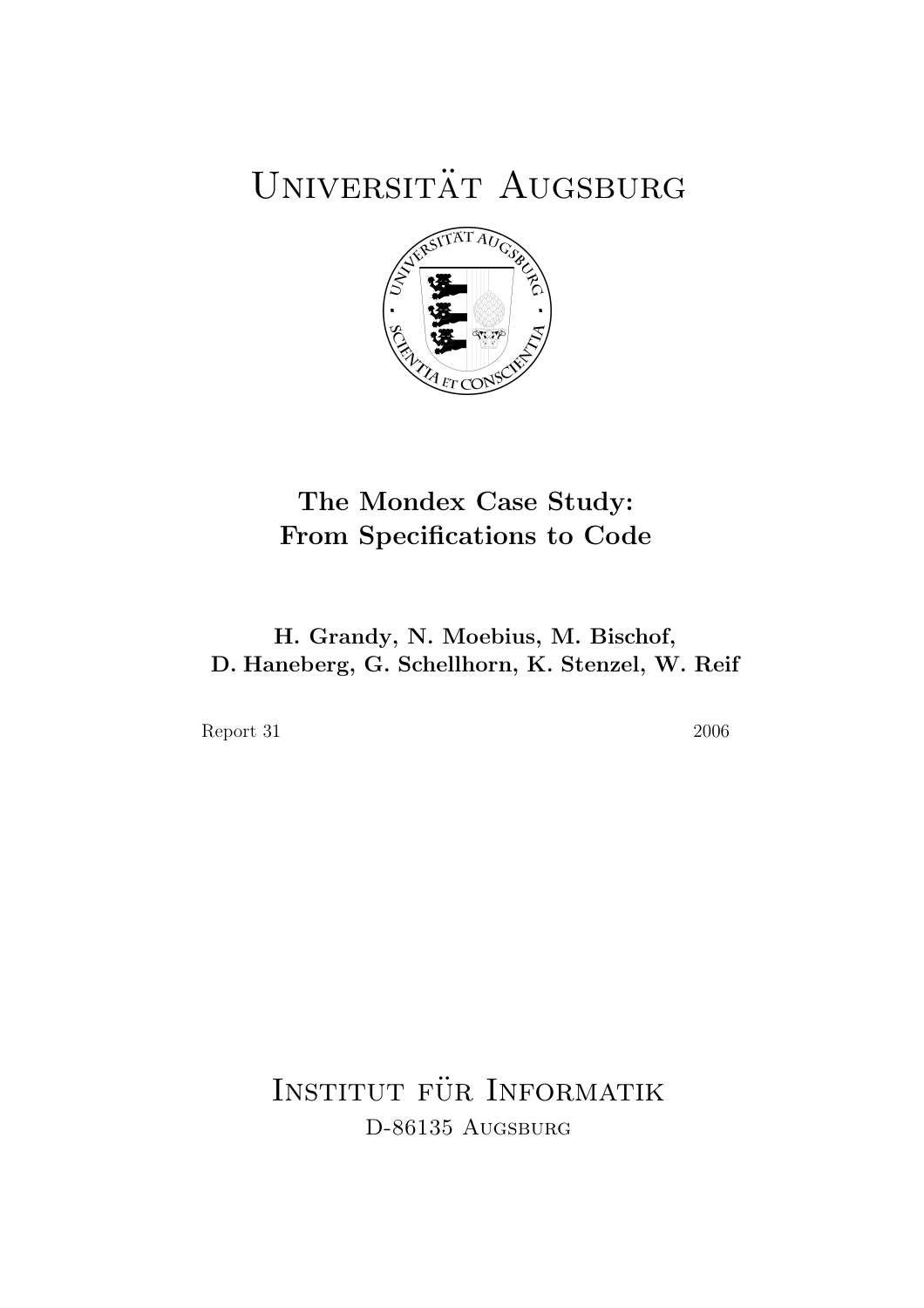Copyright  $\odot$  H. Grandy, N. Moebius, M. Bischof, D. Haneberg, G. Schellhorn, K. Stenzel, W. Reif Institut für Informatik Universität Augsburg D–86135 Augsburg, Germany http://www.Informatik.Uni-Augsburg.DE — all rights reserved —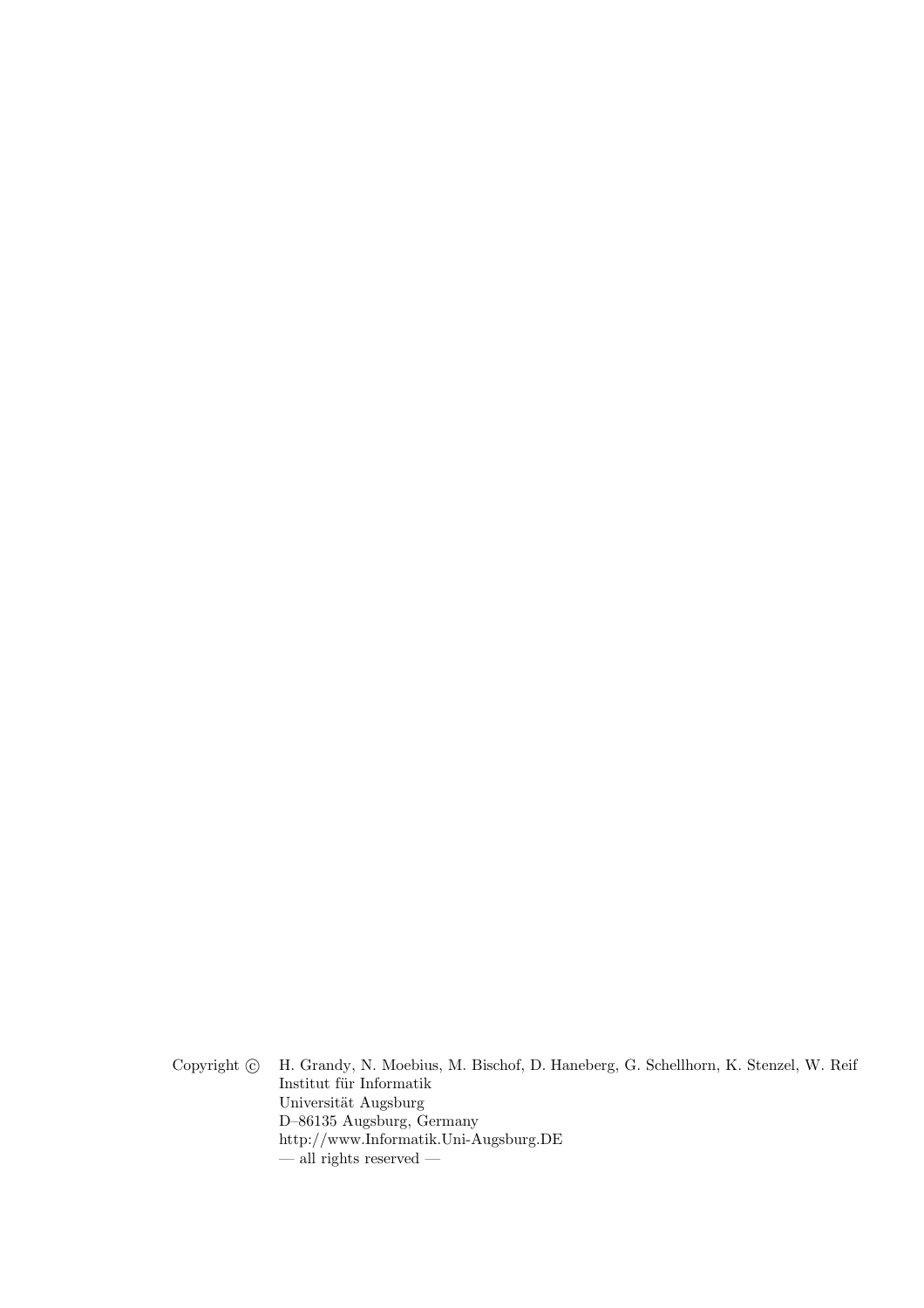The Mondex Case Study: From Specifications to Code

H. Grandy, N. Moebius, M. Bischof, D. Haneberg, G. Schellhorn, K. Stenzel, W. Reif Lehrstuhl für Softwaretechnik und Programmiersprachen, Universität Augsburg, D-86135 Augsburg, Germany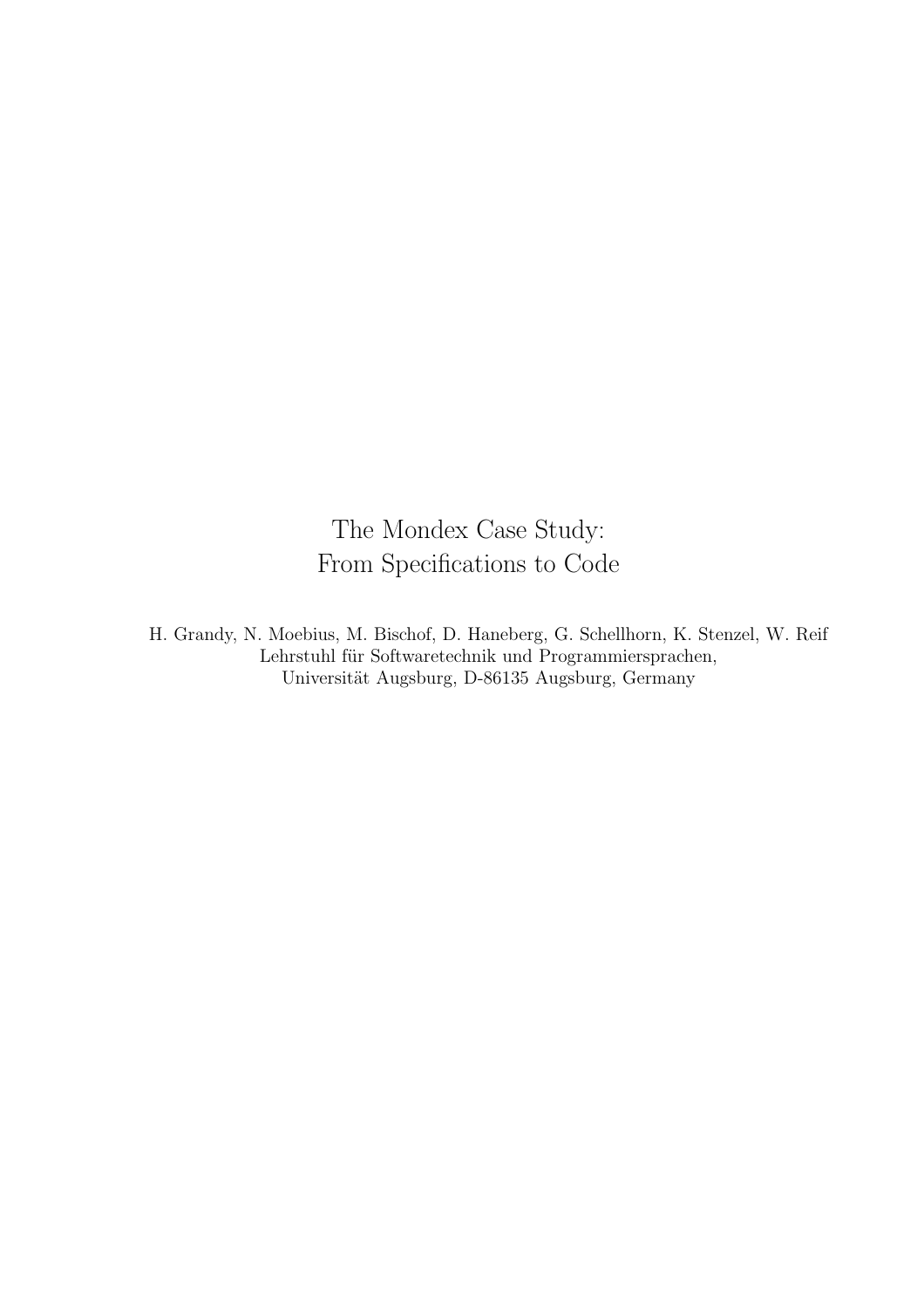#### Abstract

In this paper we introduce three different implementations for the Mondex electronic purse verification challenge [Woo06] [SCW00]. In previous work ([SGHR06] [SGH+07] and [HSGR06]) we verified security and correctness properties of the Mondex money transfer protocol. Here we present a way to translate the formal specifications into running JavaCard code. We introduce three different ways to implement the protocol, one using symmetric cryptography, one using asymmetric cryptography and finally one using special datatypes for cryptographic protocols and symmetric cryptography. All implementations presented in this paper are able to run on a Gemplus GemxpressoRAD ProR3 SmartCard.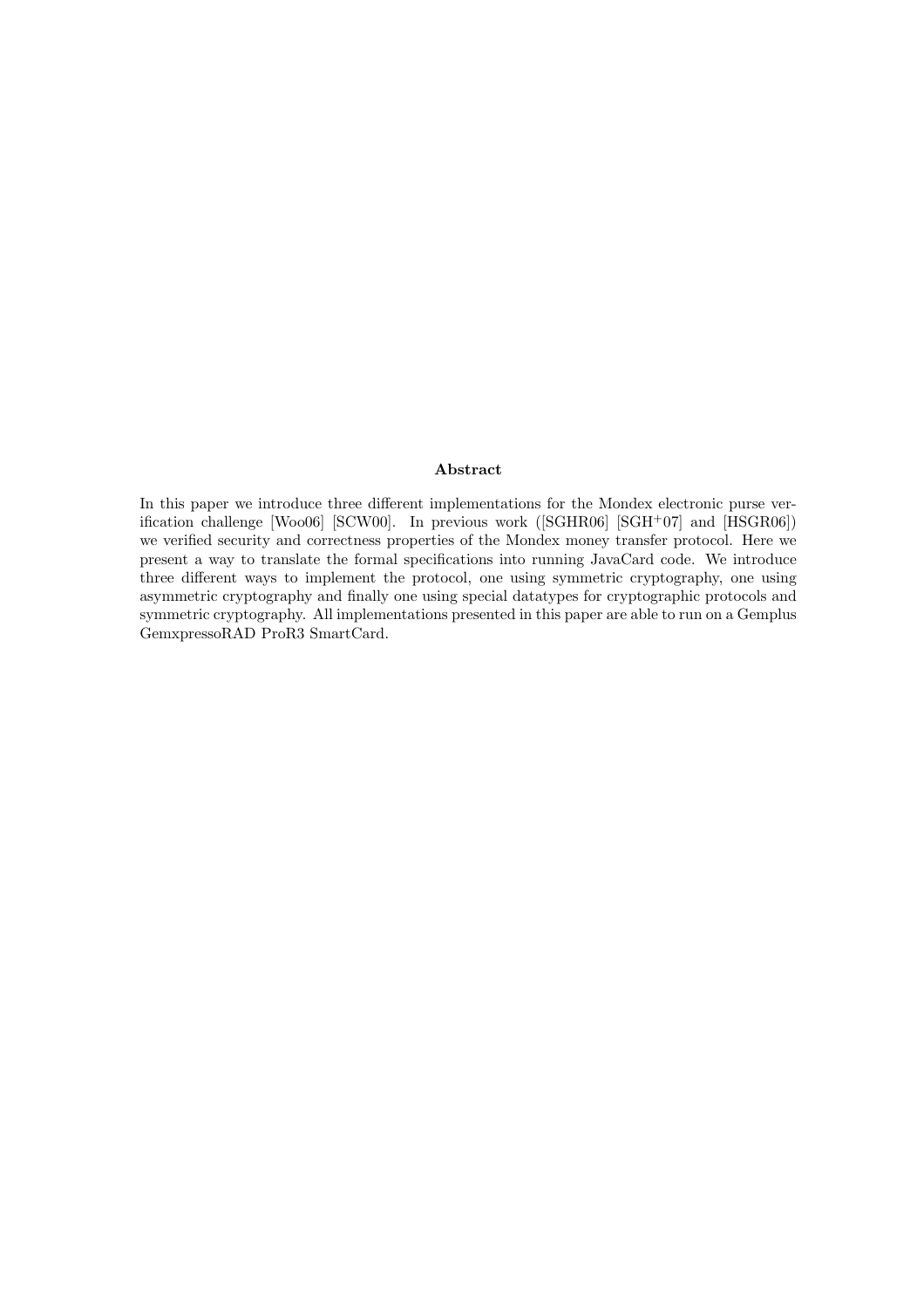# Chapter 1 Introduction

Mondex [MCI] cards are smart cards which can be used as electronic purses. They store money and can be used to transfer money from one card to another.

The Mondex case study recently received a lot of attention because its formal verification is seen as a challenge for verification tools [Woo06]. The original specification [SCW00] made in Z [Spi92], the proofs were made by hand with an enourmous effort. In [SGHR06] we have shown that this verification can now be done in a few weeks using the elaborated verification support of the interactive theorem prover KIV [KIVb]. In  $[SGH<sup>+</sup>07]$  (resp. the corresponding technical report [SGH<sup>+</sup>06]) we describe a weakness of the communication protocol of Mondex which allows a denial of service attack against the cards. There we also show that a slight modification of the protocol corrects this error and verify the modified protocol. Furthermore, the original Mondex specification does not contain any formalization of cryptographic operations. Instead it simply assumes that certain (critical) protocol messages cannot be forged. In [HSGR06] we extend the abstract protocol of Mondex with cryptographic operations and verify that the new protocol is actually a refinement of the original abstract protocol.

All our specifications of the Mondex case study are given as Abstract State Machines [Gur95] [BS03] and all refinements use the ASM Refinement Theory [BR95] [Sch01] [Bör03] [Sch05]. Figure 1.1 shows an overview of our specification levels for the case study.

The logical consequence of this development approach for Mondex is the refinement of the abstract specifications down to running source code (the last level in Fig. 1.1).

We chose the JavaCard programming language and Java SmartCards as a platform. In this paper we present three different ways to implement the abstract protocol of Mondex.

The first version implements the protocol using symmetric cryptography. This approach follows the specifications given in the communication protocol level (the concrete level of the original Mondex work) in Figure 1.1 very closely. It is introduced in Section 2.

Using only symmetric cryptography has some weaknesses. For example, all security properties rely on the fact that the secret key is unknown to an attacker. This means if one card is compromised then all cards would be compromised. Therefore, our second implementation uses asymmetric cryptography to address those weaknesses. This implementation also follows the communication protocol level of Fig. 1.1, but has some little modifications. The reason is that in reality message lengths for smart cards are bounded, so you cannot send very long input messages (such as signatures) together with some other data. This will be explained in Section 3.

Finally, our last implementation for Mondex uses symmetric cryptography and special protocol data types. It is the result of the consequent development using stepwise refinement and therefore follows the specification of the security protocol level very closely. This implementation follows our general approach for security protocol code refinement as described in [GHRS06] [GSR06b]. The corresponding code will be explained in Section 4.

This paper is a follow-up for  $[SGHR06]$ ,  $[SGH<sup>+</sup>07]$  and  $[HSGR06]$ . We will not repeat all the details about the specification levels "transactions", "communication protocol" and "security protocol" here. Please refer to these papers for more information about those levels.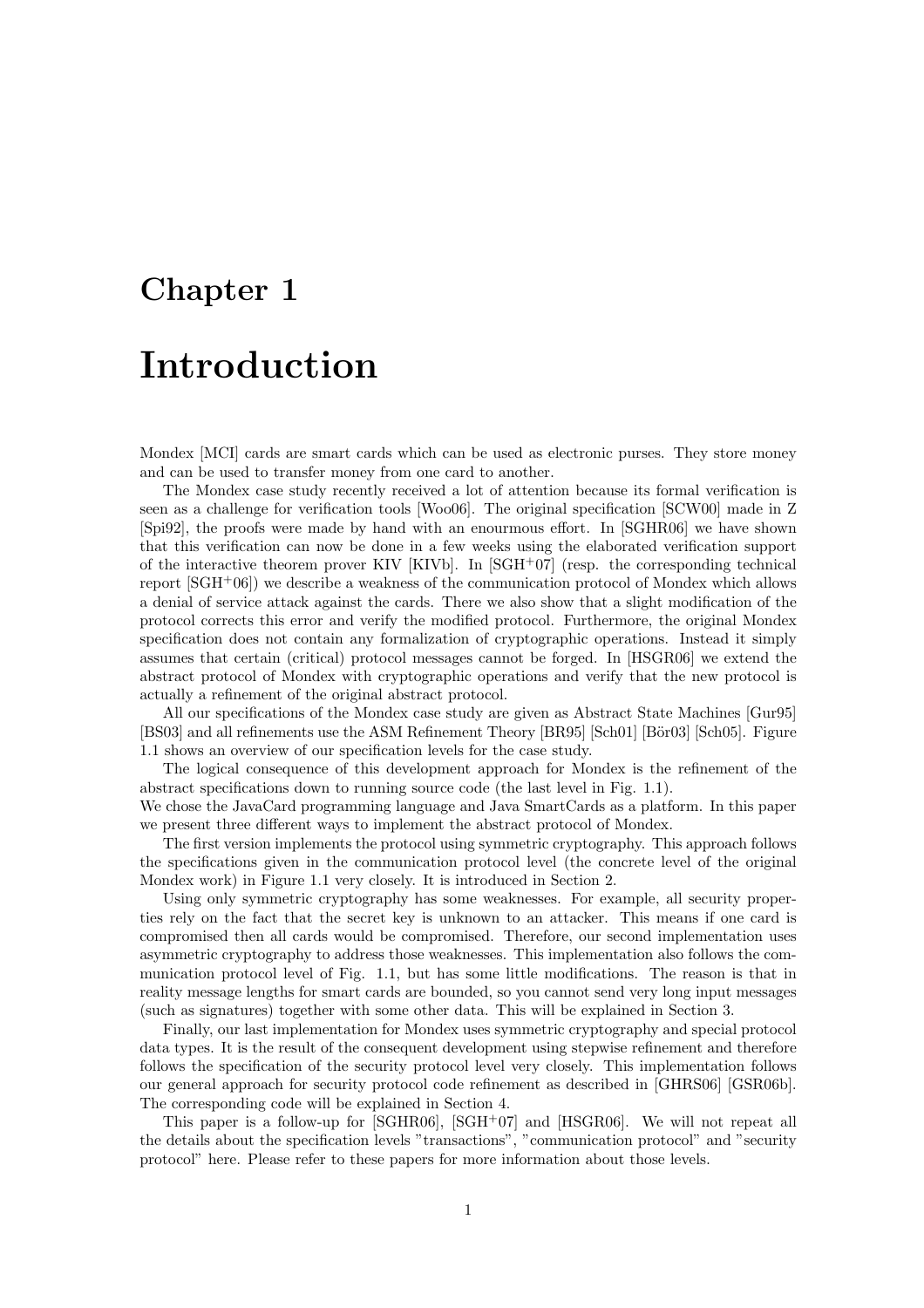

Figure 1.1: Overall structure of our Mondex refinement approach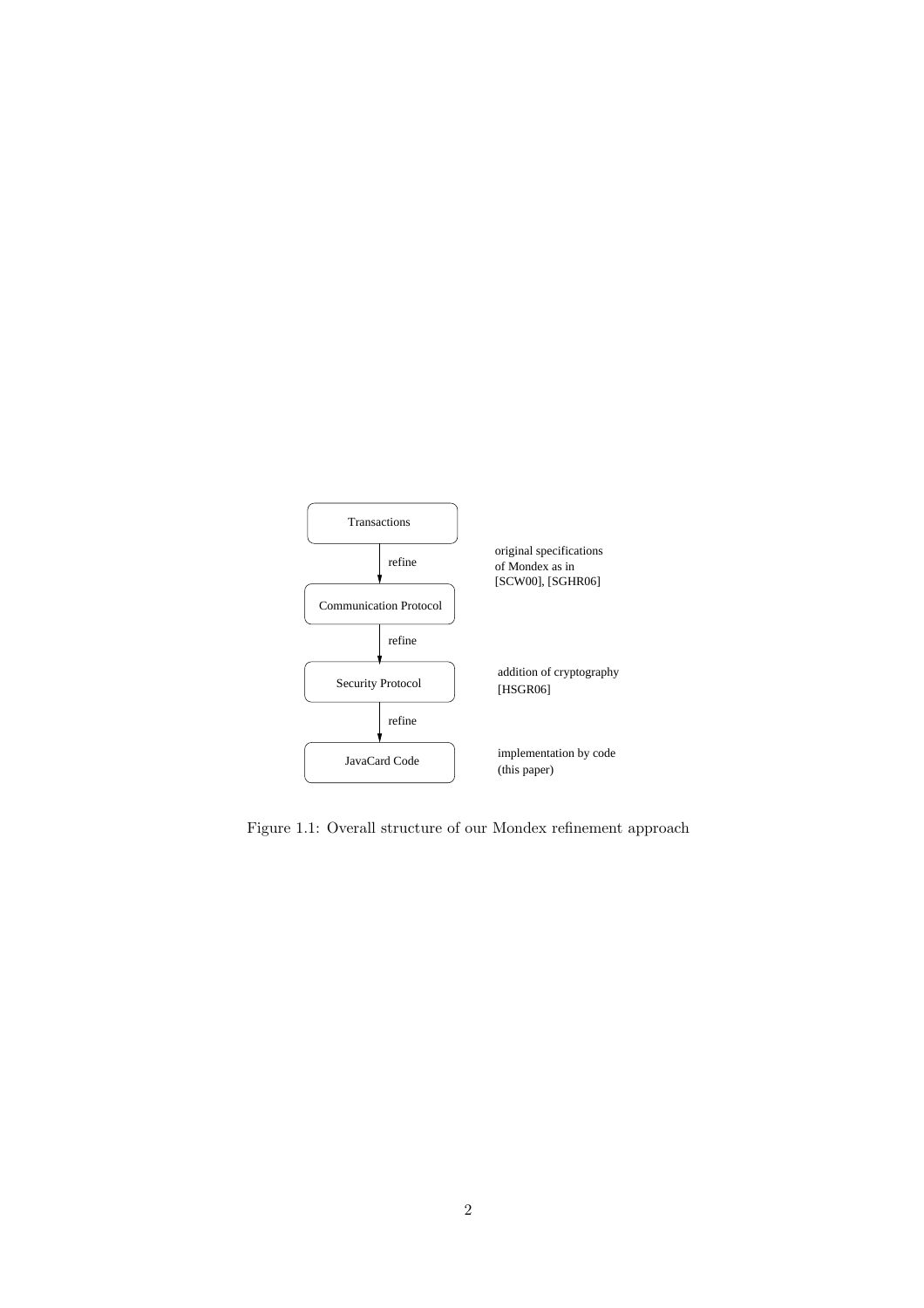### Chapter 2

## A Protocol using symmetric Cryptography

#### 2.1 Implementation

The basis for the following implementation is the specification of the Mondex communication protocol level as shown in Fig. 1.1.

On the communication protocol level transferring money is done using a protocol with 5 steps (for details see also [SGHR06]). To execute the protocol each purse needs a status that indicates how far it has progressed in the execution of the protocol steps. The possible states a purse may be in are given by the enumeration status  $=$  idle  $\vert$  epr  $\vert$  epv  $\vert$  epa. Purses not participating in any transfer are in the idle state. To avoid replay attacks each purse stores a sequence number nextSeqNo that is used in the next transaction. This number is incremented at the start of every protocol run. The current amount of money stored on the card is given by the field balance. During the run of the protocol each purse stores the current payment details (paydetails). These are tuples consisting of the names of the from and to purse, the sequence numbers they use and the amount of money that is transferred. The state of a purse also contains a log exLog of failed transfers represented by their payment details.

This state is now implemented in an applet class for a Java Smart Card. Our class implementing the communication protocol is called Purse. Its definition and its fields (representing the ASM state functions of [SGHR06]) is given as:

```
public class Purse extends Applet {
```

```
. . .
// protocol fields
private short balance;
private byte [ ] name;
private short seqNo;
private byte state;
// pay details and exception logprivate byte [ ] current PD;
\text{private } \text{byte}[] exlog;
private short currentExLogIndex;
// keyprivate DESKey sharedkeyobj;
. . .
```
}

The actual money balance of the card is represented as a short value (our JavaCards do not support integers). The name is given as a byte array of 8 bytes. The sequence number  $(seqNo)$  is also a short value. Payment details (currentPD) are given as a byte array containing the same information as the abstract data type paydetails above. The *currentPD* array is 22 bytes long:  $2 * 8$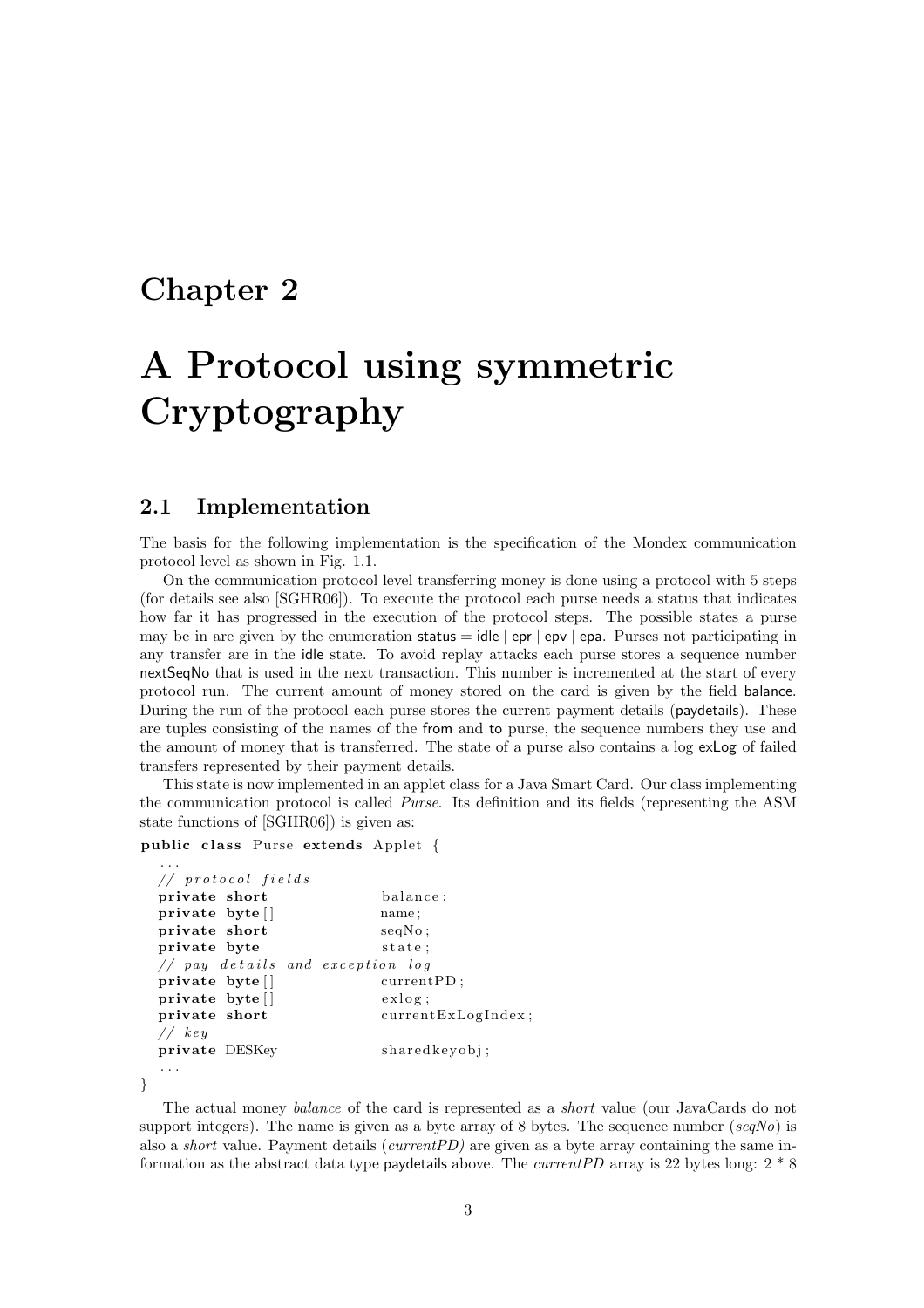bytes are used to store the two card names (from and to),  $2 * 2$  bytes are used for the two sequence numbers (fromno and tono) and 2 bytes are used for the amount of money to be transferred (value). The exception log (exlog) which is a list of paydetails in the specification is implemented as a byte array of length  $5 * 22$ . This is sufficient to store 5 PayDetails one after another. The next free index in this exception log array is given by the field *currentExLogIndex*. Additionally, we have to consider encryption. The ASM communication protocol level does not contain any cryptographic operations. Messages are simply considered to be unforgeable. Of course, when giving an implementation, cryptography has to be used. The cryptographic protocol for the symmetric version of Mondex written in a commonly used standard notation for cryptographic protocols [Car94] is:

1. terminal  $\rightarrow$  from : STARTFROM, seqNo(to), name(to), amount 2. from  $\rightarrow$  to : {STARTTO, seqNo(from), name(from), amount} $K_S$ <br>3. to  $\rightarrow$  from : {REQ, paydetails} $K_S$  $\begin{array}{rcl} \text{to} \rightarrow \text{from} & : & \{\text{REQ}, \text{paydetails}\}_{\mathsf{K}_{\mathsf{S}}}\ \text{from} \rightarrow \text{to} & : & \{\text{VAL}, \text{paydetails}\}_{\mathsf{K}_{\mathsf{S}}}\ \end{array}$ 4. from  $\rightarrow$  to : {VAL, paydetails} $K_S$ <br>5. to  $\rightarrow$  from : {ACK. paydetails} $K_S$  $\{$ ACK,paydetails $\}_{K_S}$ 

The secret key  $K<sub>S</sub>$  is shared between all Mondex cards. In our implementation, this key is given by the field sharedkeyobj as an object of type DESKey (representing a 3DES symmetric key). An overview of the protocol on the concrete level is shown in Fig. 2.1.



Figure 2.1: An overview of the Mondex protocol

The first message getName+SeqNo+Bal(shown by dashed lines in Fig. 2.1) is needed in a real implementation of the Mondex scenario, since the terminal must be able to get the information about card names, their sequence numbers and balances. This information is used in the next protocol step startFrom.

When using Java SmartCards, communication is based on byte arrays. Smart cards communicate using Application Protocol Data Units (APDU). APDUs are byte arrays which consist of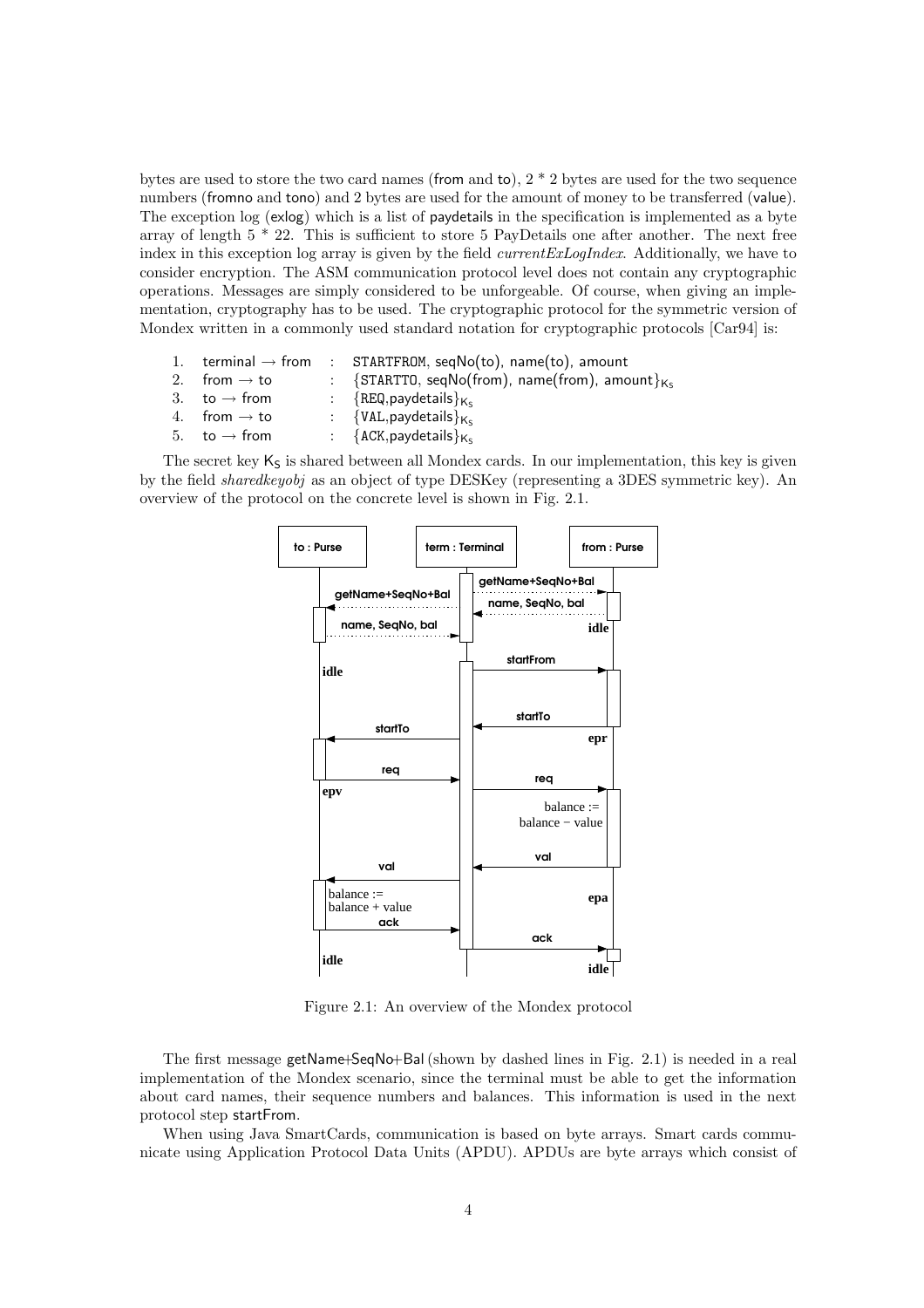a header and a data part. The header is 5 bytes long and contains an instruction byte and length information. Each message sent to a smart card will be transformed by the JCRE (the operating system of the smart card) in a parameter for the  $process(APDU)$  method defined in the applet class implementing the protocol. The message format for our symmetric implementation is given in the following table (header information is omitted. Only the instruction byte is given as the first part of each message):

| Protocol Step   | Input                                        | Output                                            |
|-----------------|----------------------------------------------|---------------------------------------------------|
| GetNameSeqNoBal | <b>GNS</b>                                   | name                                              |
|                 |                                              | $+$ seqNo                                         |
|                 |                                              | $+$ balance                                       |
| StartFrom       | $SF + name(to)$                              | SТ                                                |
|                 | $+$ seqNo(to) $+$ amount                     | $+$ { $ST + name(from)$                           |
|                 |                                              | $+$ seqNo(from) $+$ amount} $\kappa_{\varsigma}$  |
| StartTo         | ST                                           | <b>REQ</b>                                        |
|                 | $+$ { $ST + name(from)$                      | $+ \{ REQ + pay details\}_{K_S}$                  |
|                 | $+$ seqNo(from) $+$ amount} $\kappa_{\rm s}$ |                                                   |
| Req             | REQ.                                         | VAL                                               |
|                 | $+$ { REQ + paydetails } $_{K_S}$            | $+$ {VAL + paydetails} $\kappa_{\rm s}$           |
| Val             | VAL.                                         | ACK                                               |
|                 | $+$ {VAL + paydetails} $_{K_c}$              | $+$ {ACK + paydetails} $_{K_c}$                   |
| Ack             | ACK                                          |                                                   |
|                 | $+$ { ACK + paydetails } $_{K_S}$            |                                                   |
| GetExLog        | GEL                                          | $\{\text{name} + \text{exlog}\}_{K_{\mathsf{P}}}$ |
| DeleteExlog     | DEL                                          |                                                   |
|                 | $+ \{ DEL + \exp\}_{K_R}$                    |                                                   |

Additionally to the original money transfer protocol we implemented the archiving functionality for the exception log. The exception log can be sent to the bank (using a key  $K_B$  shared between the banking server and all Mondex cards). When receiving the encrypted exception log of a card, the server decrypts it, stores the log in its internal database, encrypts it again using the same key and sends it back to the card. When the card receives this encrypted message it decrypts it and checks whether the transmitted exception log and its own exception log match. If they do the card can be sure that the server got the exception log and can safely delete it.

The full implementation of the protocol can be found in appendix A. In the following we will describe the implementation of the protocol step val as an example. The implementations of the other protocol steps are similar to this.

The input message for val is  $VAL + \{VAL + currentPD\}_{sharedkey}$ . The card is supposed to be in the EPV ("expecting value") state. The relevant part of the main protocol method process(APDU) for our implementation is:

```
public void process (APDU arg0) throws ISOException {
  JCSystem.beginTransaction();
  byte[] buffer = arg0.getBuffer();
  byte ins = buffer [ISO7816.OFFSETINS];
  if (ins = ISO7816.INS\_SELECT)return ;
  else if (\ldots). . .
  else if (\text{state} = EPV \&\& \text{ins} = VAL)&& checkS tep ( arg0 , VAL) )
    val(arg0);else if (\ldots). . .
```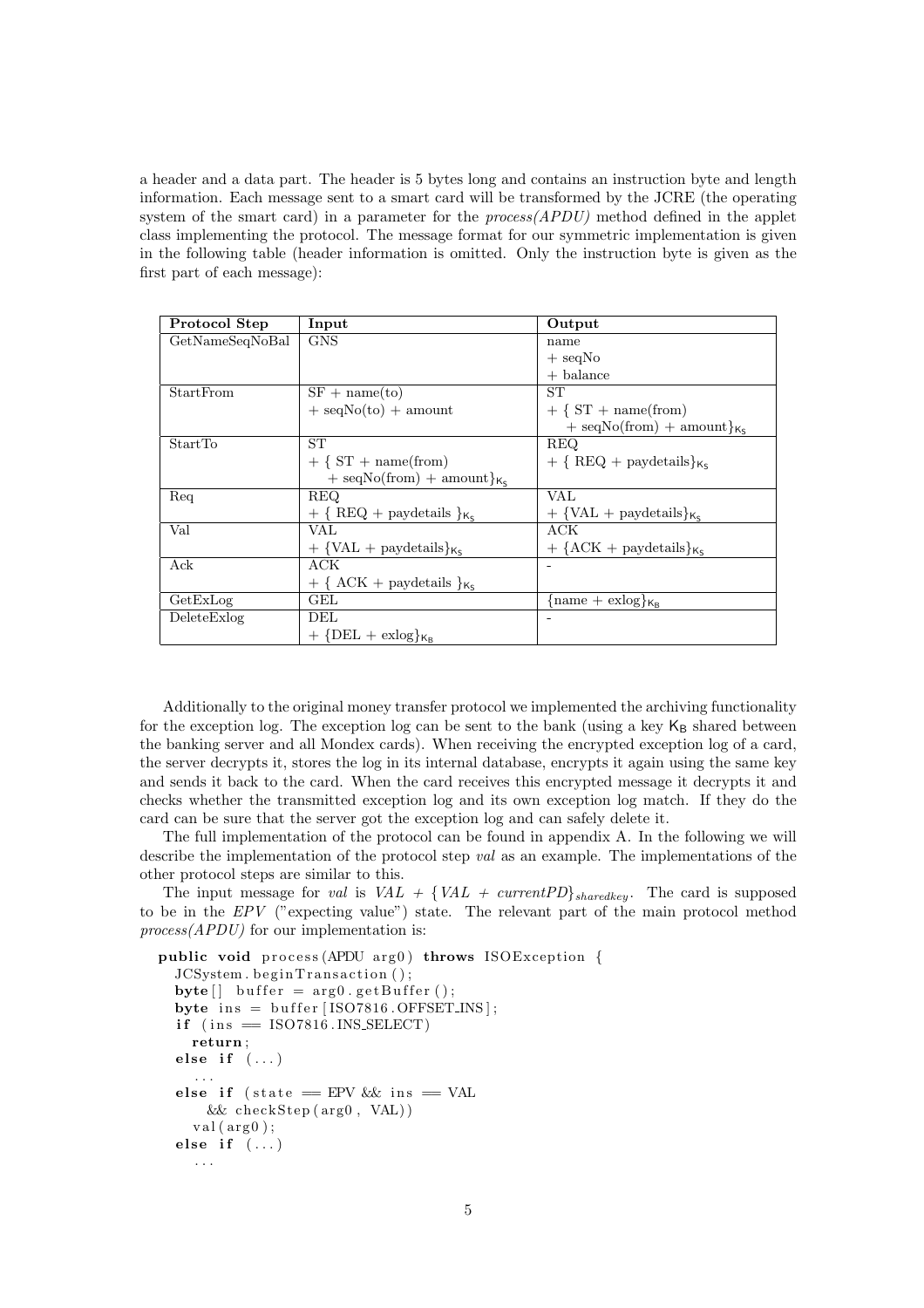```
else {
    abort();
    JCSystem . commitTransaction ( ) ;
    ISOException.throwIt(ISO7816.SWCOMMANDNOTALLOWED);
  }
  JCSystem . commitTransaction ( ) ;
}
```
Every protocol step starts with a call of *JCSystem.beginTransaction*() to ensure that the protocol step will be finished as a whole or completely rolled back in case of card removal or any other error. Afterwards, we do a case distinction over the instruction byte and the internal state of the card to determine which step should be performed. If the applet is in state  $EPV$  and the instruction byte is VAL (as it should be) we additionally have to check whether the (encrypted) content of the message is wellformed. This is done by the method checkStep(APDU, byte) (which is reused in the steps  $REG$  and  $ACK$  because the checks in those steps are the same):

```
private boolean checkStep (APDU arg0, byte ins) {
  short l = arg0. setIncomingAndReceive();
  if (l := (short) 24)return false;
  byte \begin{bmatrix} \end{bmatrix} buffer = arg0.getBuffer ();
  decrypt (sharedkeyobj, buffer, ISO7816.OFFSET_CDATA,
      (short) 24;
  // encrypted instruction has to be ok, pay details must
  // match
  if (buffer [ISO7816.OFFSET_CDATA] != ins
      | | Util.arrayCompare (buffer,
           (short) (ISO7816.OFFSET_CDATA + 1), currentPD,
           (\text{short}) 0, (\text{short}) currentPD length) != 0return false;
 return true ;
}
```
At first, checkStep tests whether the input data block has the correct length of 24 bytes (3 encrypted 3DES blocks of length 8 bytes). Then, it decrypts the input buffer in place and checks whether the contained instruction byte matches the protocol step (it should be VAL here). Additionally, we have to check whether the pay details contained in the encrypted block match the local copy of the pay details. This ensures that the current message was sent by the right from purse. If everything is ok the method returns true. Now, the method  $val(APDU)$  is called.

```
private void val (APDU \arg 0) {
  byte[] buffer = arg0.getBuffer();
  // increment balance
  balance = (short) (balance + Util.getShort (currentPD,
      index amount ) ) ;
  // build apdu for other card
  // we can use current input buffer, values should be
  // right already// except encryption/instruction byte
  but \text{fer} [1] = ACK;buffer [5] = ACK;
  encrypt (shared keyobj, buffer, ISO7816.OFFSET_CDATA,
      (\text{short}) (\text{currentPD.length} + 1));state = IDLE;
```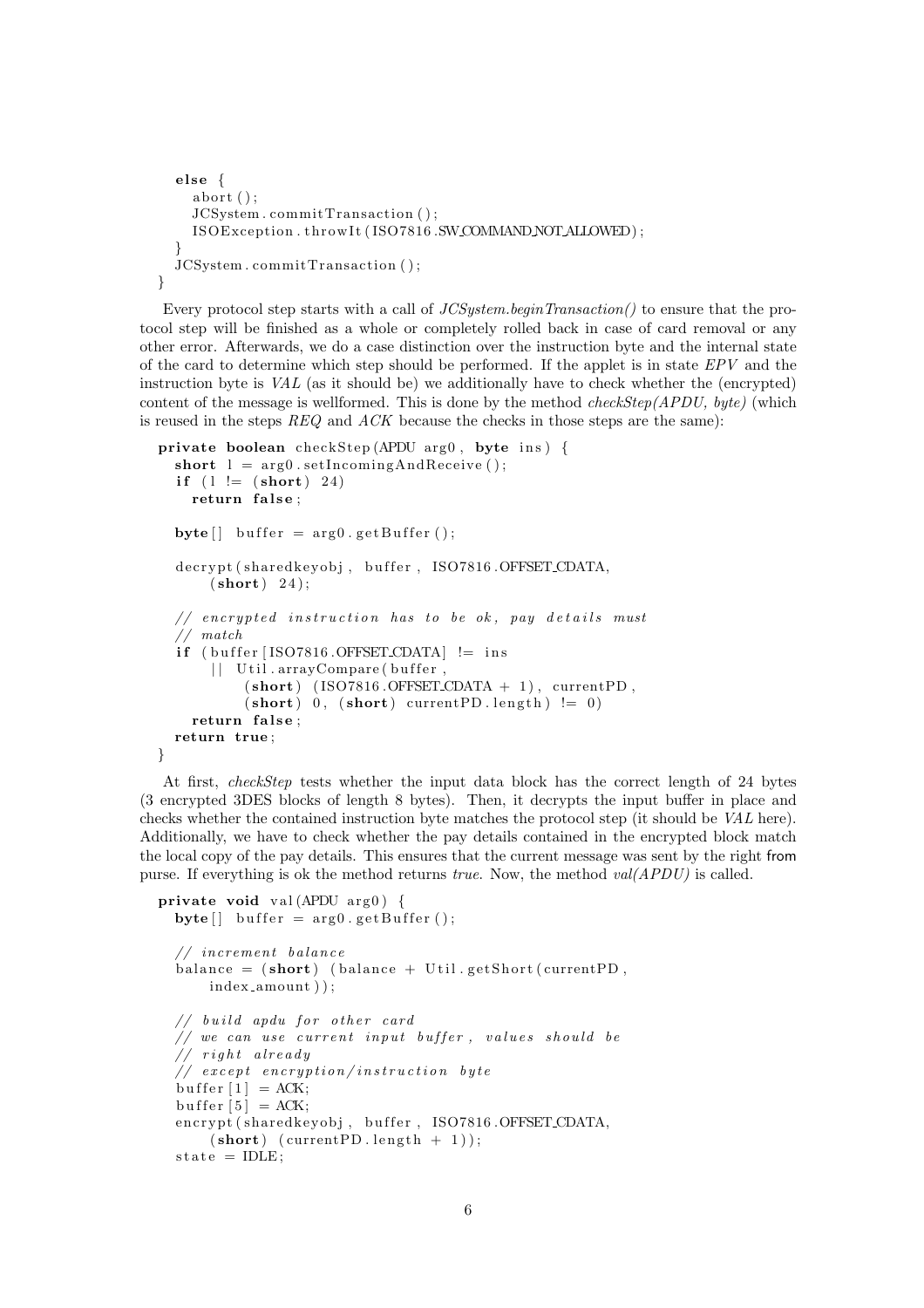```
arg0 . setOutgoingAndSend( (short) 0, (short) 29);}
```
The val protocol step increments the stored balance by the amount currently in transit and constructs an output message. This is the ACK message for the other card. The current input buffer is reused, since it already contains the information that is needed (the current pay details). Only the instruction byte has to be changed (once in the header and once in the encrypted block). The state is reset to *IDLE* and the message is sent out. This completes the *val* protocol step.

If something has gone wrong during the checkStep method or the input instruction or the internal state do not match, the purse has to abort the current transaction, since obviously something bad happened (either an attack or a transmission error). This is done by the abort method:

```
private void abort () {
  logIfNeeded();
  state = IDLE;}
private void logIfNeeded() {
  if (state = EPV || state = EPA) {
    Util.arrayCopy (currentPD, (short) 0, exlog,
        currentExLogIndex, (short) currentPD.length);currentExLogIndex \leftarrow (short) currentPD.length;}
}
```
If the purse is in state  $EPV$  or  $EPA$  (those two are the only two critical protocol states where money could be lost), *abort* has to store the current pay details into the *exlog*. This is done in the method *logIfNeeded*. Logging is performed by copying the current pay details *currentPD* into the exlog array at the next free position *currentExLogIndex*. Afterwards *currentExLogIndex* has to be incremented accordingly.

Since we are talking about a real implementation and not (as in the specification of Mondex) about a list of pay details in the exception log, we have to care about exception log overflows. This is handled by the checks done when receiving the initial startTo and startFrom messages which start a new protocol run. Those checks now have to test whether the exlog is currently full (*currentExlogIndex* is equal to *exlog.length*). If this happens, no further protocol run can be started and the exlog has to be deleted.

#### 2.2 Properties

The desired property for an implementation of Mondex is full functional correctness. When proving functional correctness additional properties of the program are needed, for example that no runtime exceptions occur. This is relevant for the logging when the current *paydetails* are copied to the exlog array (an ArrayIndexOutOfBoundsException may occur here).

Since the abstract specification talks about unbounded data types such as lists or natural numbers, the presented implementation of Mondex differs a little from its abstract specification. When implementing the specification the unbounded data types are replaced by finite arrays or short values. This leads to the necessity of additional checks for overflows (which may occur if positive values are loaded onto the card) and underflows (which may occur if negative values are loaded).

That implies that for verification purposes an invariant on the class is needed. E.g. the following properties for the *currentExLogIndex* should always hold before and after  $process<sup>1</sup>$  is called and should prevent an  $ArrayIndexOutOfBoundsException$  when logging (using the notation of the Java calculus in KIV [Ste04] [Ste05] where st.applet is a reference to the Purse applet object):

<sup>&</sup>lt;sup>1</sup>Please note that this property is no class invariant, it does not hold before and after *logIfNeeded* for example.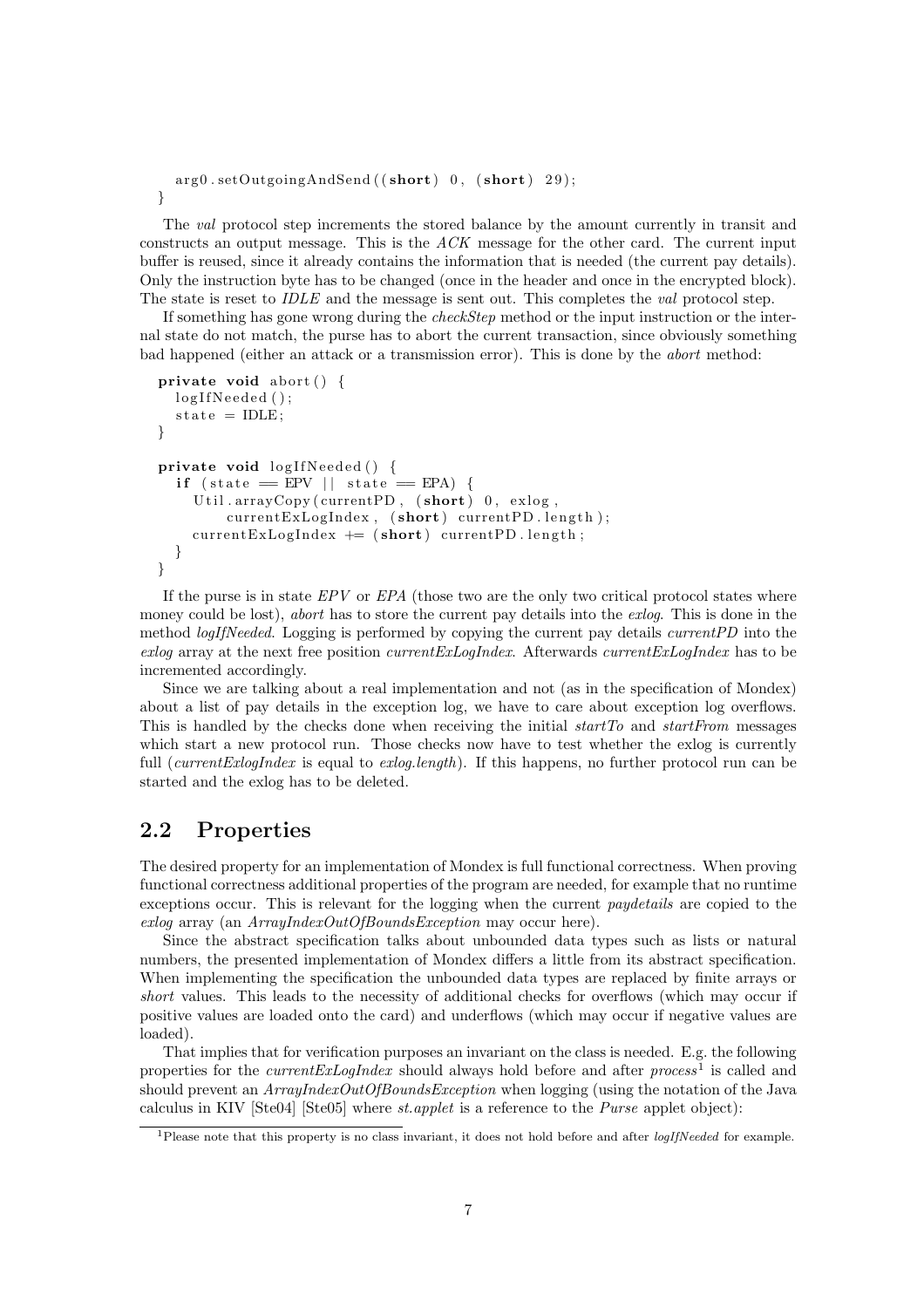$(st[st.appendet.state] \neq IDLE \rightarrow$  $\text{st}[\text{st.append.currentExLogIndex}] \, + \, 22 < \text{st}[\text{st.append.exlog.length}])$  $\wedge$  (∃ i.  $0 \leq i \wedge i \leq 5 \wedge$  st[st.applet.currentExLogIndex] = 22 \* i)

If the applet is not in the IDLE state (line 1), the *currentExLogIndex* is small enough to allow at least one additional log entry (line 2). Additionally, the  $currentExLogIndex$  is always a multiple of 22 (the *currentPD.length*) and is at most equal to  $5 * 22$  bytes (line 3) because this is the maximum exlog length (supporting five log entries).

The invariant for the balance and the current pay details would at least be:

 $0 \leq$  st[st.applet.balance]  $\wedge$  0  $\leq$  getShort(st[st.applet.currentPD], 20, st) //amount of money to transfer  $\wedge$  (st[st.applet.state] = EPV  $\rightarrow$  getShort(st[st.applet.currentPD], 20, st)  $+$  st[st.applet.balance]  $\leq$  32767)  $\wedge$  (st[st.applet.state] = EPR  $\rightarrow$  0  $\leq$  st[st.applet.balance] - getShort(st[st.applet.currentPD], 20, st))

The balance and the amount currently in transit (stored in the *currentPD* array at index 20, encoded as two bytes) are always positive. Additionally, if there is any value currently in transit and the purse is in  $EPV$  state (meaning that a transaction to this purse is currently going on), the amount in transit plus the current balance is lower or equal than 32767 (the maximum positive short value). This will guarantee that no overflow will occur in the val protocol step. The counterpart to this property is that if the purse is in epr state the amount in transit will not lead to an underflow of the balance.

Certainly, for verification of functional correctness, much more properties would be needed. The ones presented in this section should be seen as an example.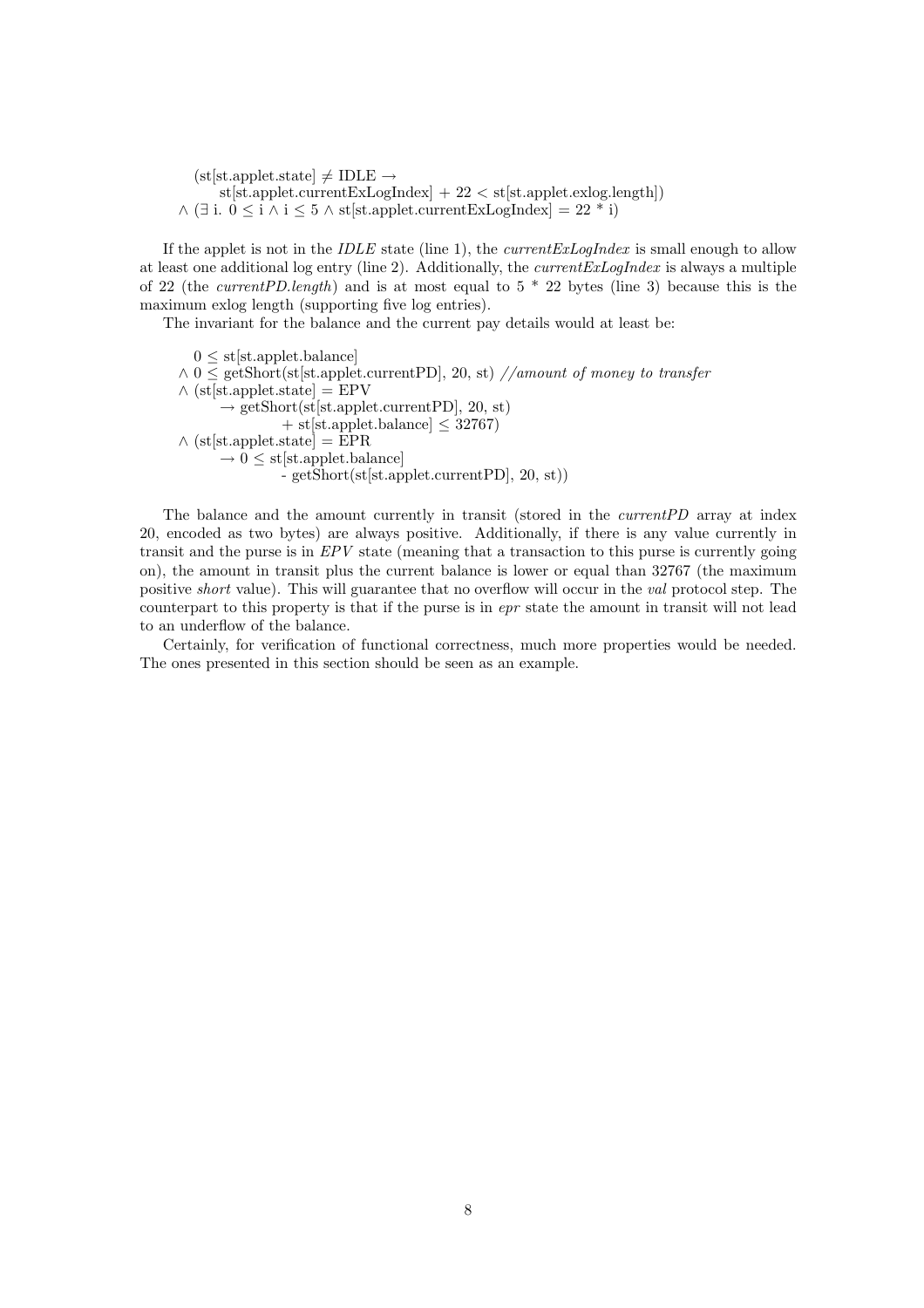### Chapter 3

## A Protocol using asymmetric Cryptography

#### 3.1 Implementation

The implementation of the Mondex protocol introduced in Section 2 using symmetric encryption has the disadvantage that the same symmetric key is used by all purses. That means, if an attacker is able to find out this key he is able to decrypt all messages that are exchanged between two arbitrary purses. Thus, to avoid this weakness we implemented a second version of the Mondex protocol using asymmetric cryptography which is introduced here. Instead of using symmetric encryption each purse has an asymmetric key pair that is used to sign the data to be sent, i.e. to guarantee data integrity.

As the implementation of the symmetric version this implementation is based on the specification of the Mondex communication protocol level. In the specification a predicate *authentic : name*  $\rightarrow$ bool is defined which specifies if a purse with name name is authentic. In the asymmetric version of the protocol the check of authenticity is implemented by verifying that a signature issued by the bank. Each purse stores a signature  $Sig_{pri vkey(bank)}(pubkey(purse), name(purse)),$  i.e. the public key and name of a purse signed by the bank. This implementation fulfils the same security properties as the symmetric variant but is closer to the specification because of the implemented check of authenticity.

Another difference between the specification and implementation of the asymmetric protocol is caused by the fact that the length of messages sent to resp. from Java SmartCards is restricted to 255 bytes. Since the *startFrom* and *startTo* messages of the asymmetric protocol are longer than 255 bytes, these messages are divided into submessages. Thus, the protocol hast two startFrom and three *startTo* messages.

The cryptographic protocol for the asymmetric version of Mondex is:

| 1. | term $\rightarrow$ from  | startFrom1 : |           | $pubkey(to)$ , name $(to)$ , seq $No(to)$ , amount                               |
|----|--------------------------|--------------|-----------|----------------------------------------------------------------------------------|
| 2. | term $\rightarrow$ from  | startFrom2   | $\sim$ 1. | $Sign_{\text{privkey}(bank)}(\text{pubkey}(\text{to}), \text{ name}(\text{to}))$ |
| 3. | from $\rightarrow$ to    | startTo1     |           | pubkey(from), name(from), seqNo(from), amount                                    |
|    | 4. from $\rightarrow$ to | startTo2     |           | $Sign_{\text{privkey(bank)}}(\text{pubkey(from)}$ , name(from))                  |
|    | 5. from $\rightarrow$ to | startTo3     |           | $Sign_{\text{privkey}(\text{from})}(\text{message 3, message 4})$                |
|    | 6. to $\rightarrow$ from | REQ          |           | paydetails, $Sigprivkey(to) (REQ, paydetails)$                                   |
| 7. | from $\rightarrow$ to    | VAL.         |           | paydetails, $Sigprivkey(from) (VAL, paydetails)$                                 |
|    | 8. to $\rightarrow$ from | ACK          |           | paydetails, $Sigprivkey(to) (ACK, paydetails)$                                   |
|    |                          |              |           |                                                                                  |

to and from denote the from resp. to purse, term denotes the terminal.  $pubkey(to)$ , name(to) and  $seqNo(to)$  indicate the public key, name and sequence number of the to purse, amount is the amount of money that is going to be transfered. privkey(bank) denotes the private key of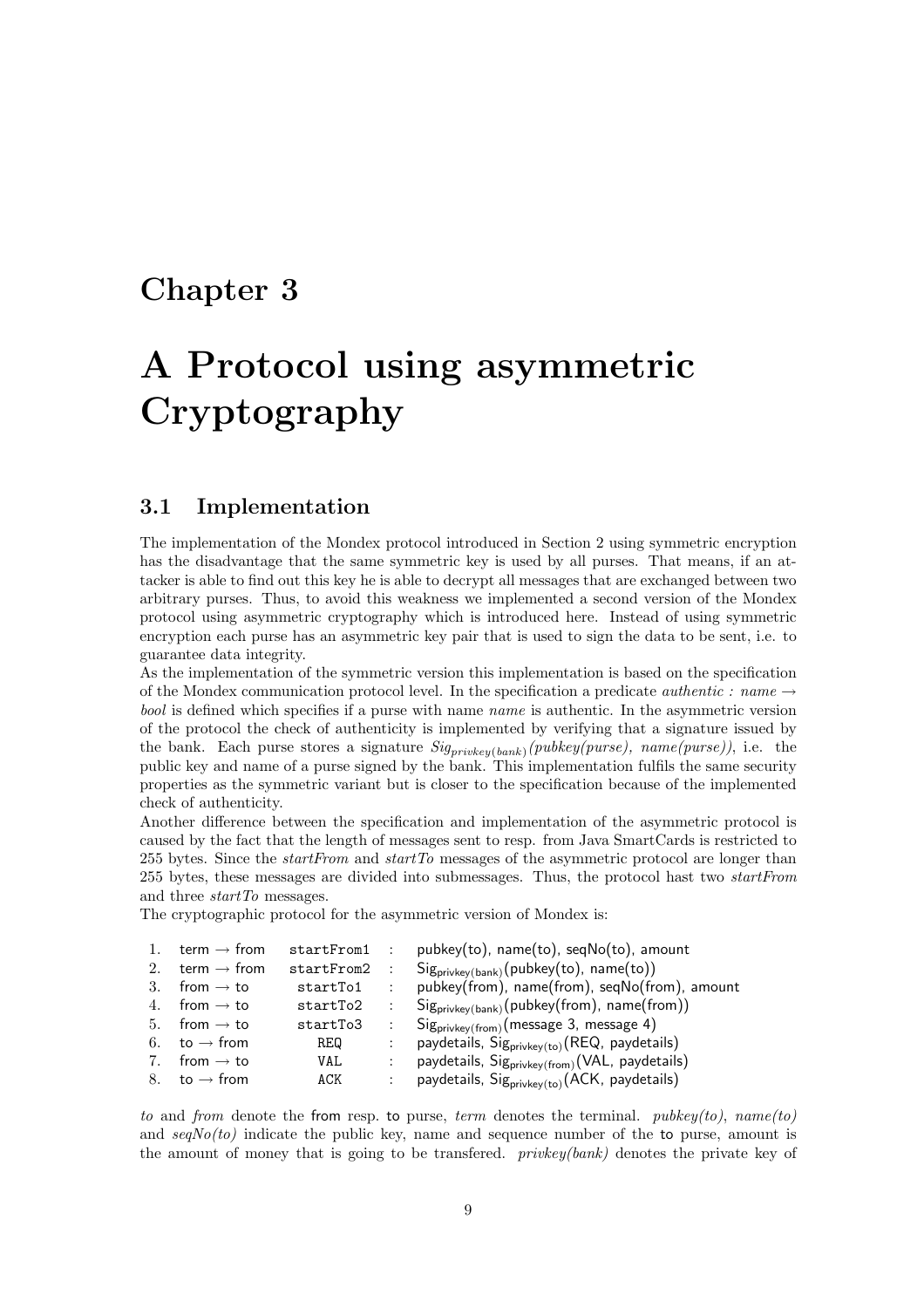the bank that issues the signatures for all purses. In this implementation the public key of the bank is known to all purses and stored by each purse in a field *bankkey. Sig<sub>key</sub>(data)* denotes the signature of data with the key. Paydetails are the details of the current transaction, i.e.  $name(to)$ ,  $name(from)$ ,  $sea No(to)$ ,  $sea No(from)$  and amount.

Figure 3.1 shows the communication between the purses and terminal during a protocol run.



Figure 3.1: An overview of the asymmetric Mondex protocol

After requesting the public key, name, sequence number and signature of the to purse (getName-SeqNo and getSignature), these values as well as the amount to be transfered are forwarded to the from purse (startFrom1 and startFrom2). The from purse verifies the signature of the to purse and creates the paydetails of the current transaction. Afterwards it sends its public key, name, sequence number, amount to be transfered as well as its signature to the to purse  $(startTo1)$  and start  $T_0(2)$ . Finally, the signature of these two messages is sent to the to purse (start  $T_0(3)$ ). The to purse verifies both signatures and creates the paydetails of the current transaction. The following messages, i.e. req, val and ack, are the same as in the specification of the Mondex communication protocol level with the modification that each message is signed by the sending purse. The following table gives detailed information about the messages that are sent. The format is the same as the one used in Section 2.

| Protocol Step | Input                       | Output                   |
|---------------|-----------------------------|--------------------------|
| GetNameSeqNo  | GNS                         | pubkey                   |
|               |                             | $+$ name                 |
|               |                             | $+$ seqNo                |
| StartFrom1    | SF1                         | $\overline{\phantom{a}}$ |
|               | $+$ pubkey(to) $+$ name(to) |                          |
|               | $+$ seqNo(to) $+$ amount    |                          |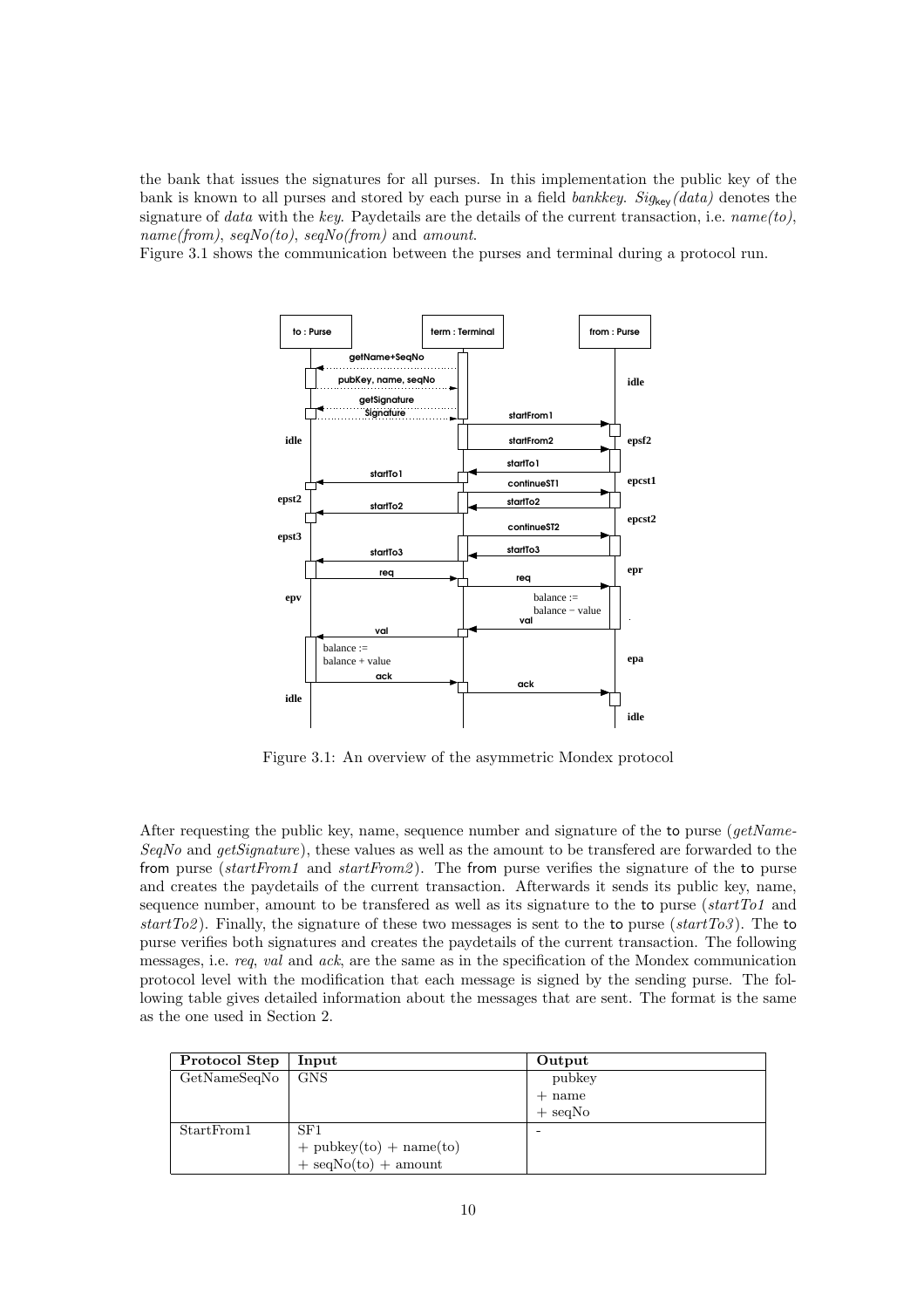| StartFrom2                      | SF <sub>2</sub>                                                                  | ST <sub>1</sub>                                                     |
|---------------------------------|----------------------------------------------------------------------------------|---------------------------------------------------------------------|
|                                 | $+$ Sig <sub>privkey(bank)</sub> (pubkey(to),                                    | $+$ pubkey(from) $+$ name(from)                                     |
|                                 | name(to))                                                                        | $+$ seqNo(from) $+$ amount                                          |
| StartTo1                        | ST <sub>1</sub>                                                                  |                                                                     |
|                                 | $+$ pubkey(from) $+$ name(from)                                                  |                                                                     |
|                                 | $+$ seqNo(from) $+$ amount                                                       |                                                                     |
| $\overline{\text{ContinueST1}}$ |                                                                                  | $\overline{\text{ST2}}$                                             |
|                                 |                                                                                  | $+$ Sig <sub>privkey</sub> ( $_{bank}$ )(pubkey(from),              |
|                                 |                                                                                  | name(from))                                                         |
| StartTo2                        | ST2                                                                              | L.                                                                  |
|                                 | $+$ Sig <sub>privkey</sub> (bank)(pubkey(from),                                  |                                                                     |
|                                 | name(from)                                                                       |                                                                     |
| ContinueST2                     |                                                                                  | ST3                                                                 |
|                                 |                                                                                  | $+$ Sig <sub>privkey</sub> $(from)(ST3,$                            |
|                                 |                                                                                  | pubkey(from), name(from),                                           |
|                                 |                                                                                  | seqNo(from), amount,                                                |
|                                 |                                                                                  | $\mathrm{Sig}_{\textit{privkey}(bank)}(\text{pubkey}(\text{from}),$ |
|                                 |                                                                                  | name(from))                                                         |
| StartTo3                        | ST <sub>3</sub>                                                                  | <b>REQ</b>                                                          |
|                                 | $+$ Sig <sub>privkey</sub> $(from)(ST3,$                                         | $+$ paydetails                                                      |
|                                 | pubkey(from), name(from),                                                        | $+$ Sig <sub>privkey(to)</sub> (REQ, paydetails)                    |
|                                 | seqNo(from), amount,                                                             |                                                                     |
|                                 | $\mathrm{Sig}_{\textit{privkey}(\textit{bank})}(\textrm{pubkey}(\textrm{from}),$ |                                                                     |
|                                 | name(from))                                                                      |                                                                     |
| Req                             | <b>REQ</b>                                                                       | VAL                                                                 |
|                                 | $+$ paydetails                                                                   | $+$ paydetails                                                      |
|                                 | $+$ Sig <sub>privkey(to)</sub> (REQ, paydetails)                                 | $+$ Sig <sub>privkey</sub> (from) (VAL, paydetails)                 |
| Val                             | $\overline{\text{VAL}}$                                                          | <b>ACK</b>                                                          |
|                                 | $+$ paydetails                                                                   | $+$ paydetails                                                      |
|                                 | $+$ Sig <sub>privkey</sub> (from) (VAL, paydetails)                              | $+$ Sig <sub>privkey(to)</sub> (ACK, paydetails)                    |
| Ack                             | ACK                                                                              | ÷,                                                                  |
|                                 | $+$ paydetails                                                                   |                                                                     |
|                                 | $+$ Sig <sub>privkey(to)</sub> (ACK, paydetails)                                 |                                                                     |
| GetExLog                        | <b>ARCHIVE</b>                                                                   | $exlog + name$                                                      |
|                                 |                                                                                  | $+$ Sig <sub>privkey</sub> (exlog, name)                            |
| DeleteExlog                     | <b>DELLOG</b>                                                                    |                                                                     |
|                                 | $+$ Sig <sub>privkey(bank)</sub> (exlog)                                         |                                                                     |
| GetBalance                      | <b>BAL</b>                                                                       | balance                                                             |

The implementation has the same fields as the symmetric version (i.e. balance, name, seqNo, state, currentPD, exlog, exlogCounter), only the keys differ. A purse stores its own private and public key as well as the public key of the bank. Moreover, the public key of the second purse participating in the money transfer is stored during the transaction process. All keys are of type RSAPublicKey resp. RSAPrivateKey. To sign data we use RSA-SHA1 signatures with PKCS1 padding.

The method process that is called when sending a command APDU to the smart card is the same as the one in the implementation of the symmetric protocol. As in Section 2 we will describe the protocol step VAL as an example step. The remaining steps are implemented in a similar way. If a purse receives an APDU with instruction byte VAL, is in state EPV and  $checkStep(APDU)$  $arg\theta$ ) returns true, the message val(APDU arg $\theta$ ) is called. In checkStep it is checked if the message has a length of 150 bytes, i.e. 22 bytes containing the paydetails and 128 bytes for the signature. Furthermore, the method checks whether the received paydetails are equal to the paydetails stored by the purse and the signature is verified.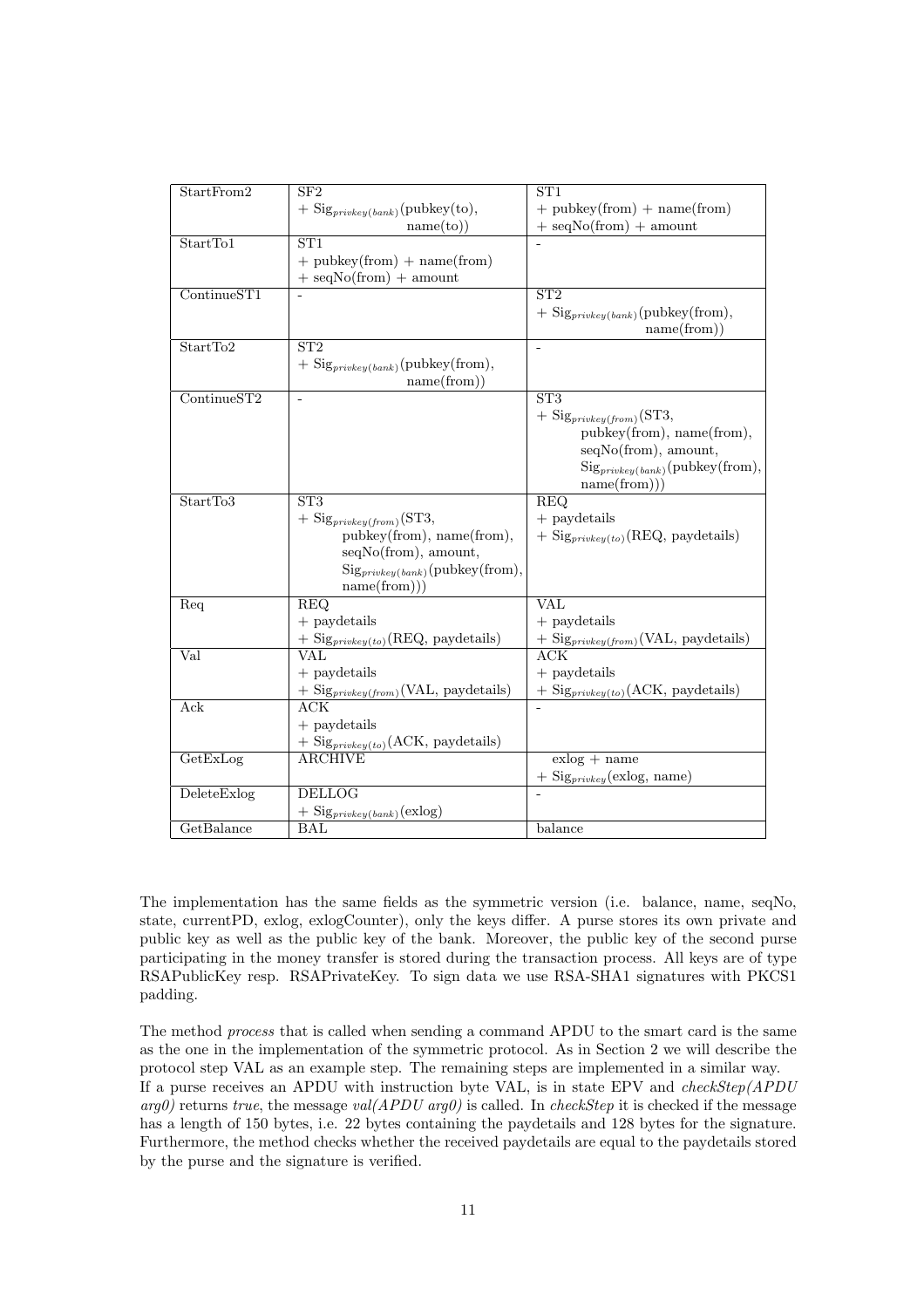```
private boolean checkStep (APDU arg0, byte ins) {
  if (|(\arg\theta.\setminus\setminus\cdot\cdot\cdot\cdot\cdot)\cdot\rangle) = 150) {
              return false;
  byte \begin{bmatrix} \end{bmatrix} buffer = arg0. get Buffer ();
  // compare received pay details with current paydetails
  if (! (Util.arrayCompare (buffer, ISO7816.OFFSET_CDATA, currentPD,
                             (\text{short}) 0, (\text{short}) 22 = 0) {return false; }
  // copy INS, current PD to temptemp[0] = ins;Util.arrayCopy (currentPD, (short) 0, temp, (short) 1, (short) 22);
  // verify signature Sig [ otherpurse ] (INS, current PD )
  sign.init (otherrsapub, Signature.MODE_VERIFY);
  if (!sign. verify (temp, (short) 0, (short) 23, buffer, (short)((short) ISO7816.OFFSET CDATA + (short)22), (short)128)) {return false;}
  return true ;
```

```
}
```
The method  $val(APDU \t{arg}\theta)$  increases the balance of the to purse by the amount of the current transfer, generates the ACK message and sends it back to the terminal. Therefore, the purse signs the byte array (ACK, currentPD) and creates the command APDU that is sent to the terminal and then forwarded to the from purse.

```
private void val (APDU arg0) {
  byte | buffer = arg0.getBuffer();
  // increase balance of to pursuebalance = (short) ((short) balance + Util.getShort (
                  currentPD, index_a mount);
  // send ack message
  // copy current PD to bufferUtil.arrayCopy (currentPD, (short)), buffer, ISO7816.OFFSET_CDATA,
  (short) current PD . length );
  // create signature and copy signature to buffer
  temp [0] = ACK;1 / (temp [1]. temp [22] stores the current paydetails (see method checkStep)
  sign.init (myrsapriv, Signature.MODESIGN);
  sign \, . \, sign \, (temp, \, (short) \, 0, \, (short) ( (short) current PD \, . \, length \, + \, (short) 1) \, .buffer, (\text{short})((\text{short})ISO7816.\text{OFFSET}CDATA + (\text{short})currentPD.\text{length});
  buffer [0] = (byte) 0x90; // CLAbuffer |1| = ACK; // INS
  buffer \begin{bmatrix} 2 \end{bmatrix} = (byte) 0; // P1
  buffer [3] = (byte) 0; // P2buffer [4] = (byte) 150; // length of data:// current PD.length + signature.lengtharg0.setOutgoingAndSend((short) ISO7816.OFFSET_CLA, (short)155);
  state = IDLE:
}
```
The archiving of exception logs of a purse at the bank and deleting it from the card is implemented by sending the exception log, the name of the purse as well as the signature  $Sig_{privkey}$  (exlog, name) to the bank. It is assumed that the bank knows the public key of all purses, verifies the signature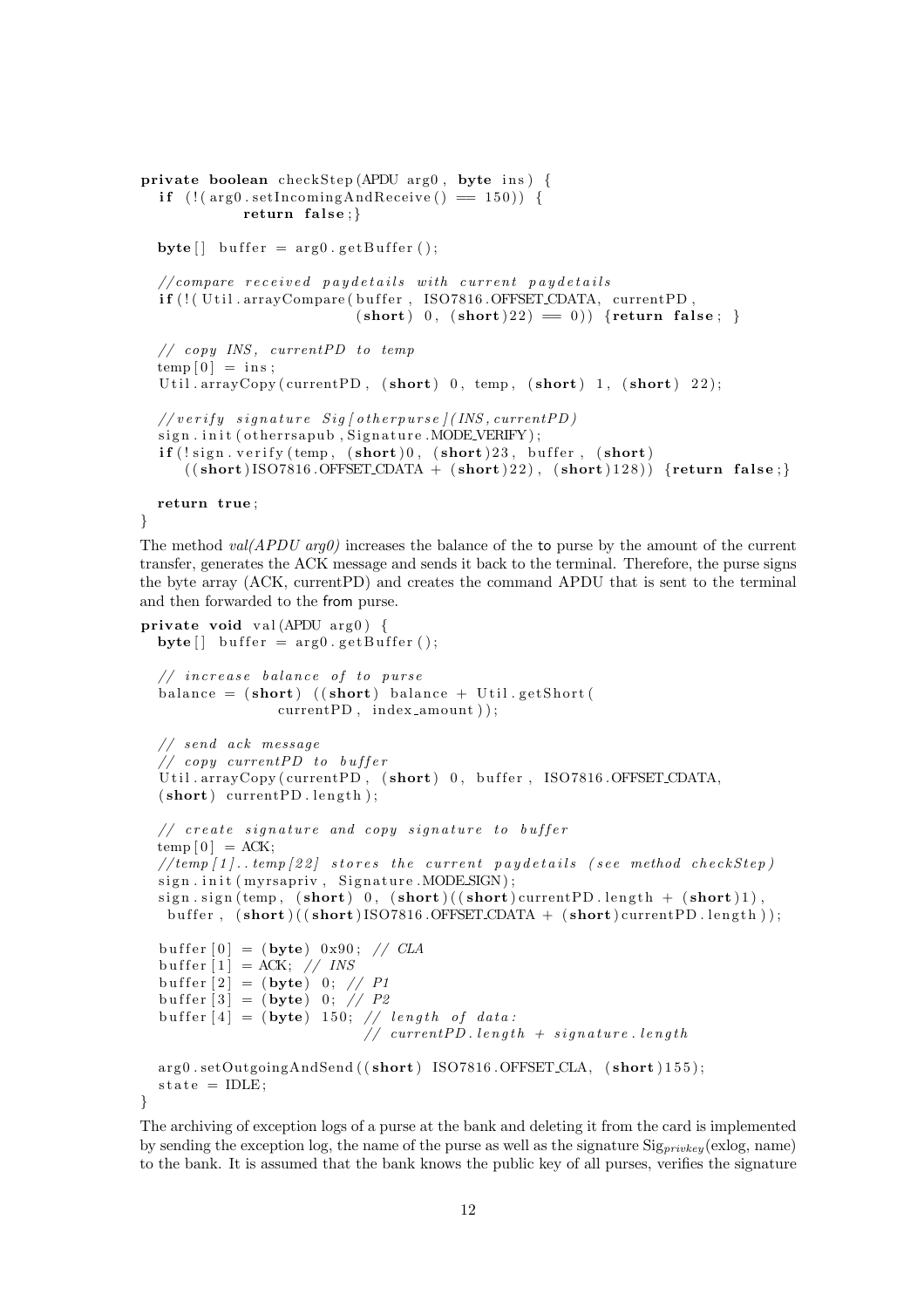and archives the received exception log. Afterwards, the bank sends the message DELLOG +  $Signive_{\text{w}}(bank)(exlog)$  back to the purse that compares the signed exlog with its own exlog. If the signature check is successful the purse knows that the bank has stored its log and deletes it. Otherwise it ignores the message.

The full implementation of the protocol can be found in Appendix B.

#### 3.2 Properties

For the asymmetric version of the protocol the same properties concerning runtime exceptions as for the symmetric version have to hold. Additionally, one has to consider the *temp* array that is used to temporarily store values in the asymmetric implementation. Since some protocol steps as startFrom and startTo are divided into multiple messages, some values are copied to the temp array in one method and read from there in another method for signature verification that is called afterwards. Thus, for functional correctness one has to prove that data that is expected to be stored in the temp array was set correctly by a previous method and the array fields have not been modified afterwards.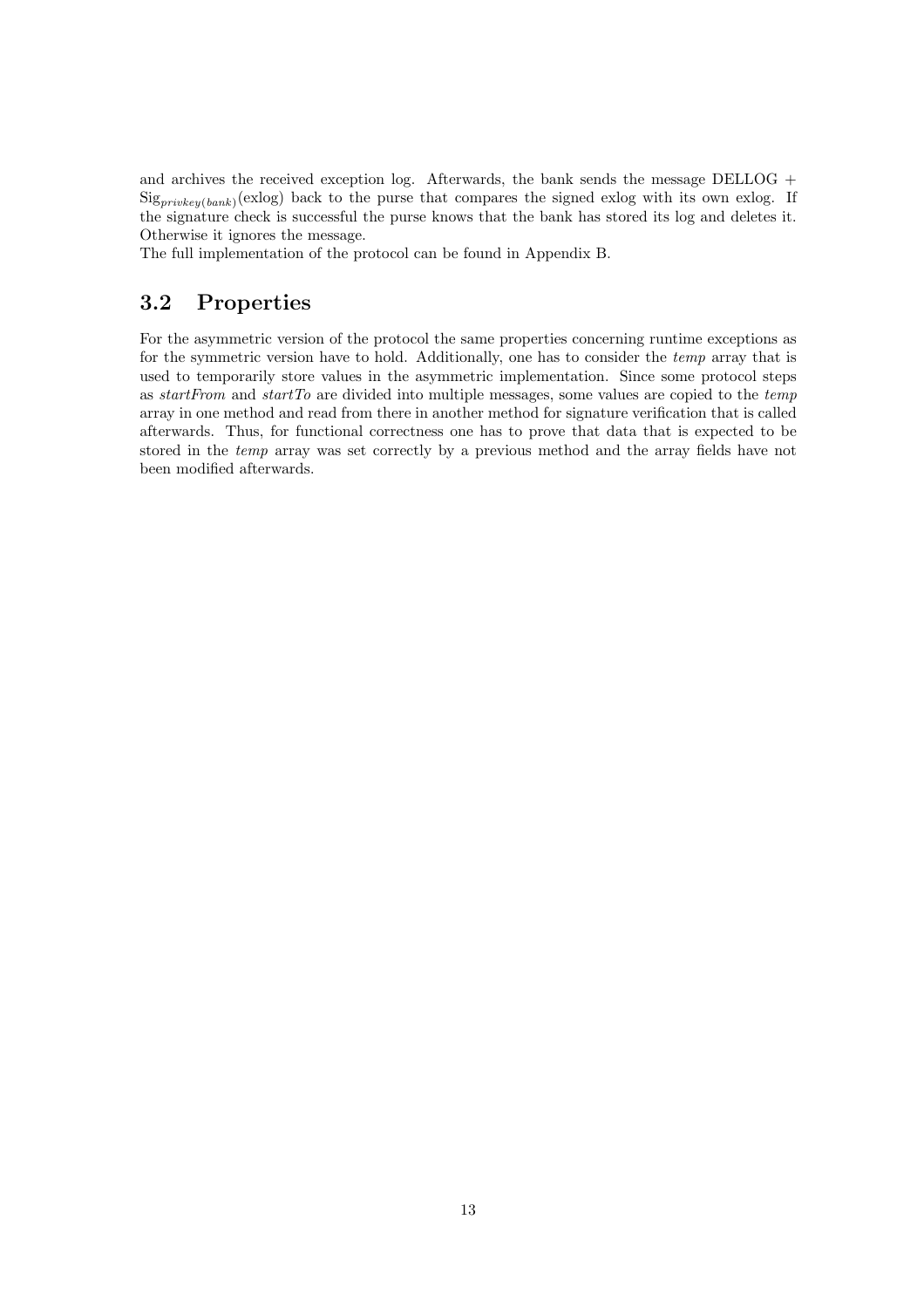### Chapter 4

## A Protocol using special Data **Types**

#### 4.1 Implementation

The last implementation we show is different from the two previous ones. It is based on our generic refinement approach for security protocols called Prosecco and described in [GHRS06] [HGRS05] [GSR06a]. [HSGR06] gives an overview of a security protocol specification for the Mondex case study. It uses a generic security protocol data type called document for the messages and for the internal state of the cards. The use of such a generic message data type is common in the literature for security protocol analysis, see e.g. [Pau98]. The following implementation transforms the document data type to Java classes. Since the communication interface of smart cards is based on APDUs (which are plain byte arrays), we have to add a transformation layer to the smart card implementation. This transformation layer is responsible for encoding and decoding Java objects to byte arrays and sending them using the normal APDU I/O interface. Some details regarding this transformation and the corresponding layer can be found in [GSR06b].

With the use of such Java classes a proof that the Java source code is a refinement of the security protocol specification becomes possible. Applying the refinement approach to the source code of Mondex presented below is current work in progress.

A part of the specification of the document data type is given as an example:

```
Document = ... | IntDoc(value : int) | HashDoc(hash : Document) |EncDoc(key : Key, doc : Document) |
             Doclist(docs: Documentlist) | ...
```
A document is either an  $IntDoc$  that represents an integer, a  $HashDoc$  that represents the hash value of a document, or an EncDoc that represents a document which is encrypted with a key. A Doclist contains a list of other documents.

Since it must be proven that the implementation produces the same output as the abstract specification claims (including the same type), a similar distinction of the types of the messages is crucial for the refinement. When using the Java language it is a natural approach to use objects for the representation of messages. For example, the implementation for IntDocs is:

```
public class IntDoc extends Document {
  private byte[] value;
  public IntDoc (byte [] val) {
    value = val;}
  public byte [] getValue () {
```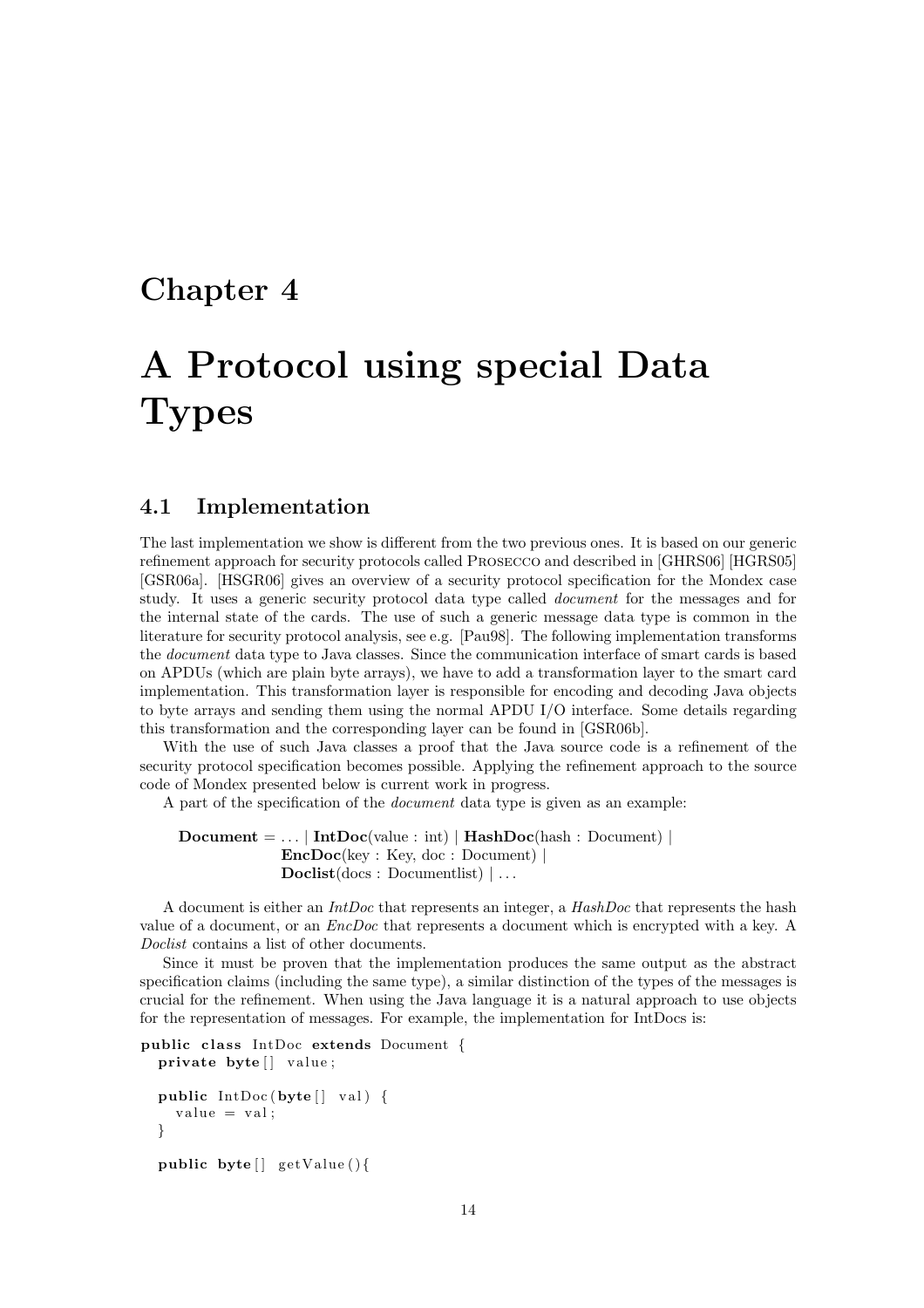```
return value;
  }
   . . .
}
```
The integer value of the abstract type  $IntDoc$  is implemented by a byte array which represents the arbitrary large abstract integer. The other types of documents are described later on. When using such an implementation for security protocols there must be a method for sending and receiving the Java document instances.

The full implementation for all document classes as well as the Mondex implementation using documents can be found in Appendix C. Some explanations can be found in [GSR06b] and [GSR06a].

Again, we use the val protocol step as an example. At first, we take a look at the implementation of the state of the purses:

```
public class Purse{
```

```
// state fieldsprivate byte [] name;
private short sequenceNo;
private short balance;
private byte state;
private Doclist pd;
private short exLogCounter;
private Doclist [ exLog;
// KEY
private SessionKey key;
// COMMUNICATION
private SimpleComm comm;
```
}

. . .

The state of the purse is given by a byte array for the name, two shorts for the current sequence number and the card balance and a byte for the current state *(idle, epr, epv, epa)* as in the other two implementations. The current payment details are now implemented by an instance of class Doclist (which is a list of Documents). The structure of the payment details is illustrated by the following initialization statement taken from the Purse constructor:

```
pd = new \cdot Doclistnew Document [ ] {
         new IntDoc(new byte[8]), // from-purse card name
         new IntDoc(new byte[2]), // from−purse sequence number
         new IntDoc(new byte [8]), // to-purse card name
         new IntDoc(new byte[2]), // to-purse sequence number
         new IntDoc (new byte[2]) // amount
       \} ) ;
```
The payment details are given as a list of documents (*Doclist*) consisting of five  $IntDoes$ , which store the relevant values.

The exception log exlog is stored as an array of *Doclist* instances. The elements of this array have the same structure as the payment details. The next free index in this exlog array is given by an exLogCounter, similar as in the previous two implementations.

The implementation uses the same security protocol as the one described in Section 2. For this protocol [HSGR06] gives a formal specification which uses cryptography. The main idea behind the implementation here is to adhere to the security protocol specification as good as possible. Communication in this specification is done by sending documents between the cards. The implementation now does the same using an implementation of the communication interface shown below: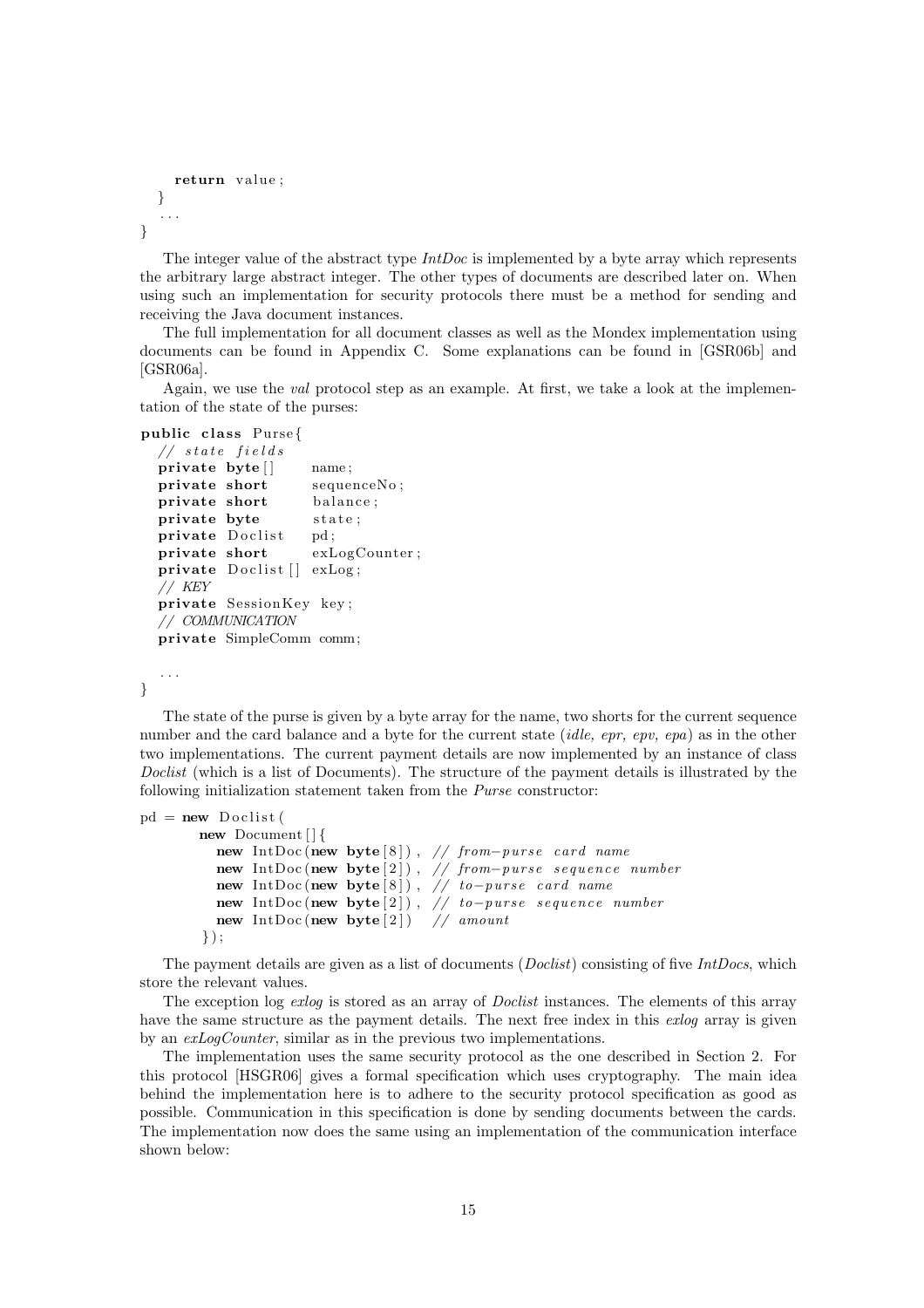```
public interface SimpleComm {
        public void send (Document d);
        public boolean available ();
        public Document receive();
```
This interface provides methods to send a document (which means encoding it into an APDU and sending the APDU), to receive a document (which means decoding of a received APDU into a document class instance and returning it) and to check, whether some input is currently available for the card. The implementation of this communication interface uses a TLV encoding style. It is omitted here but can be downloaded from our website at [KIVa].

We now have a look at the implementation of the main method for executing protocol steps in class Purse which uses the communication interface above. This is the method step in class Purse:

```
public void step () \{Document outdoc = null;
  Document indoc = null;// check if there is a document in the inboxif (comm. available () )indoc = comm. \nreceive();else return;
  // nothing receivedif (indoc = null) return;// no memory availableif (exLogCounter = exLog.length) return;indoc = checkIndoc (indoc);\textbf{switch}(\text{getInsByte}(\text{indoc})) {
    case INS START FROM:
       \ldots; break;
    case ... :
       \ldots; break;
    case INS VAL :
      outdoc = val(indoc.getPart(2));break ;
     . . .
    default:
      abort (); break;
  }
  // send outdocif (outdoc!=null)comm. send ( outdoc ) ;
}
```
The method first checks whether some input for the card is available (*comm.available*(*)*). If there is some, we receive it as a Document pointer structure. If the input is non-null and the card's exception log is not full, we first check if the input document is wellformed. This is done by the method checkIndoc which checks whether the input document has the correct structure expected for the current protocol step. E.g. a wellformed val message is an encrypted message  $(EncDoc)$  which contains a *Doclist* with an *IntDoc* (with the instruction VAL) and *Doclist* instance containing the current payment details (see above). This means checkIndoc first decrypts the received message with the shared key and then checks the described structure if the instruction inside the encrypted part was VAL.

After successfully checking the input document, the actual val protocol step is performed by the val(Document) method:

```
private Document val (Document paydetailsother) {
 if (!pd.equals(pay detailsother))return null;
 balance =
```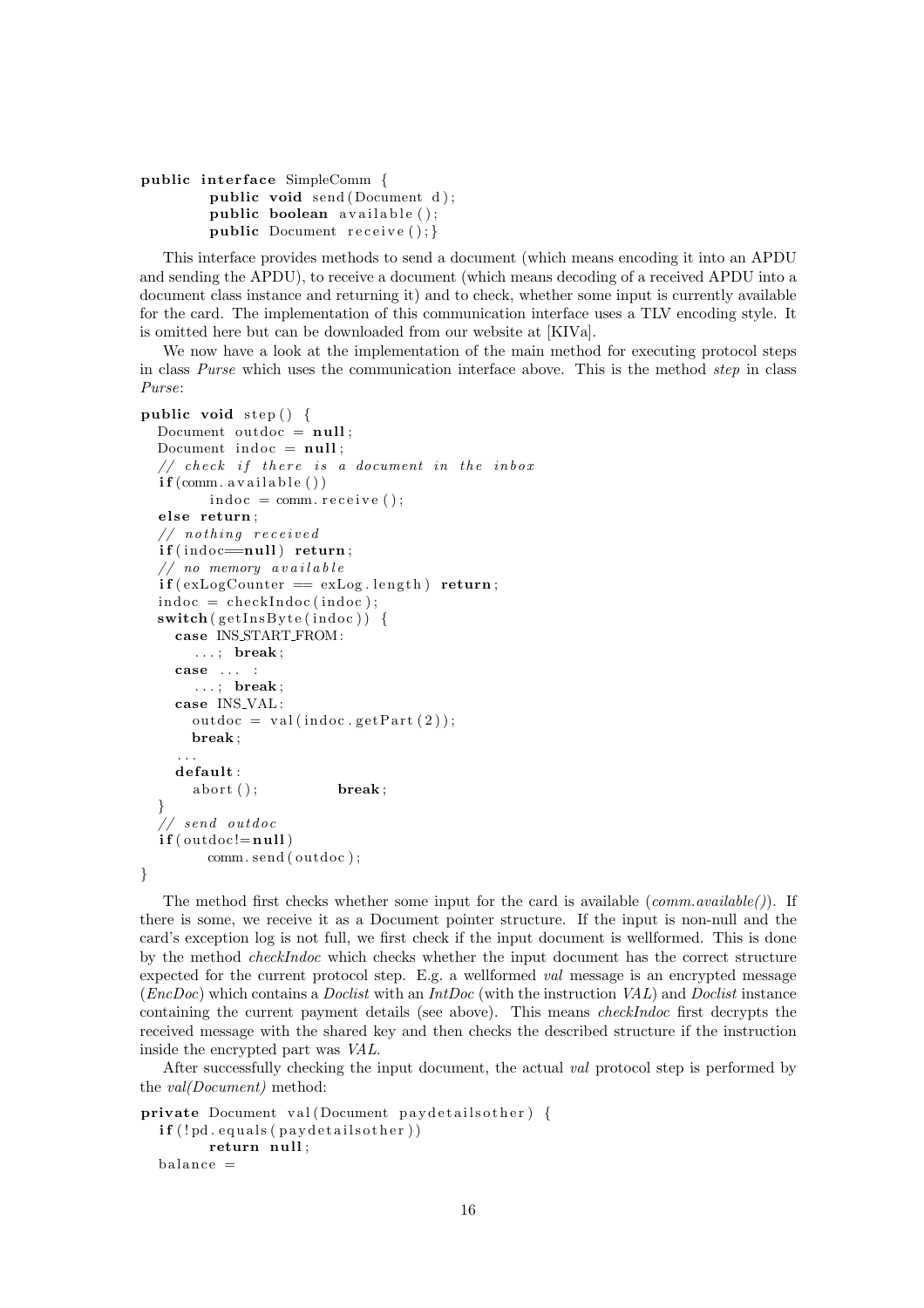```
(\text{short})(\text{ balance } +Util.getShort(
              pd.getPart((short)5).getValue(),(short)0));state = STATEIDLE;return generate_ReqValAck_msg(INS_ACK);
}
```
To perform a val protocol step, we first check whether the transmitted payment details are equal to the local copy  $(pd.equals(...))$ . If they are, we increment the balance by the amount given by the payment details and set the state to IDLE. In the end, we generate an acknowledge message (generate  $\text{RegValAck}_{\text{mag}}(INS \text{ACK})$ ), which constructs a corresponding document pointer structure). Finally, we return the  $ACK$  message which will be sent to the other card at the end of the step method described above.

#### 4.2 Properties

The implementation described in this Section makes extensive use of pointer structures to represent the messages sent between the cards and to implement the state of the cards. The idea here is to implement the *document* data type of the security protocol very closely. When verifying such an implementation (the refinement proof for this implementation is current work in progress), we discovered that it is crucial to have good verification support for pointer structures. Some results for the verification technique for programs using complex pointer structues can be found in [SGR06].

For the Mondex example we use an invariant for the Purse class, which describes that the corresponding pointer structure is wellformed. Since memory allocation on smart cards cannot be done at runtime (there is no garbage collection and the memory is very limited), we have to allocate every piece of memory that is needed already inside the constructor of the purse. This also means that all document messages that will be sent by the card have to be pre-allocated at instance creation time. The same is true for the payment details field, the exception log and every other field of the purse.

This leads to an invariant that describes for every field which pointer structure is stored within the field. An example is given below for the payment details field pd of class Purse. This example uses the notation and predicates of the Java Calculus in KIV described in [Ste04] [Ste05] [SGR06].

is-pd-ref(r,st)  $\leftrightarrow$ validrefnotnull(r, Doclist,st) ∧ validrefnotnull(st[r – .docs].refval, mkarraytype(Document),st)  $\wedge$  st[r.docs.length] = 5  $\wedge$  st[r.docs.type] = mkarraytype(Document) ∧ validrefnotnull(st[r.docs[0]], IntDoc, st) ∧ validrefnotnull(st[r.docs[1]], IntDoc, st)  $\land$ validrefnotnull(st[r.docs[2]], IntDoc, st) ∧ validrefnotnull(st[r.docs[3]], IntDoc, st) ∧ validrefnotnull(st[r.docs[4]], IntDoc, st)  $\wedge$  okarray(st[r.docs[0].value], byte\_type, 8, st)  $\wedge$  okarray(st[r.docs[1].value], byte\_type,2,st]  $\wedge$  okarray(st[r.docs[2].value],byte\_type,8,st)  $\wedge$  okarray(st[r.docs[3].value], byte\_type,2,st)  $\wedge$  okarray(st[r.docs[4].value], byte\_type,2,st)

Predicate is-pd-ref(r,st) describes when a pointer structure starting at reference r is a valid representation of payment details in Java store st. The reference itself has to have type Doclist and must not be *null (validrefnotnull(r, Doclist,st)*). The *docs* field of this *Doclist* has to be of the right type (array of Document) and its length must be five (since payment details have five slots). Every payment detail entry must be of type  $IntDoc$  (given by validrefnotnull(st[r.docs[i]],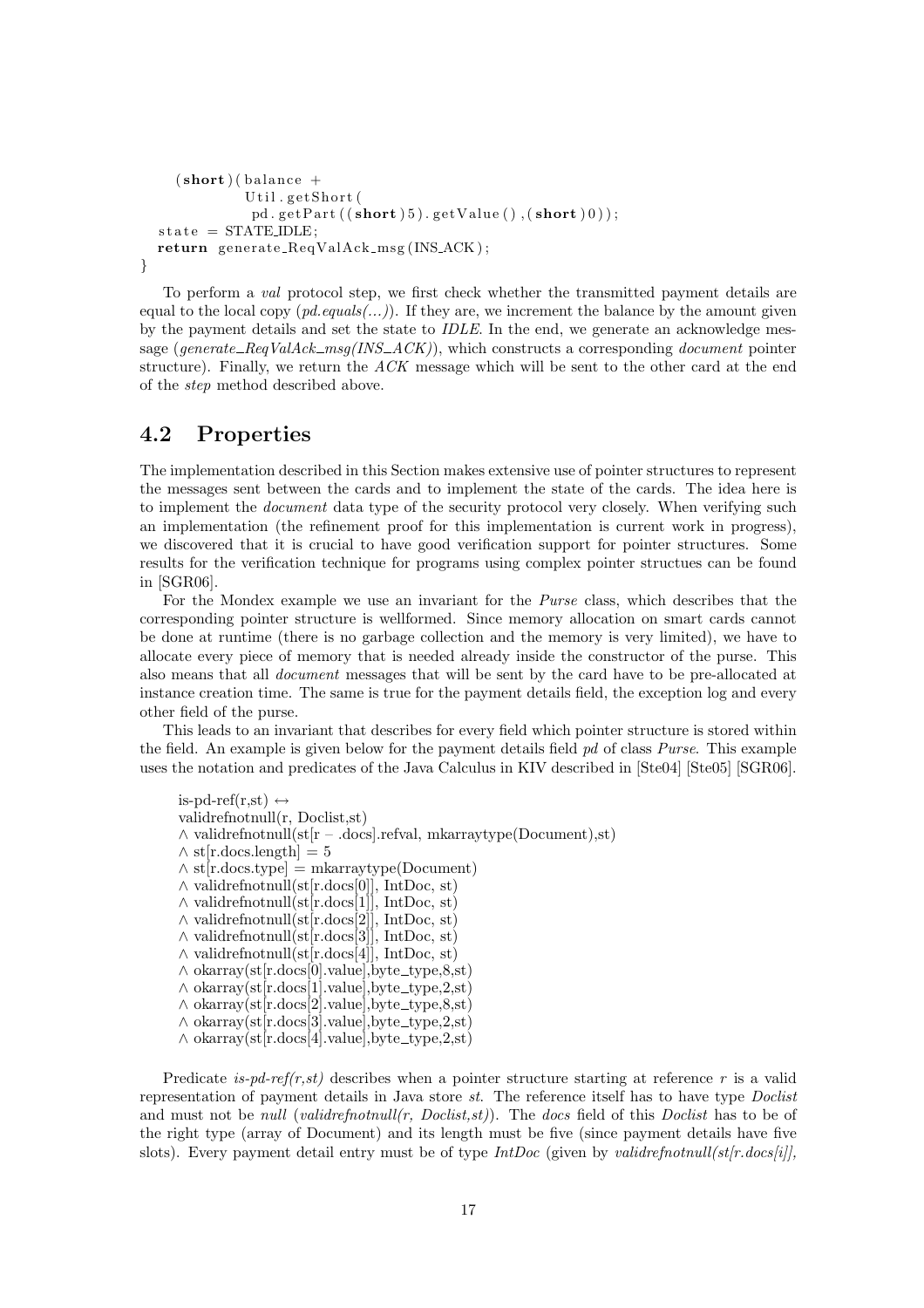IntDoc,  $st$ ) and the values of the entrys must be arrays of type byte of the correct length (okar $ray(st[r.docs[i].value], byte\_type,j,st)$ .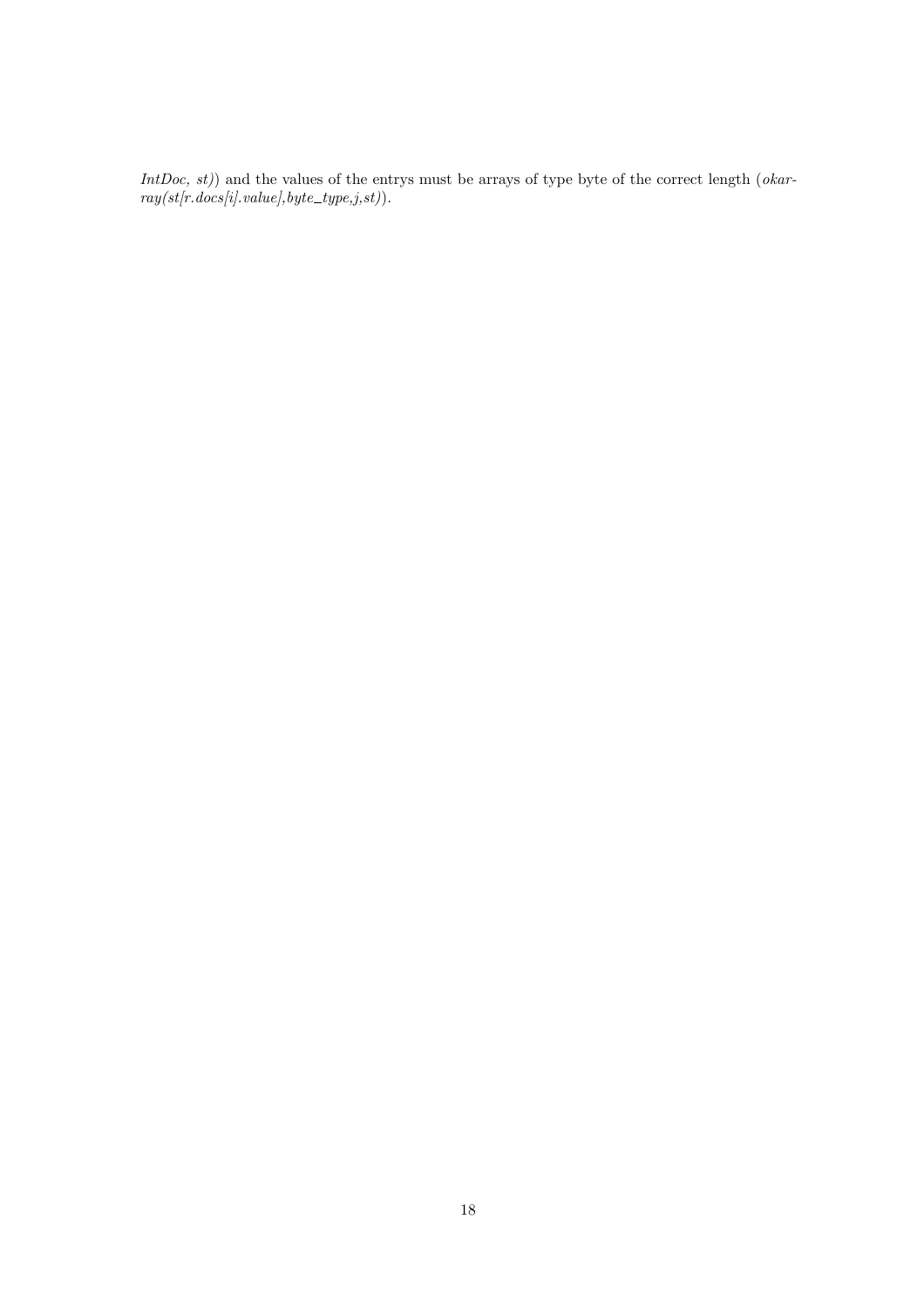# Chapter 5 Conclusion

We presented three implementations for the Mondex case study.

Two of them are based on APDU communication with byte arrays. Both implementations try to implement the communication protocol specification level (see Fig. 1.1) as close as possible. The communication protocol level (the concrete level of [SCW00] or [SGHR06]) does not contain any cryptography in the specification yet. Both implementations have to add cryptography to ensure security of the protocol. One of them is using symmetric cryptography, the other one is using asymmetric cryptography. The use of asymmetric cryptography has some security advantages (if one card is hacked physically, this does not lead to the possibiliy of an attack against all other cards), but also requires a more complicated protocol because of limited APDU lengths.

We also show a way to implement the Mondex case study using specialized security protocol data types and symmetric cryptography. This implementation is based on the security protocol level which already introduces cryptography and is shown to be a refinement of the communication protocol level in [HSGR06]. The direct transformation of the datatypes of this specification level into Java classes makes a refinement proof for the Java code possible. This is current work in progress based on the approach described in [GSR06a].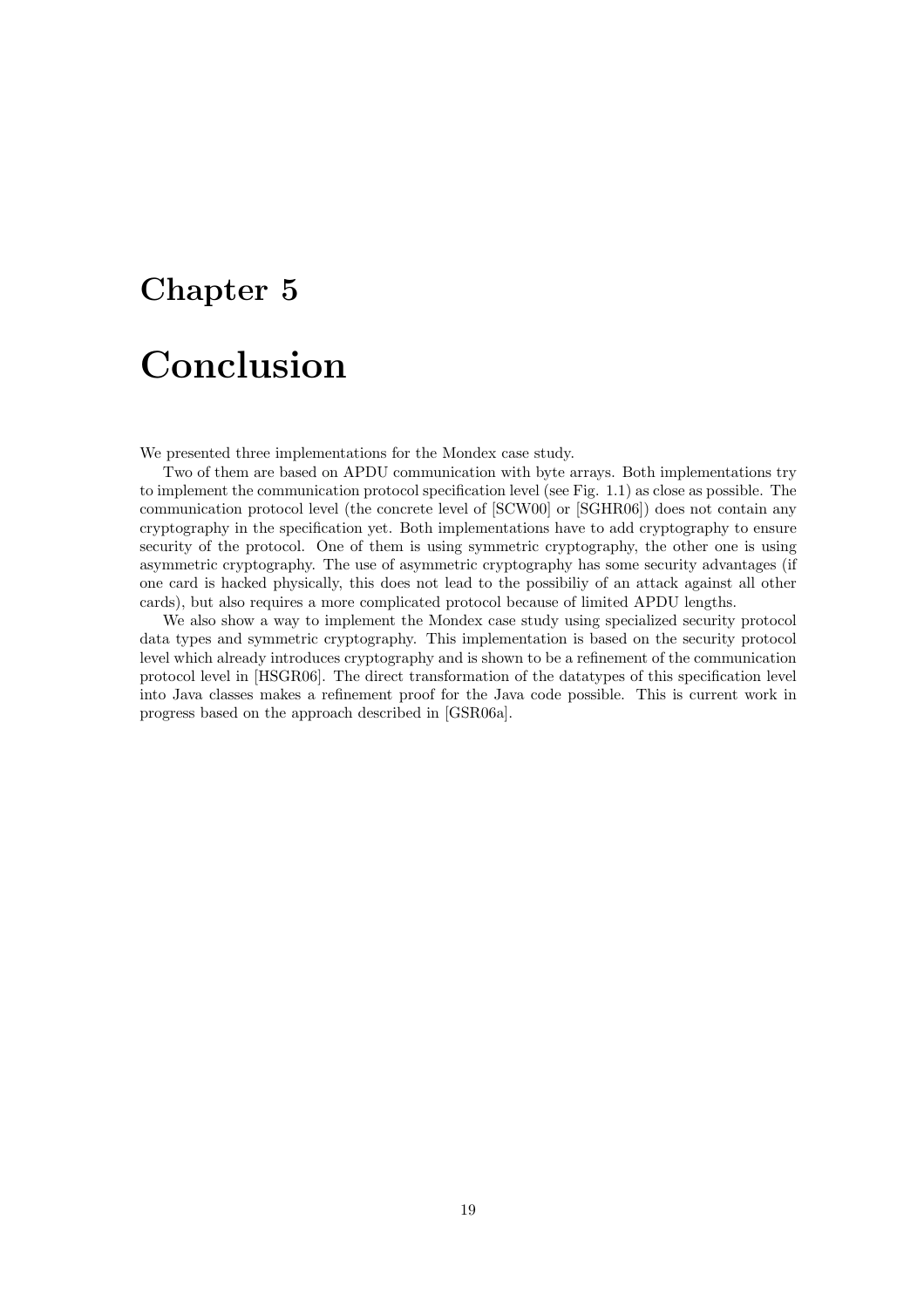### Appendix A

## Source Code: Symmetric cryptography using byte arrays

/∗ ∗ Copyright (C) 2006 Holger Grandy, Department of Software ∗ Engineering, University of Augsburg, Germany This program \* is free software; you can redistribute it and/or modify ∗ it under the terms of the GNU General Public License as ∗ published by the Free Software Foundation; either version ∗ 2 of the License, or (at your option) any later version. \* This program is distributed in the hope that it will be ∗ useful, but WITHOUT ANY WARRANTY; without even the ∗ im p l i e d warran ty o f MERCHANTABILITY or FITNESS FOR A \* PARTICULAR PURPOSE. See the GNU General Public License ∗ for more details. You should have received a copy of the \* GNU General Public License along with this program; if \* not, write to the Free Software Foundation, Inc., 51 ∗ F r a n kl i n S t r e e t , F i f t h Floor , Boston , MA 02110−1301 , USA ∗/ /∗ ∗ Mondex E l e c t r o n i c Purse Im plemen t a t i on u s i n g symme tr ic \* cryptography and pre shared keys Author: Holger Grandy, \* Department of Software Engineering, University of ∗ Augsburg, Germany This is an example implemenation for \* the Mondex electronic purse scenario. This implementation ∗ is a case study for research and for academic purposes ∗ only. It has nothing to do with the real implementation ∗ o f Mondex E l e c t r o n i c Purses owned by Mas tercard \* International. There is absolutely no relationship \* between the authors of this source code and National ∗ Westminster Bank, Mastercard International or any other ∗ i n s t i t u t i o n i n v o l v e d in t h e Mondex Smart Cards . The ∗ underlying specification for this implementation can be ∗ found a t ∗ h t t p : / /www . i n f o rm a t i k . un i−a ug sb u rg . de / sw t / p r o j e c t s /mondex . h tml ∗ in P r o j e c t "Mondex ASM Re f inemen t − improved v e r s i o n " ∗/ package mondex ;

import javacard.framework.APDU; import javacard.framework.Applet; import javacard.framework.ISO7816;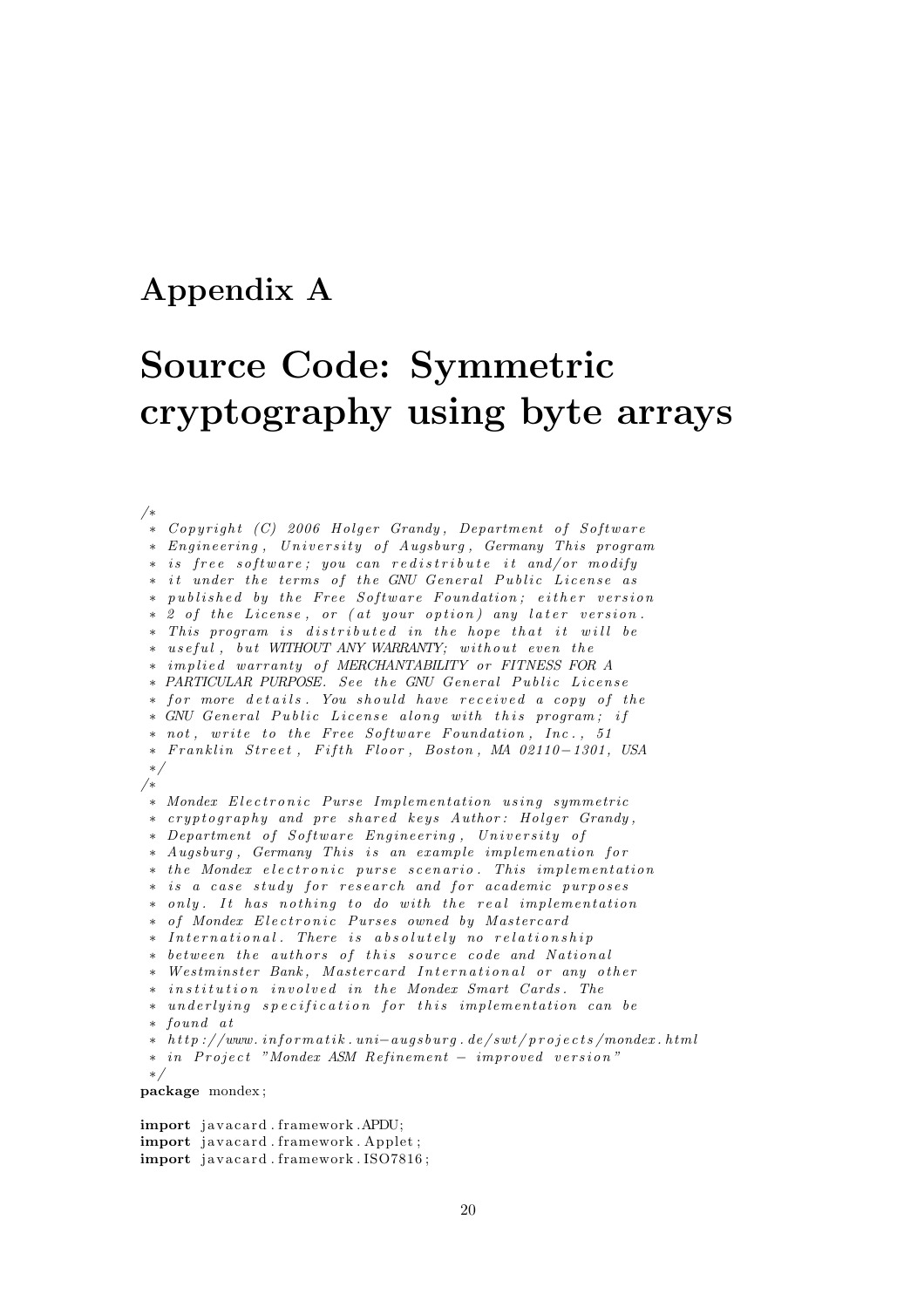```
import javacard.framework.ISOException:
import javacard.framework.JCSystem;
import javacard.framework. Util;
import javacard.security.DESKey;
import javacard.security.KeyBuilder;
import javacardx.crypto.Cipher;
public class Purse extends Applet {
 // instructions
  private static final byte SF = (byte) 2;
  private static final byte ST = (byte) 6;
  private static final byte REQ = (byte) 12;<br>private static final byte VAL = (byte) 14;
  private static final byte VAL
  private static final byte ACK = (byte) 16;
  private static final byte GNS = (byte) 18;
  private static final byte GEL = (byte) 20;
  private static final byte DEL = (byte) 22;
  private static final byte INIT = (byte) 24;
  // states
  private static final byte IDLE = (byte) 1;<br>
private static final byte EPR = (byte) 5;
  private static final byte EPR
  private static final byte EPV = (byte) 6;
  private static final byte EPA = (byte) 7;
  private static final byte EPI = (byte) 8;
  //\ pd\ in \ dizesprivate static final byte index from a = (byte) 4;
  private static final byte index toname = (byte) 12;
  private static final byte index from sequelet (0; 0;private static final byte index_toseqno = (byte) 2;
  private static final byte index amount = (byte) 20;
  private Cipher cipher;
  // my protocol fieldsprivate short balance;
  private byte [ ] name;
  private short seqNo:
  private byte state;
  // pay details and exception logprivate byte [ ] current PD;
  \text{private} \text{byte}[] exlog;
  private short currentExLogIndex;
  // keys and signatures
  private byte [ ] sharedkey;
  private byte [ ] bankkey ;
  private DESKey shared keyobj;
 private DESKey bankkeyobject;
  /∗ ∗
   ∗ Constructor, initialize fields and cryptographic keys
  ∗/
  public Purse() {
       currentPD = new byte 8 /* name */+ 8 /* other name */
          + 2 /* seqno */+ 2 /* other seqno */
           + 2 /∗ amount ∗/
       \vert;
       // support 5 exception log entries\text{exlog} = \text{new byte}[(\text{short}) (5 * \text{currentPD.length})];currentExLogIndex = 0;
       // symmetric 3DES session key for communication with
```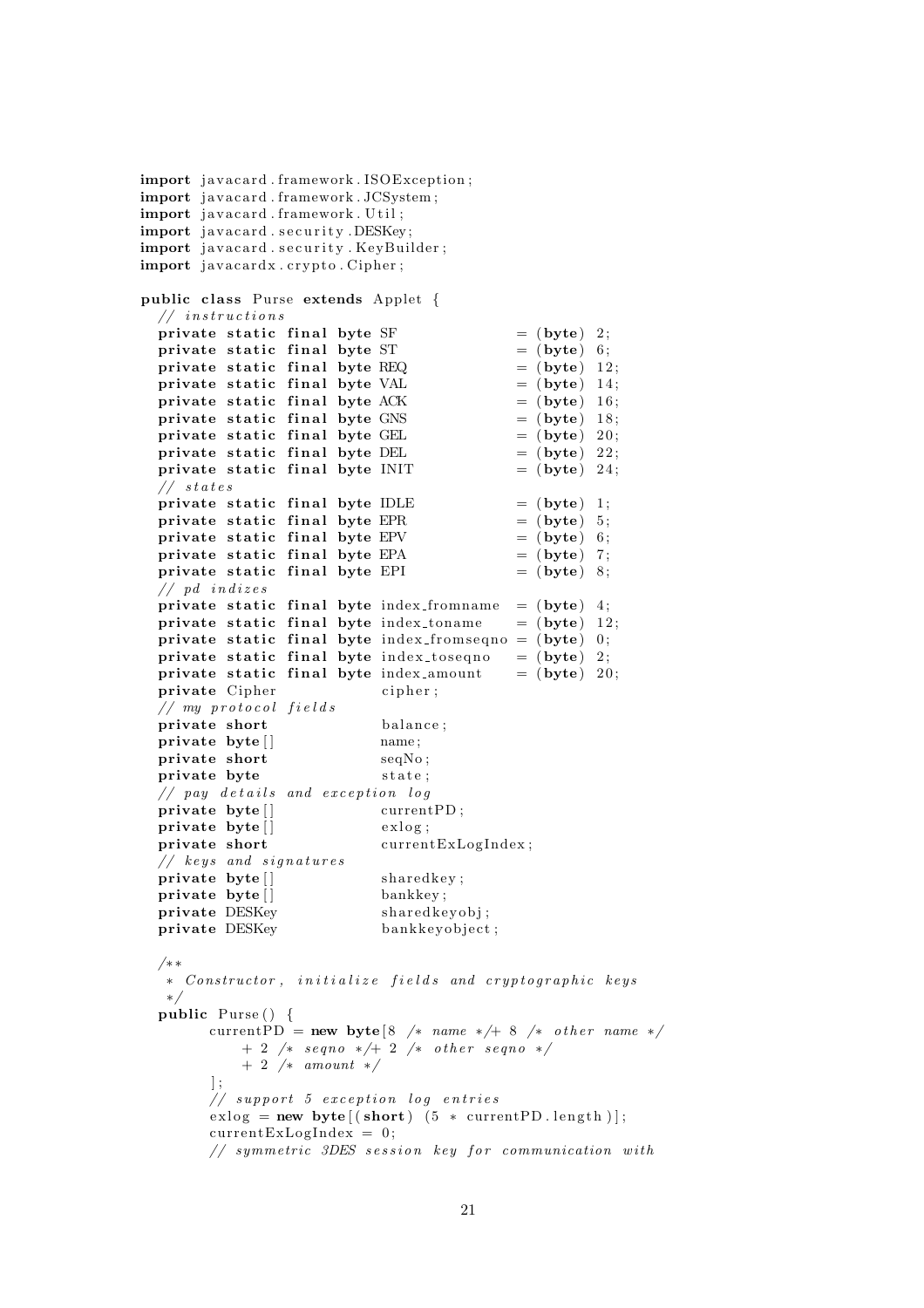```
// other cards\frac{1}{2} value will be set in init phase
       shared key = new byte [24];
       // symmetric 3DES banking key, used only for archiving
       // and deleting
       // exception logs, value will be set in init phase
       bankkey = new byte \begin{bmatrix} 24 \end{bmatrix};
       // session key object, value will be set in init phase
       sharedkeyobj = (DESKey) KeyBuilder.buidKey()KeyBuilder . TYPE DES, KeyBuilder . LENGTH DES3 3KEY,
            true ) ;
       // banking key object, value will be set in init phase
       b an k ke y ob jec t = (DESKey) KeyBuilder . buildKey (
            KeyBuilder . TYPE DES, KeyBuilder . LENGTH DES3 3KEY,
            true ) ;
       // current state\text{state} = \text{EPI};// name will be set in INIT phase
       name = new byte[8];// initial balance will be set in IMIT phasebalance = 0;
       cipher = Cipher.getInstance(Cipher.ALGDES.CBCNOPAD,true ) ;
       register ();
}
/∗ ∗
 ∗ create a new instance of this purse
 ∗/
public static void install (byte | \cdot | b, short i, byte b0) {
      new Purse ();
}
/∗ ∗
 \ast noting to do when selecting this applet
 ∗/
public boolean select() \{return true ;
}
/∗ ∗
 ∗ main case distinction, checks input / state and
 ∗ c o r r e s p o n d i n g p r o t o c o l s t e p f u n c t i o n
 ∗/
public void process (APDU arg0) throws ISOException {
       JCSystem.begin Transaction();
       \text{byte} [ ] buffer = \arg 0. get Buffer ();
       byte ins = buffer [ISO7816. OFFSET INS ];if (ins = ISO7816.INS\_SELECT)return ;
       else if (\text{state} = \text{EPI} \&\& \text{ins} = \text{INIT})set Fields (arg0);else if (s \text{tate} == \text{IDLE} \&\& \text{ins} == \text{GNS})getNameSeqNoBal(arg0);else if (\text{state} = \text{IDLE} \&\text{k} ins = \text{GEL})getExlog(<math>arg(0)</math>):else if (s \text{tate} == \text{IDLE} \& \text{ins} == \text{DEL})&\& check Exlog(arg0))
```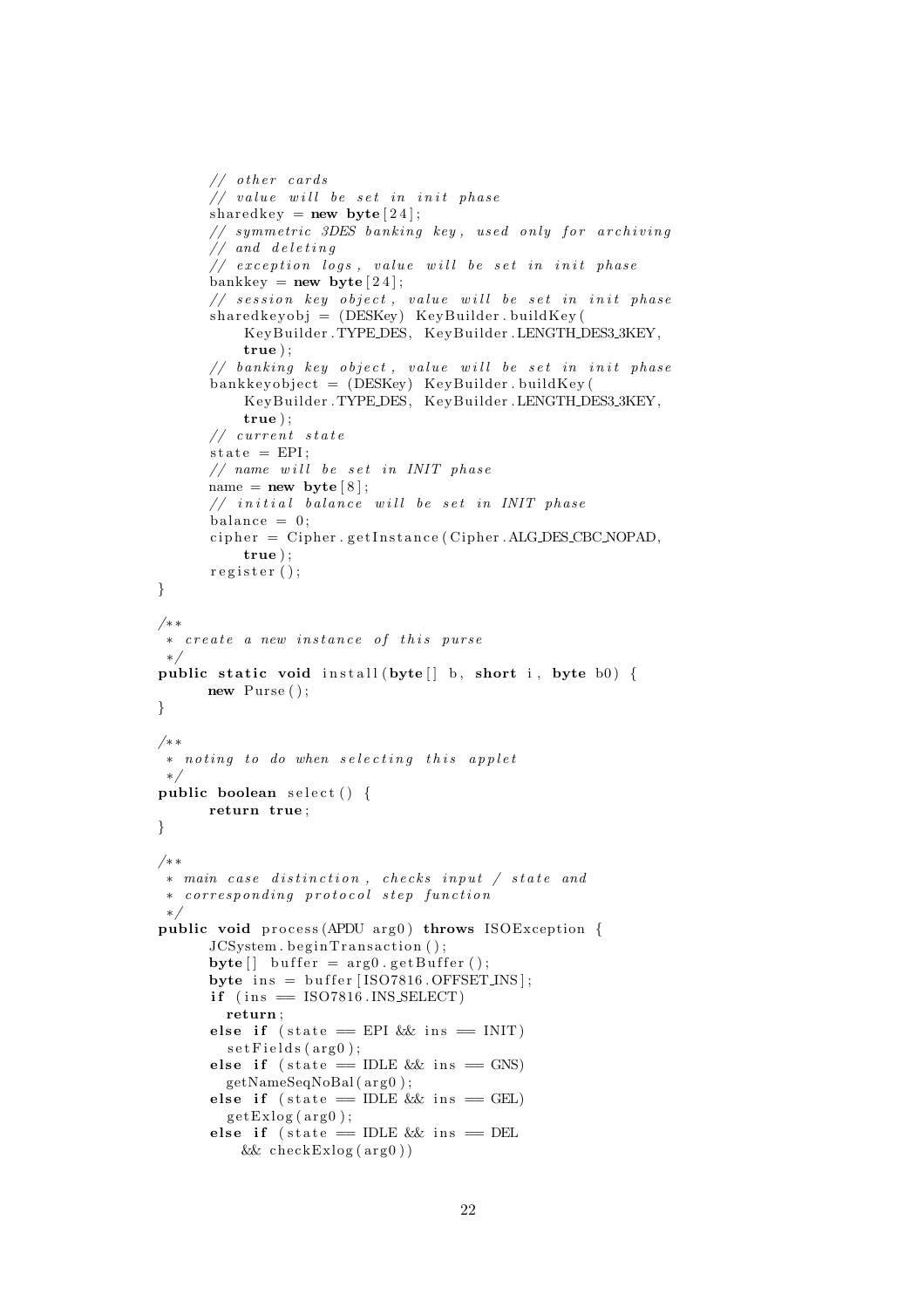```
delExlog(<math>arg0</math>);
       else if (\text{state} = \text{IDLE} \&\text{ins} = \text{SF})&c\text{heckStartFrom}(arg0))startFrom (arg0);else if (state = IDLE && ins = ST
           & c \text{heckStartTo}(arg 0))startTo(arg0);else if (\text{state} = \text{EPR} \&\text{s} \text{ins} = \text{REQ})&c\text{heckStep} (\text{arg0}, \text{REQ})req ( arg 0);else if (s \text{tate} = EPV \&\& \text{ins} = VAL&& checkS tep ( arg0 , VAL) )
         val(axg0);else if (state = EPA && ins = ACK
           &c\text{heckStep} (\text{arg0}, \text{ACK}))ack(\arg 0);else {
         abort() :
         JCSystem . commitTransaction ( ) ;
         ISOException.throwIt(ISO7816.SW_COMMANDNOTALLOWED);
       }
       JCSystem . commitTransaction ( ) ;
}
// ∗∗∗∗∗∗∗∗∗∗∗∗∗∗∗∗∗∗∗∗∗∗∗∗∗∗∗∗∗∗∗∗∗∗∗∗∗∗∗∗∗∗∗∗∗∗∗∗∗∗
// personalize card
// ∗∗∗∗∗∗∗∗∗∗∗∗∗∗∗∗∗∗∗∗∗∗∗∗∗∗∗∗∗∗∗∗∗∗∗∗∗∗∗∗∗∗∗∗∗∗∗∗∗∗
/∗ ∗
 * sets internal fields (both keys, name, balance), only
 ∗ c a l l e d once a f t e r i n i t i a l i n s t a l l a t i o n o f a p p l e t t h i s
 * must happen in a secured environment at the bank
 ∗ before the customer gets the card
 ∗/
private void set Fields (APDU arg0) {
       short l = \arg\theta setIncomingAndReceive ();
       if (1 != 58)return ;
       byte [ buffer = arg0.getBuffer();
       // set banking key
       Util.arrayCopy (buffer, ISO7816.OFFSET_CDATA, bankkey,
            (\text{short}) 0, (\text{short}) 24;
       bankkeyobject.setKey(bankkey, (short) 0);
       // set shared card keyUtil.arrayCopy (buffer,(short) (ISO7816.OFFSET_CDATA + 24), sharedkey,
            (\text{short}) 0, (\text{short}) 24);
       sharedkeyobj.setKey(sharedkey, (short) 0);// set own nameUtil. arrayCopy (buffer,(short) (ISO7816.OFFSET_CDATA + 24 + 24), name,
            (\text{short}) 0, (\text{short}) 8);
       // set initial balancebalance = Util.getShort(buffer)(short) (ISO7816.OFFSET_CDATA + 24 + 24 + 8));
       // in it state
       state = IDLE:
```

```
}
```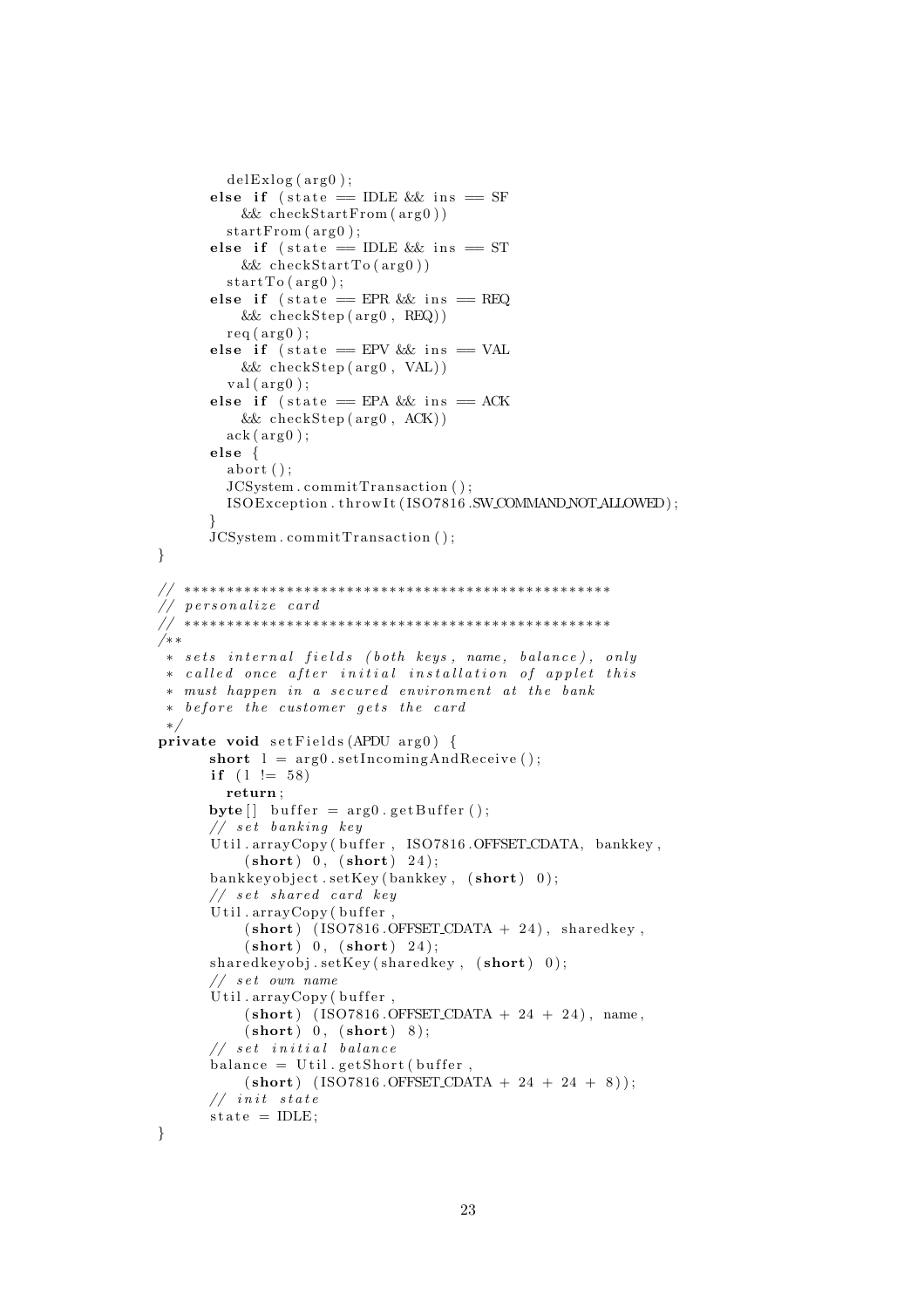```
// ∗∗∗∗∗∗∗∗∗∗∗∗∗∗∗∗∗∗∗∗∗∗∗∗∗∗∗∗∗∗∗∗∗∗∗∗∗∗∗∗∗∗∗∗∗∗∗∗∗∗
\frac{1}{\sqrt{2}} check methods for input \frac{1}{\sqrt{2}} state
// ∗∗∗∗∗∗∗∗∗∗∗∗∗∗∗∗∗∗∗∗∗∗∗∗∗∗∗∗∗∗∗∗∗∗∗∗∗∗∗∗∗∗∗∗∗∗∗∗∗∗
/∗ ∗
 * check method for input / state when receiving
 * \text{reg}/\text{val}/\text{ack}∗/
private boolean checkStep (APDU arg0, byte ins) {
      short l = arg0. setIncomingAndReceive ();
       if (l := (short) 24)return false;
      byte[] buffer = arg0.getBuffer();
       decrypt (sharedkeyobj, buffer, ISO7816.OFFSET_CDATA,
           (short) 24);
       // encrypted instruction has to be ok, pay details must
       // match
      if (buffer [ISO7816.OFFSET\_CDATA] := ins|| Util.arrayCompare (buffer,
                (short) (ISO7816.OFFSET_CDATA + 1), currentPD,
                (\textbf{short}) 0, (\textbf{short}) currentPD length) != 0)
         return false;
      return true ;
}
/∗ ∗
 ∗ c heck method , c a l l e d when r e c e i v i n g s t a r t T o
 ∗/
private boolean checkStartTo (APDU arg0) {
      short l = arg0. setIncomingAndReceive ();
       if (l := (short) 16)return false;
      byte[] buffer = arg0.getBuffer();
       // check seq no
       if (\text{seqNo} \equiv 32767)return false:
       decrypt (sharedkeyobj, buffer, ISO7816.OFFSET_CDATA,
           (short) 16;
       // check instruction
       if (buffer [ISO7816.OFFSET_CDATA] != ST)
         return false;
       // check other name != own name
       if ( Util . arrayCompare ( buffer,
           (short) (ISO7816.OFFSET_CDATA + 1 + 2), name,
           (\text{short}) 0, (\text{short}) name length ) = (\text{short}) 0)
         return false:
       // check exlog not full
       if ( current ExLogIndex = exlog.length)
         return false:
       // check positive amountif ((short) (Util.getShort(buffer,
           (\text{short}) (\text{ISO}7816.\text{OFFSET\_CDATA} + 1 + 2 + 8))) \leq (\text{short}) 0)
         return false;
       // check over flowif ((short) (Util.getShort(buffer,
           (\text{short}) (\text{ISO7816.OFFSET-CDATA} + 1 + 2 + 8)) + \text{balance} \leq (\text{short}) 0)
         return false:
      return true ;
}
```

```
24
```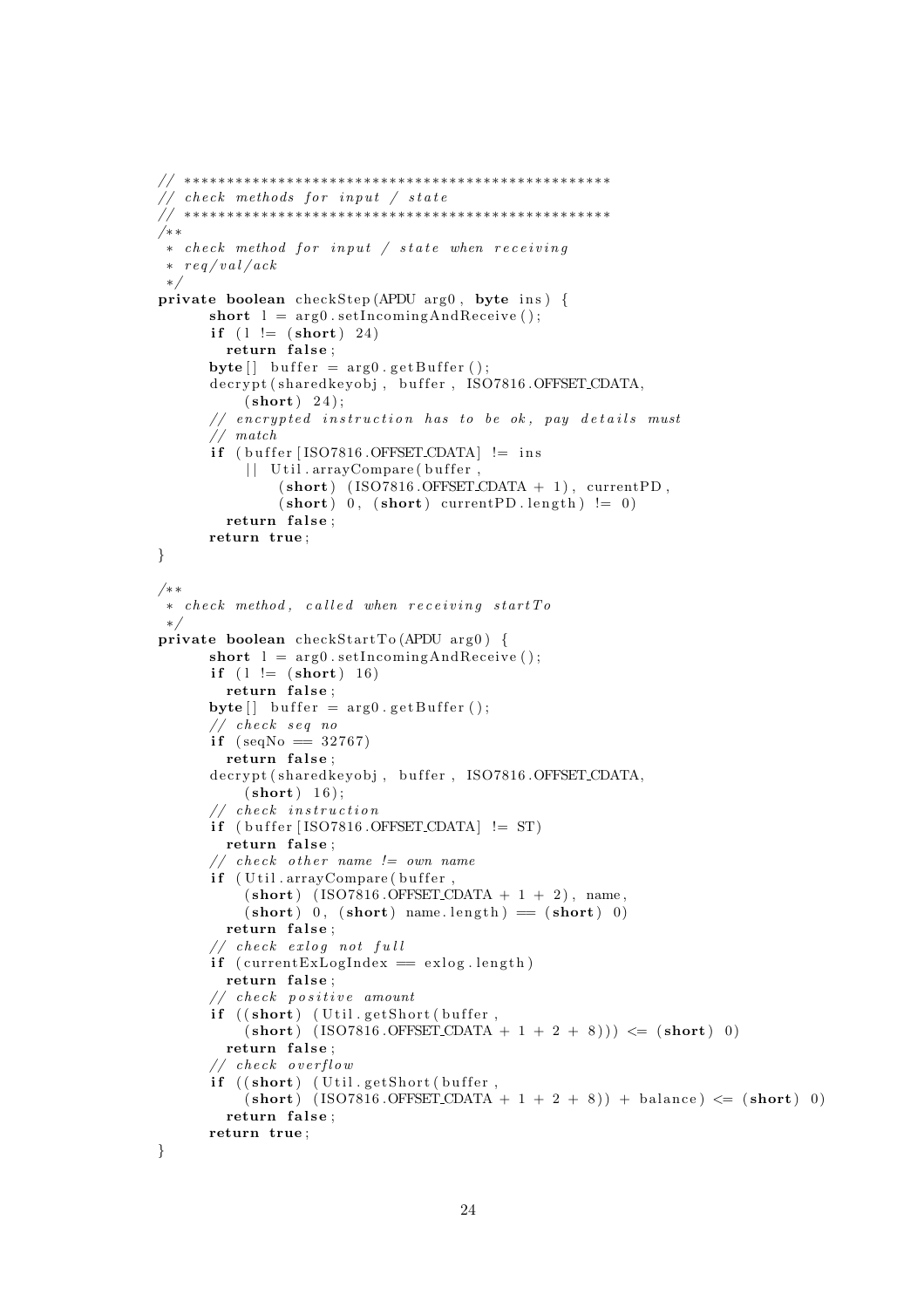```
/∗ ∗
 ∗ c heck method , c a l l e d when r e c e i v i n g s tar tFrom
 ∗/
private boolean checkStartFrom (APDU arg0) {
      short l = arg0. setIncomingAndReceive ();
      byte[] buffer = arg0.getBuffer();
       if (1 := 12)return false;
       // check seq noif (seqNo \equiv 32767)return false:
       // check other name != own name
      if ( Util . arrayCompare ( buffer,
           (short) (ISO7816.OFFSET_CDATA + 2), name,
           (\text{short}) 0, (\text{short}) name length ) = (\text{short}) 0)
        return false;
       // check <i>exlog not full</i>if ( current ExLogIndex = exlog.length )
        return false;
       // check positive amountif ((short) (Util.getShort (buffer,(\text{short}) (\text{ISO}7816.\text{OFFSET}\text{CDATA} + 1 + 2 + 8))) \leq (\text{short}) 0)
        return false:
       // check underflowif ((short) (Util). getShort (buffer, (short) (ISO7816.OFFSET_CDATA
               + (short) 2 + (short) 8))) > balance)
         return false;
      return true ;
}
/∗ ∗
 ∗ c heck method , c a l l e d when r e c e i v i n g a " d e l e t e e x l o g "
 ∗ message
 \ast in put : DEL + Enc [Bank] (DEL + exloq)
 * output: ok
 ∗/
private boolean checkExlog (APDU arg0) {
       arg0.setIncomingAndReceive();
      byte[] buffer = arg0.getBuffer();
       decrypt (bankkeyobject, buffer, ISO7816.OFFSET_CDATA,
           (short) 112;
       // check instruction
      if ( buffer [(short) (ISO7816.OFFSET_CDATA) ] = DEL)
        return false;
       // decrypted exloq must match
      if ( Util . arrayCompare ( buffer,
           (short) (ISO7816.OFFSET_CDATA + 1), exlog,
           (\text{short}) 0, (\text{short}) exlog.length) != 0return false;
      return true ;
}
// ∗∗∗∗∗∗∗∗∗∗∗∗∗∗∗∗∗∗∗∗∗∗∗∗∗∗∗∗∗∗∗∗∗∗∗∗∗∗∗∗∗∗∗∗∗∗∗∗∗∗
// aborting and loqqing
// ∗∗∗∗∗∗∗∗∗∗∗∗∗∗∗∗∗∗∗∗∗∗∗∗∗∗∗∗∗∗∗∗∗∗∗∗∗∗∗∗∗∗∗∗∗∗∗∗∗∗
/∗ ∗
```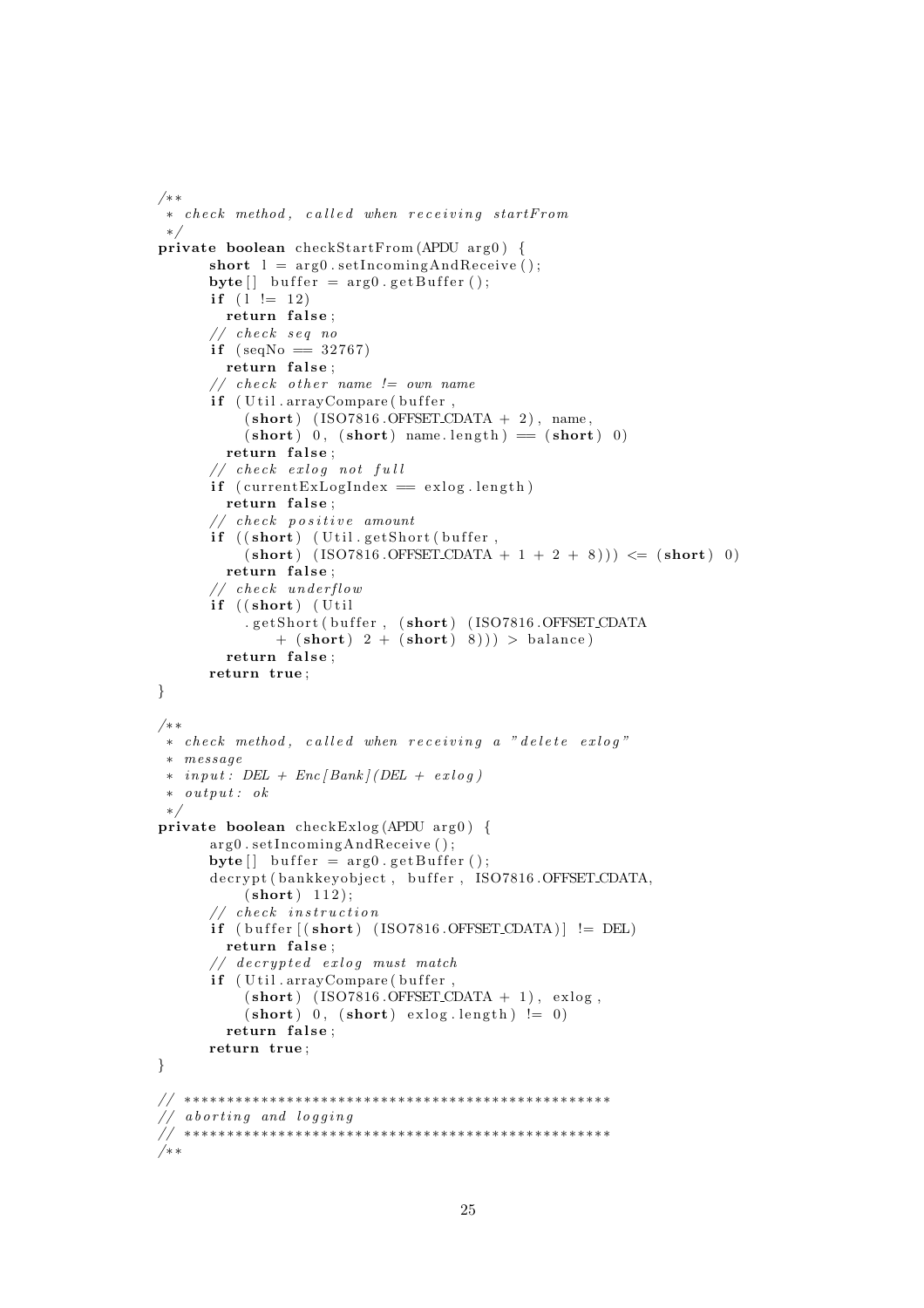```
* resets state and logs current pay details if in EPA
 ∗ or EPV
 ∗/
private void abort () {
      logIfNeeded();
      state = IDLE;}
/∗ ∗
∗ logs current pay details if in EPA or EPV
 ∗/
private void logIfNeeded() {
      if (state = EPV || state = EPA) {
        Util.arrayCopy ( current PD, (short) 0, exlog,
                 currentExLogIndex, (short) currentPD.length);currentExLogIndex \neq (short) currentPD.length;}
}
// ∗∗∗∗∗∗∗∗∗∗∗∗∗∗∗∗∗∗∗∗∗∗∗∗∗∗∗∗∗∗∗∗∗∗∗∗∗∗∗∗∗∗∗∗∗∗∗∗∗∗
// archiving stuff
// ∗∗∗∗∗∗∗∗∗∗∗∗∗∗∗∗∗∗∗∗∗∗∗∗∗∗∗∗∗∗∗∗∗∗∗∗∗∗∗∗∗∗∗∗∗∗∗∗∗∗
/∗ ∗
∗ ge tExLog p r o t o c o l s t e p
 \ast in put : GEL
 \ast output: Enc [Bank] (name + exlog)
 ∗/
private void getExlog(APDU arg0) {
      byte[] buffer = arg0.getBuffer();
      Util. arrayCopy(name, (short) 0, buffer, (short) 0,(short) name. length);
      Util.arrayCopy (exlog, (short) 0, buffer, (short) 8,
          (\text{short}) exlog. length);
      short len = encrypt (bankkeyobject, buffer, (\text{short}) 0,
          (\text{short}) (\text{exlog.length} + \text{name.length})).arg0.setOutgoingAndSend((short) 0, len);}
/∗ ∗
 ∗ delete exlog entries and reset counter
 ∗/
private void delExlog (APDU arg0) {
      for (short i = 0; i < (short) exlog length; i++)
        exlog[i] = 0;currentExLogIndex = 0;}
// ∗∗∗∗∗∗∗∗∗∗∗∗∗∗∗∗∗∗∗∗∗∗∗∗∗∗∗∗∗∗∗∗∗∗∗∗∗∗∗∗∗∗∗∗∗∗∗∗∗∗
// protocol steps from here
// ∗∗∗∗∗∗∗∗∗∗∗∗∗∗∗∗∗∗∗∗∗∗∗∗∗∗∗∗∗∗∗∗∗∗∗∗∗∗∗∗∗∗∗∗∗∗∗∗∗∗
/∗ ∗
∗ ack p r o t o c o l s t e p
 * in put : ACK + Enc [SharedKey] (ACK + Paydetails)
 \ast output: ok
 ∗/
private void ack(APDU arg 0) {
     state = IDLE;
}
```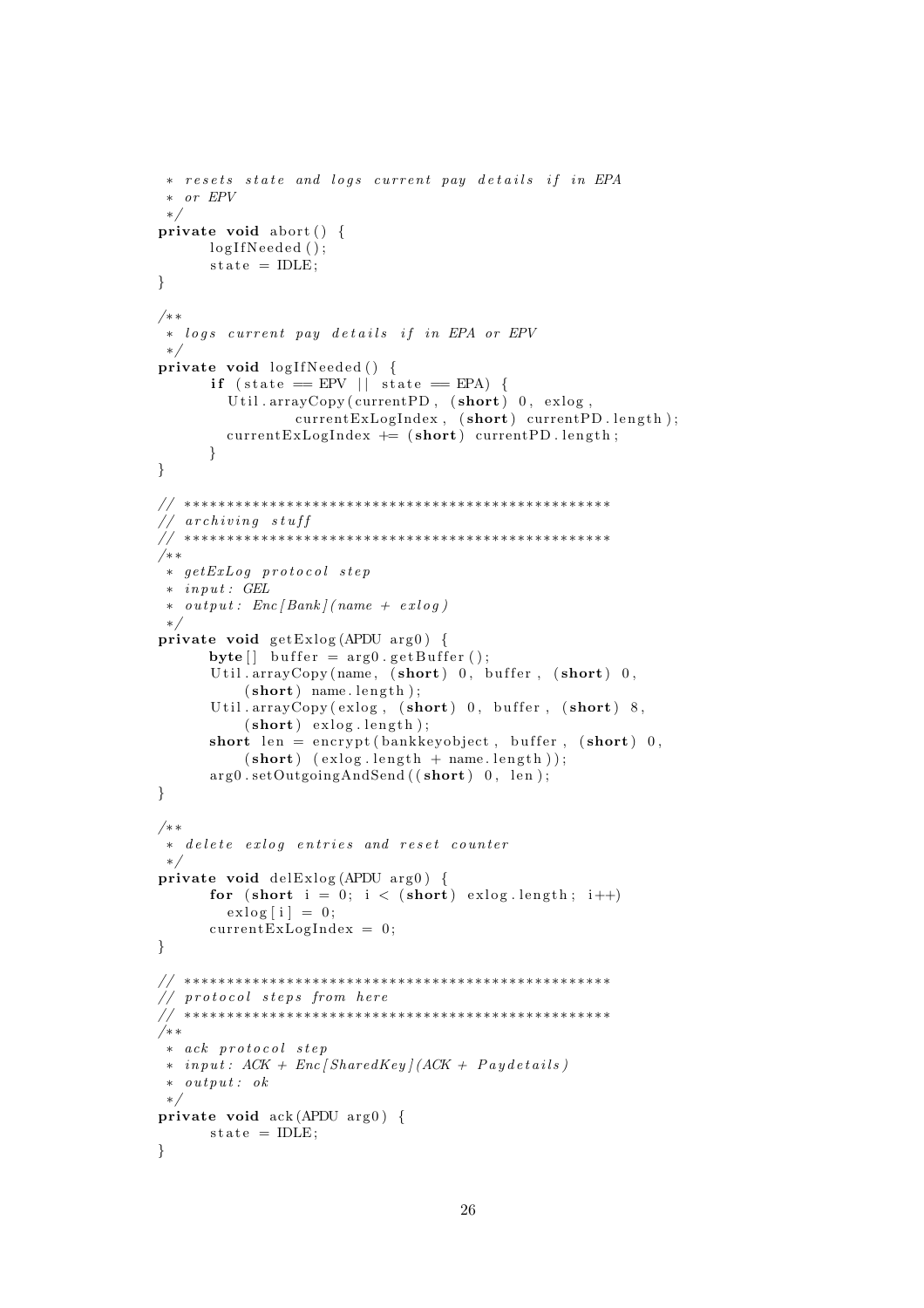```
/∗ ∗
 ∗ v a l p r o t o c o l s t e p
 \ast in put : VAL + Enc [SharedKey] (VAL + Paydetails)
 \ast output: ACK + Enc [SharedKey] (ACK + Paydetails)
 ∗/
private void val (APDU arg0) {
       byte[] buffer = arg0.getBuffer();
       // increment balance
       balance = (short) (balance + Util.getShort(currentPD,index_amount ) );
       // build apdu for other card
       // we can use current input buffer, values should be// right already// except encryption/instruction byte
       but \text{fer} [1] = ACK;buffer [5] = ACK;
       encrypt (shared keyobj, buffer, ISO7816.OFFSET_CDATA,
            (\text{short}) (\text{currentPD.length} + 1));state = IDLE;
       arg0.setOutgoingAndSend((short) 0, (short) 29);}
/∗ ∗
 ∗ r e q p r o t o c o l s t e p
 \ast in put : REQ + Enc [SharedKey] (REQ + P a y d e t a ils)
 \ast output: VAL + Enc [SharedKey] (VAL + Paydetails)
 ∗/
private void req (APDU arg0) {
       byte[] buffer = arg0.getBuffer();
       \text{balance} = (\text{short}) (balance – Util.getShort (currentPD,
            index amount ) ) ;
       // build apdu for other card
       // we can use current input buffer, values should be
       // right already// except encryption/instruction byte
       but \text{fer } [1] = VAL;buffer [5] = VAL;
       encrypt (shared keyobj, buffer, ISO7816.OFFSET_CDATA,
            (\text{short}) (\text{currentPD.length} + 1));buffer [(\text{short}) \text{ (ISO7816.OFFSET\_CDATA + 24)}] = (\text{byte}) \cdot 30;\text{state} = \text{EPA};arg0.setOutgoingAndSend((short) 0, (short) 30);}
/∗ ∗
∗ s t a r t T o p r o t o c o l s t e p
 \dot{*} in put :
 ∗ STARTTO + Enc [ SharedKey ] (STARTTO
 * + \text{seq } n \text{ o }_{-} \text{ other } + \text{name\_other } + \text{ amount}\dot{*} output:
 \ast REQ + Enc [SharedKey] (REQ + P a y d e t a i l s)
 ∗/
private void startTo (APDU arg0) {
       \text{byte} [] buffer = arg0.getBuffer ();
       // copy other seq noUtil.arrayCopy (buffer,(short) (ISO7816.OFFSET_CDATA + 1), currentPD,
```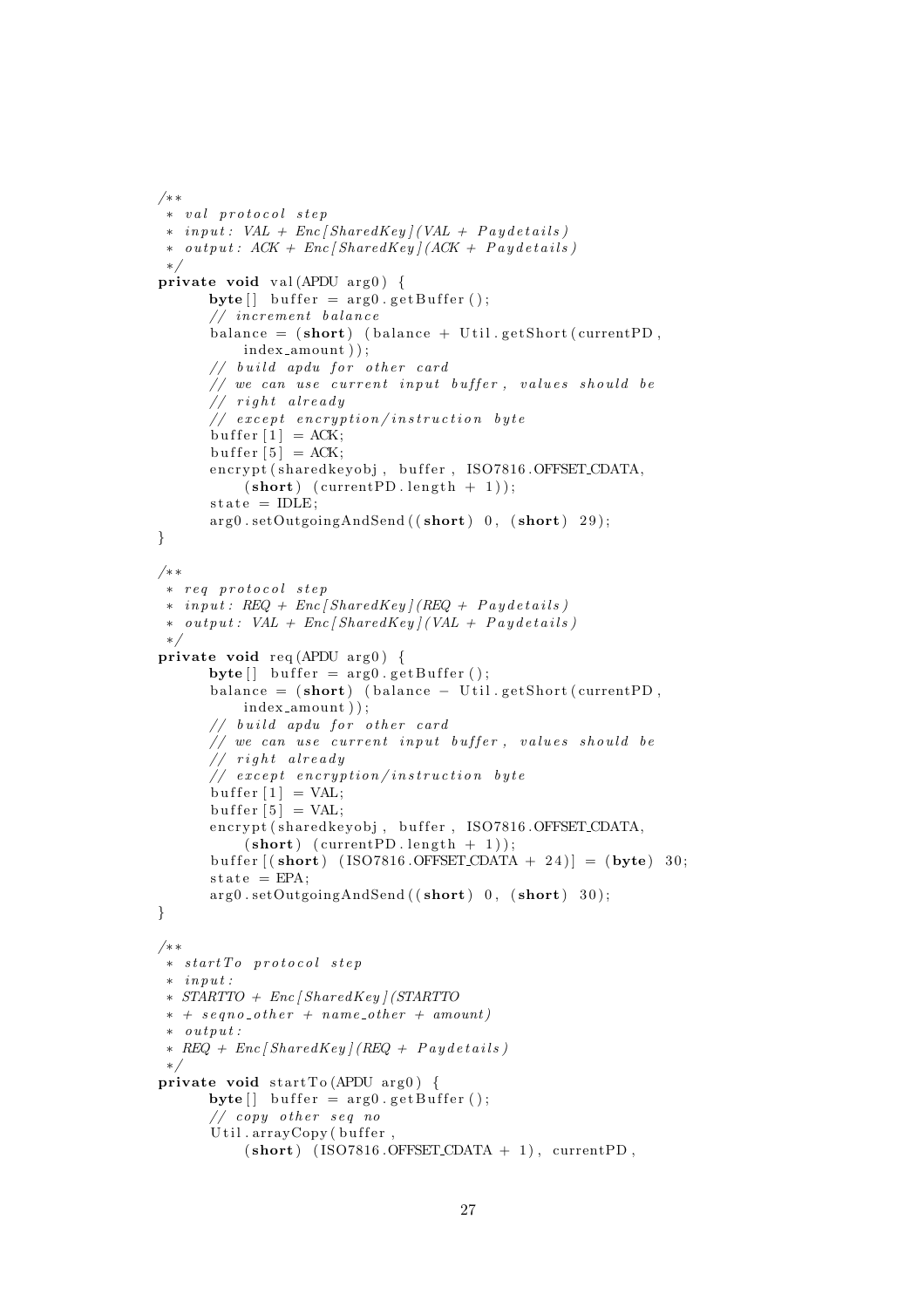```
index_fromseqno, (short) 2);// copy other nameUtil.arrayCopy (buffer,(\text{short}) (\text{ISO}7816.\text{OFFSET\_CDATA} + 1 + (\text{short}) \ 2),
           currentPD, index\_from name, (short) 8);
      // copy amount
      Util.arrayCopy (buffer, (short) (ISO7816.OFFSET_CDATA
          + 1 + (short) 2 + (short) 8), currentPD,index_a mount, (short) 2);// set own segnoUtil.setShort (\text{currentPD}, index_toseqno, seqNo);
      // set own nameUtil.arrayCopy(name, (short) 0, currentPD,
           index_toname, (short) 8);
      // build a pdu for other cardbuffer [0] = (byte) 0x90;buffer [1] = REQ;buffer [4] = (byte) 24;buffer [ISO7816.OFFSET\_CDATA] = REQ;// copy paydetails
      Util.arrayCopy (currentPD, (short)) 0, buffer,
           (short) ( ISO7816 . OFFSET CDATA + 1),
           (short) current PD.length);encrypt (sharedkeyobj, buffer, ISO7816.OFFSET_CDATA,
           (\text{short}) (\text{currentPD.length} + 1));
      buffer ((short) (ISO7816.OFFSET_CDATA + 24) ] = (byte) 30;
      \text{state} = \text{EPV};seqNo \models (short) 1;arg0.setOutgoingAndSend((short) 0, (short) 30);/∗ ∗
 ∗ s tar tFrom p r o t o c o l s t e p
 \dot{r} in put :
 \ast STARTFROM + segno_other + name_other + amount
 \ast \quad output:∗ STARTTO + Enc [ SharedKey ] (STARTFRom +
 * \; seqno + name + amount)∗/
private void startFrom (APDU arg0) {
      byte [ buffer = arg0.getBuffer();
      // copy other seq noUtil. arrayCopy (buffer, (short) (ISO7816.OFFSET. CDATA),
           currentPD, index\_toseqno, (short) 2);
      // copy other nameUtil.arrayCopy (buffer,(short) (ISO7816.OFFSET\_CDATA + (short) 2),
           currentPD, index\_toname, (short) 8);
      // copy amount
      Util.arrayCopy (buffer, (short) (ISO7816.OFFSET_CDATA
          + (short) 2 + (short) 8), currentPD, index_amount,
           (short) 2);
      // set own segnoUtil.setShort (currentPD, index_fromseqno, seqNo);
      // set own nameUtil.arrayCopy (name, (short)) 0, currentPD,
           index_fromname, (short) 8);
      // build a pdu for other card
```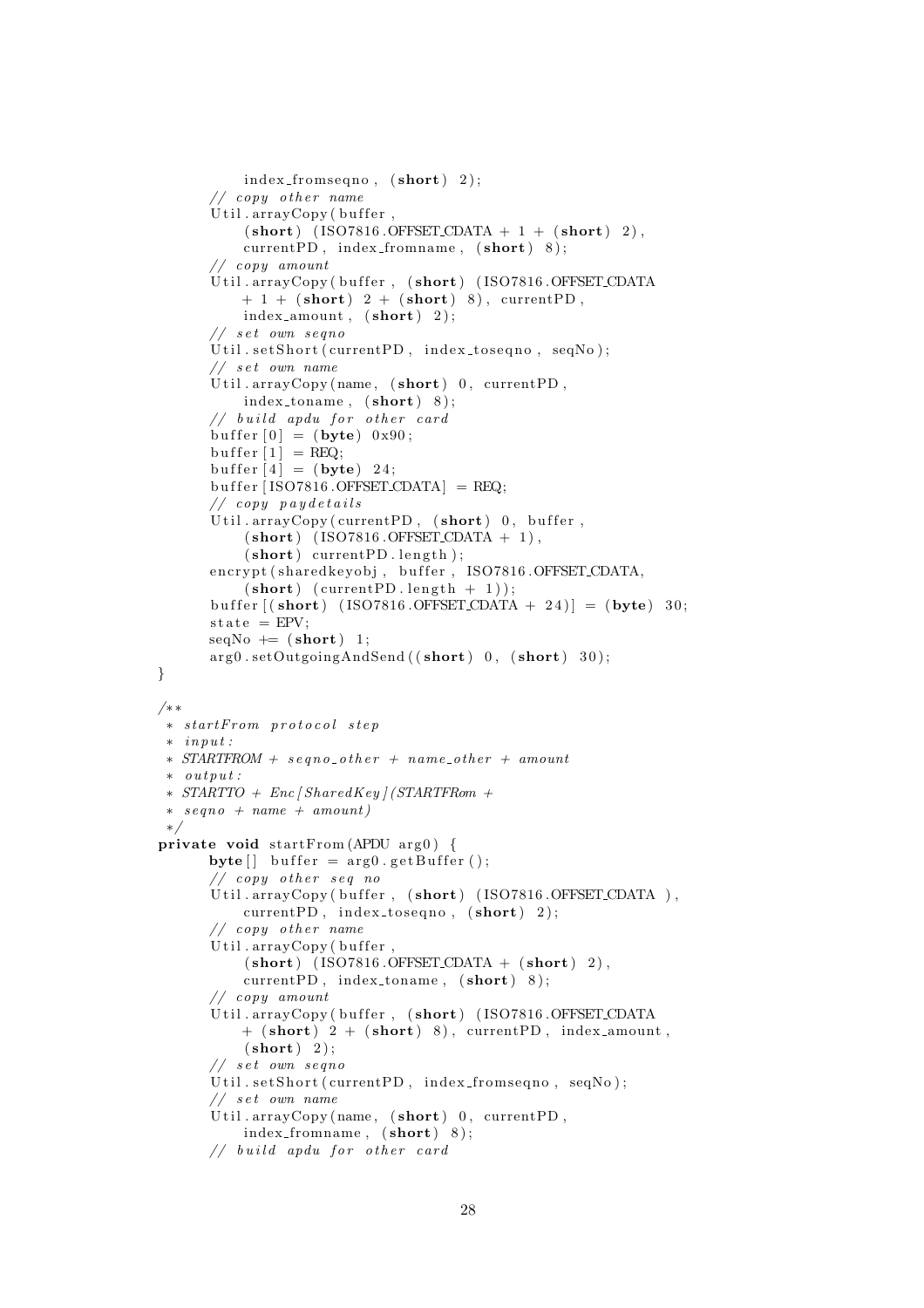```
buffer [0] = (byte) 0x90;buffer |1| = ST;
       buffer [4] = (byte) 16;buffer [5] = ST;Util.setShort (buffer,
           (short) (ISO7816.OFFSET_CDATA + 1), seqNo);
       Util.arrayCopy(name, (\text{short})) 0, buffer,
           (\text{short}) (\text{ISO}7816.\text{OFFSET\_CDATA} + 1 + 2),
           (short) name. length);
       Util.arrayCopy ( currentPD, index_amount, buffer,
           (\text{short}) (\text{ISO}7816.\text{OFFSET}\text{CDATA} + 1 + 2 + 8),(short) 2):
       encrypt (shared keyobj, buffer, ISO7816.OFFSET_CDATA,
           (short) 13;
       buffer ((short) (ISO7816.OFFSET_CDATA + 16) ] = (byte) 30;
       // increment seq no
      seqNo \models (short) 1;state = EPR;
       arg0.setOutgoingAndSend((short) 0, (short) 22);}
// ∗∗∗∗∗∗∗∗∗∗∗∗∗∗∗∗∗∗∗∗∗∗∗∗∗∗∗∗∗∗∗∗∗∗∗∗∗∗∗∗∗∗∗∗∗∗∗∗∗∗
// query messages from here
// ∗∗∗∗∗∗∗∗∗∗∗∗∗∗∗∗∗∗∗∗∗∗∗∗∗∗∗∗∗∗∗∗∗∗∗∗∗∗∗∗∗∗∗∗∗∗∗∗∗∗
/∗ ∗
∗ getNameSeqNoBalance p r o t o c o l s t e p
 \ast in put : GNS
 \ast output: seqno + name + balance
 ∗/
private void getNameSeqNoBal(APDU arg0) {
      byte [ buffer = arg0.getBuffer();
       // copy my seq noUtil.setShort(buffer, (short) (ISO7816.OFFSET_CDATA),
           seqNo ) ;
       // copy my name
       Util.arrayCopy (name, (short) 0, buffer,
           (\text{short}) (\text{ISO}7816.\text{OFFSET\_CDATA} + 2),
           (\text{short}) name. length);
       // copy my balanceUtil.setShort (buffer,
           (short) (ISO7816.OFFSET_CDATA + 2 + name.length),
           balance);
      state = IDLE:
       arg0.setOutgoingAndSend(ISO7816.OFFSET_CDATA,
           (\text{short}) (\text{name.length} + (\text{short}) 2 + (\text{short}) 2));}
// ∗∗∗∗∗∗∗∗∗∗∗∗∗∗∗∗∗∗∗∗∗∗∗∗∗∗∗∗∗∗∗∗∗∗∗∗∗∗∗∗∗∗∗∗∗∗∗∗∗∗
// cryptography
// ∗∗∗∗∗∗∗∗∗∗∗∗∗∗∗∗∗∗∗∗∗∗∗∗∗∗∗∗∗∗∗∗∗∗∗∗∗∗∗∗∗∗∗∗∗∗∗∗∗∗
/∗ ∗
 ∗ encrypt buffer beginning at index encryptionbegin
 ∗ with length len with Key k, store result in place
 ∗/
private short encrypt (DESKey k, byte \lceil buffer,
         short encryption begin, short datalen) {
      short i = datalen;
       if (datalen \% 8 != 0)
```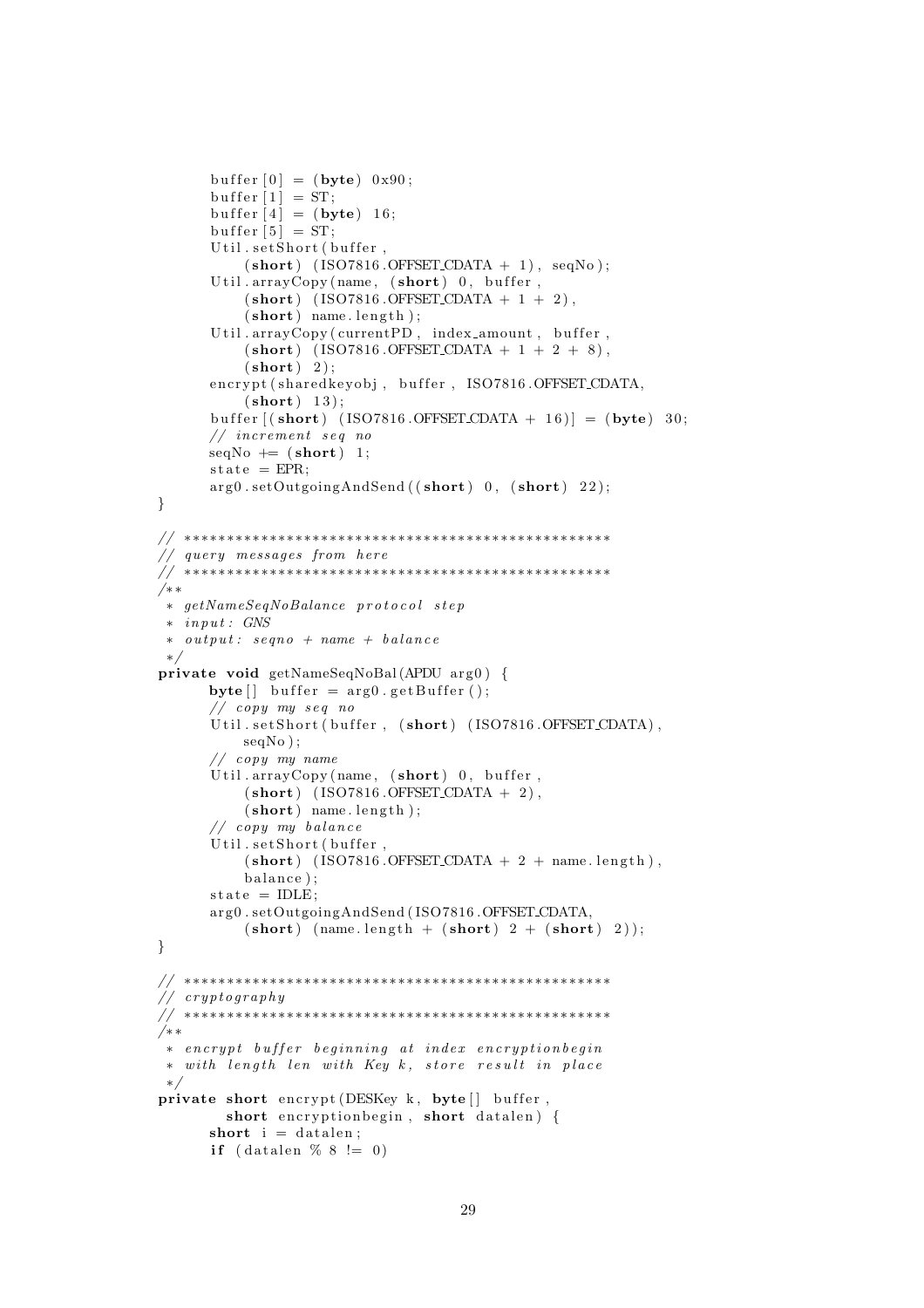```
i = (short) ( datalen – ( datalen % 8) + 8);
         for (short j = d atalen; j < i; j++) {
           buffer [( short ) (ISO7816 .OFFSET CDATA + j )] = (byte) 0;
         }
         cipher . init (k, Cipher . MODELNCRYPT);cipher.doFinal(buffer, encryptionbegin, i, buffer,
             \texttt{encryptionbegin};
         return i;
  }
  /∗ ∗
   \overleftrightarrow{e} ≠ decrypt buffer beginning at index begin with length
   ∗ len with Key k, store result in place
  ∗/
  private void decrypt (DESKey k, byte \lceil buffer,
            short\ begin, short len) {
         ci p h e r . i n i t ( k , Cipher .MODE DECRYPT) ;
         cipher.dofinal(buffer, begin, len, buffer, begin);}
}
```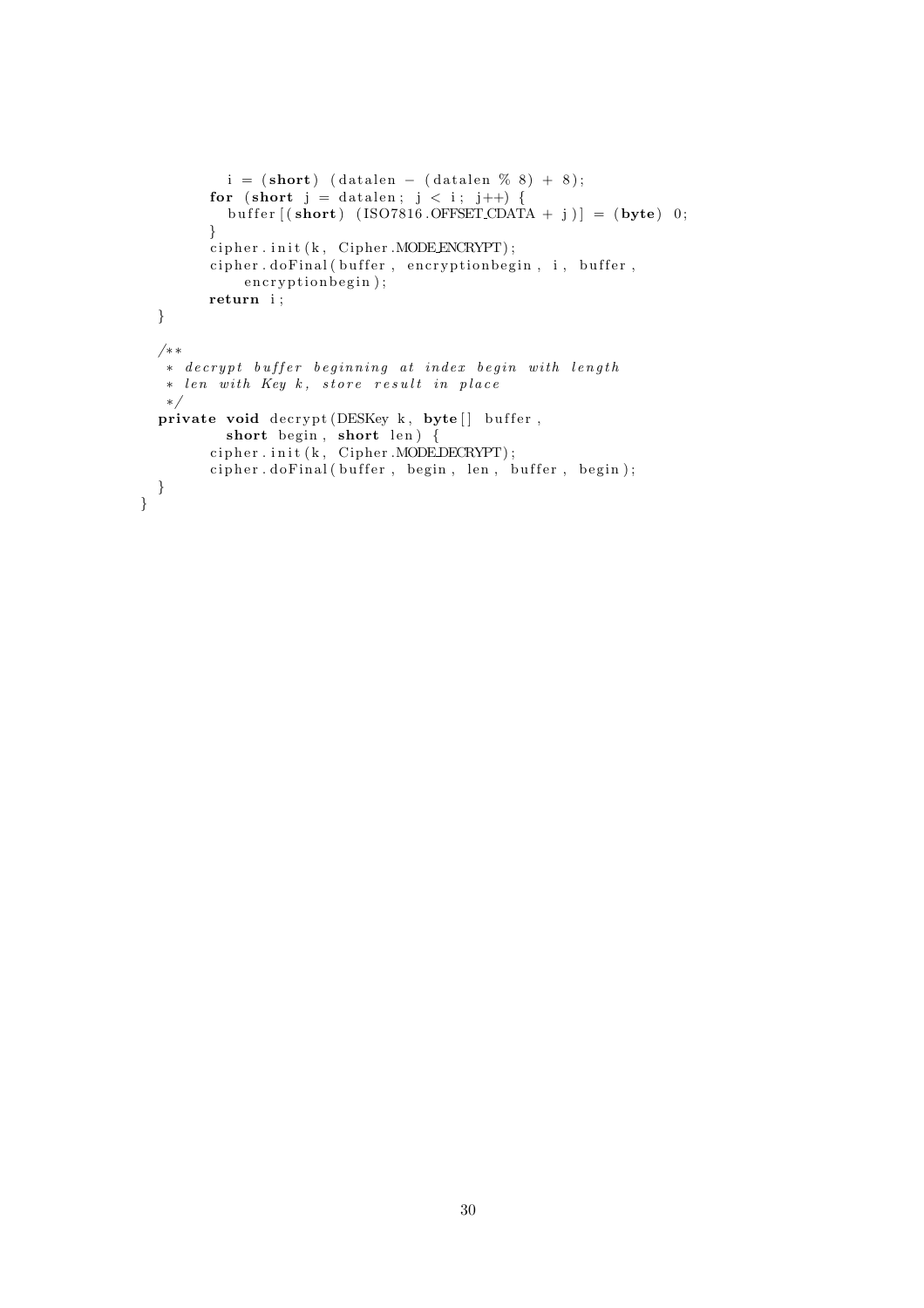### Appendix B

## Source Code: Asymmetric cryptography using byte arrays

/∗  $\ast$  Copyright (C) 2006 Nina Moebius, Department of Software ∗ Engineering, University of Augsburg, Germany This program ∗ is free software; you can redistribute it and/or modify ∗ it under the terms of the GNU General Public License as ∗ published by the Free Software Foundation; either version ∗ 2 of the License, or (at your option) any later version. ∗ This program is distributed in the hope that it will be ∗ useful, but WITHOUT ANY WARRANTY; without even the ∗ im p l i e d warran ty o f MERCHANTABILITY or FITNESS FOR A \* PARTICULAR PURPOSE. See the GNU General Public License ∗ for more details. You should have received a copy of the \* GNU General Public License along with this program; if \* not, write to the Free Software Foundation, Inc., 51 ∗ F r a n kl i n S t r e e t , F i f t h Floor , Boston , MA 02110−1301 , USA ∗/ /∗ ∗ Mondex E l e c t r o n i c Purse Im plemen t a t i on u s i n g asymme tr ic ∗ cryptography Author: Nina Moebius, Department of Software ∗ Eng ineer ing , U n i v e r s i t y o f Augsburg , Germany Th is i s an ∗ example implemenation for the Mondex electronic purse ∗ scenario. This implementation is a case study for \* research and for academic purposes only. It has nothing ∗ to do with the real implementation of Mondex Electronic ∗ Purses owned by Mas tercard I n t e r n a t i o n a l . There i s ∗ absolutely no relationship between the authors of this ∗ s o u r c e code any N a t i o n al Wes tm ins ter Bank , Mas tercard ∗ International or any other institution involved in the \* Mondex Smart Cards. The underlying specification for this ∗ im plemen t a t i on can be found a t ∗ h t t p : / /www . i n f o rm a t i k . un i−a ug sb u rg . de / sw t / p r o j e c t s /mondex . h tml ∗ in Project "Mondex ASM Refinement – improved version" ∗/ package mondex ;

import javacard.framework.APDU; import javacard.framework.Applet; import javacard.framework.ISO7816; import javacard.framework.ISOException;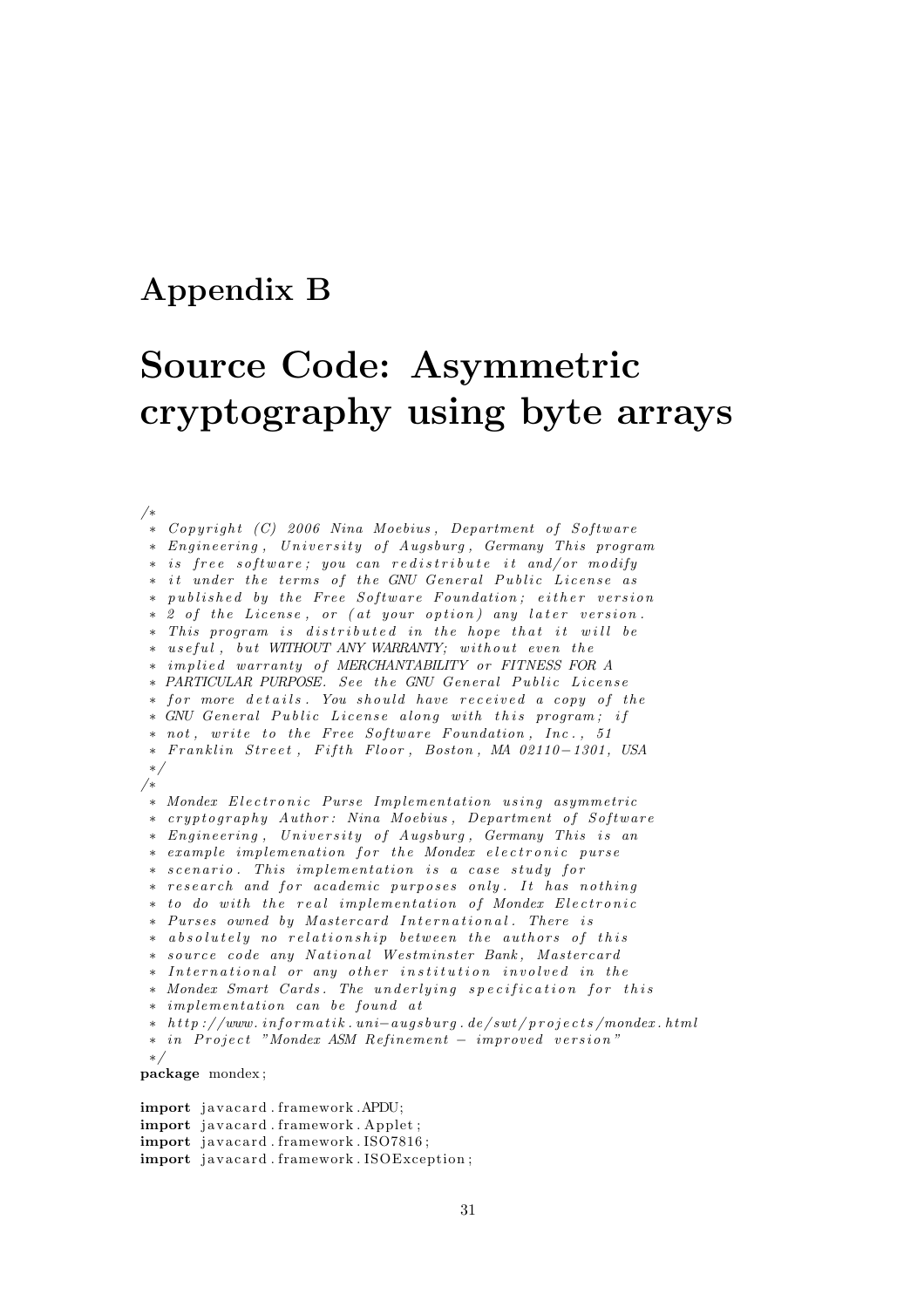```
import javacard.framework. Util:
import javacard.framework.JCSystem;
import javacard.security.KeyBuilder;
import javacard.security.RSAPublicKey;
import javacard.security.RSAPrivateKey;
import javacard.security. Signature;
// Mondex Implementation using asymmetric cryptography
public class Purse extends Applet {
  // instructions
  private static final byte SF1 = (byte) 2;
  private static final byte SF2 = (byte) 4;
  private static final byte ST1 = (byte) 6;
  private static final byte CONTINUEST1 = (byte) 22;private static final byte CONTINUEST2 = (byte) 24;
  private static final byte ST2 = (byte) 8;
  private static final byte ST3 = (byte) 10;
  private static final byte REQ = (byte) 12;
  private static final byte VAL = (byte) 14;<br>private static final byte ACK = (byte) 16;
  private static final byte ACK = (byte) 16;<br>private static final byte GNS = (byte) 18;
  private static final byte GNS
  private static final byte \text{GSI} = (byte) 20;<br>private static final byte \text{ARCHIVE} = (byte) 26;
  private static final byte ARCHIVE
  private static final byte DELLOG = (byte) 30;
  private static final byte BAL = (byte) 28;
  // states
  private static final byte IDLE = (byte) 1;
  private static final byte EPSF2 = (byte) 2;
  private static final byte EPST2 = (byte) 3;<br>private static final byte EPST3 = (byte) 4.
  private static final byte E\text{PST3} = (byte) 4;
  private static final byte EPR = (byte) 5;
  private static final byte EPV = (byte) 6;
  private static final byte EPA = (byte) 7;
  private static final byte EPCST1 = (byte) 8;
  private static final byte EPCST2 = (byte) 9;
  // state + instruction overloadedprivate static final byte INT1 = (byte) 91;
  private static final byte INIT2 = (byte) 92;
  private static final byte INIT3 = (byte) 93;
  private static final byte INIT4 = (byte) 94;
  // pd indizes<br>private static final byte
                            index_{from name} = (byte) 8;private static final byte index_toname = (byte) 0;
  private static final byte index_fromseqno = (\text{byte}) 18;
  private static final byte index_toseqno = (byte) 16;
  private static final byte index amount = (byte) 20;
  //<i>my</i> protocol fieldsprivate short balance:
  private byte [ ] name;
  private short seqNo;
  private byte state:
  // pay details and exception log
  private byte [ ] current PD;
  \text{private } \text{byte}[] exlog;
  private short exlogCounter;
  // my keys and signature sprivate byte [ ] mypubkey;
  private byte [ ] myprivkey;
```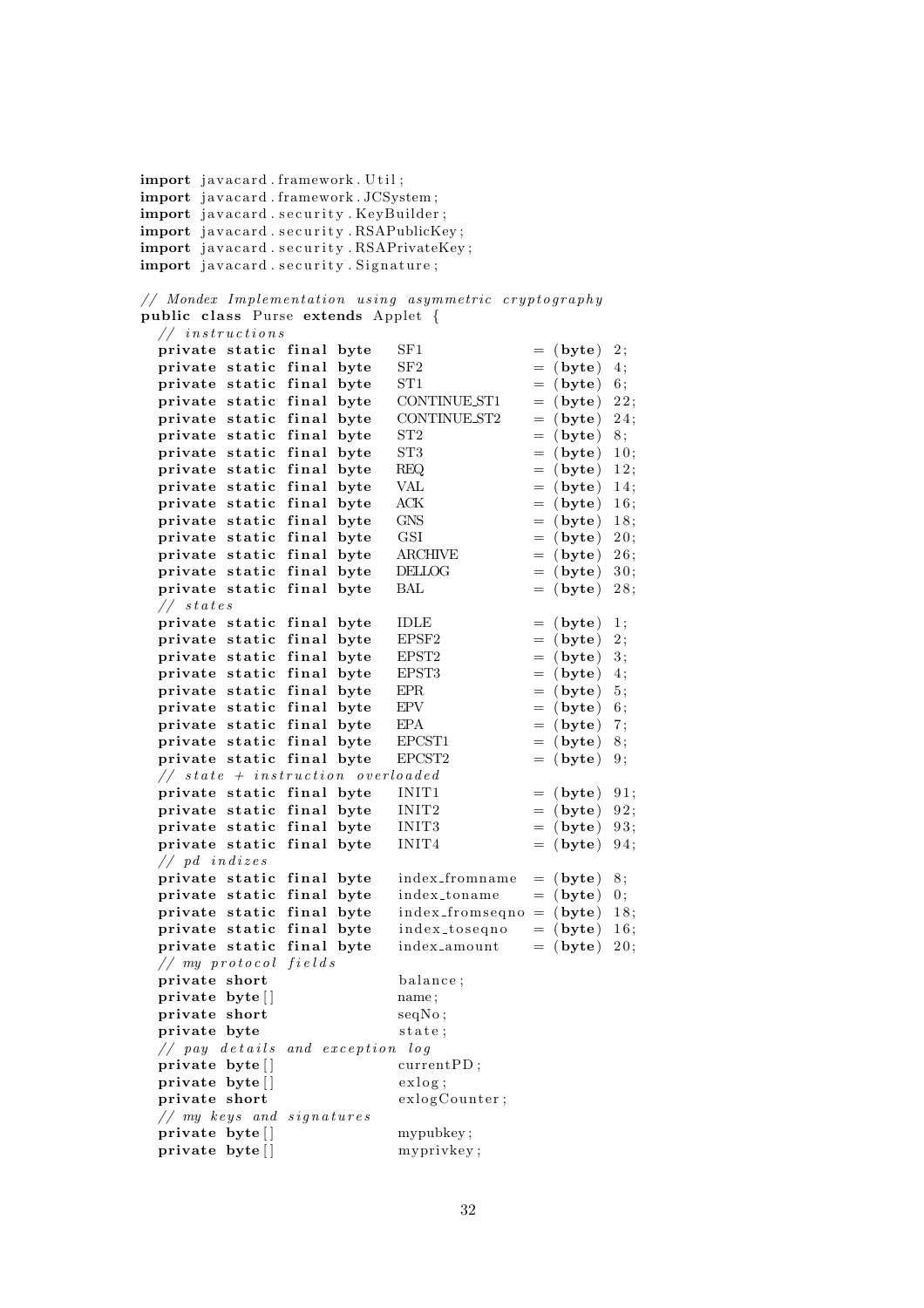private byte [ ] mypubexp; private RSAPublicKey myrsapub ; private RSAPrivateKey myrsapriv; private RSAPublicKey otherrsapub; private byte [ ] othermodulus ; private byte [ ] mysignature; private RSAPublicKey bankkey; private Signature sign;  $// constant public bank key$ private static final byte  $\vert$  bankmodulus = new byte  $\vert$  {  $(\text{byte})$  0x83,  $(\text{byte})$  0xD5,  $(\text{byte})$  0xA8,  $(\text{byte})$  0xE7,  $(\text{byte})$  0x87,  $(\text{byte})$  0x28,  $(\text{byte})$  0xF6,  $(\text{byte})$  0xFD, (byte)  $0x56$ , (byte)  $0x09$ , (byte)  $0x22$ , (byte)  $0x43$ ,  $(\text{byte})$   $0x15$ ,  $(\text{byte})$   $0xA1$ ,  $(\text{byte})$   $0xC0$ ,  $(\text{byte})$   $0x40$ ,  $(\text{byte})$   $0x54$ ,  $(\text{byte})$   $0xBB$ ,  $(\text{byte})$   $0x9A$ ,  $(\text{byte})$   $0x3B$ ,  $(\text{byte})$  0xD7,  $(\text{byte})$  0x9A,  $(\text{byte})$  0xAA,  $(\text{byte})$  0xF7,  $(\text{byte})$  0x9B,  $(\text{byte})$  0x8B,  $(\text{byte})$  0xF4,  $(\text{byte})$  0xA1,  $(\text{byte})$  0xFC,  $(\text{byte})$  0x96,  $(\text{byte})$  0xEF,  $(\text{byte})$  0xC8,  $(\text{byte})$  0xB7,  $(\text{byte})$  0xFF,  $(\text{byte})$  0x0C,  $(\text{byte})$  0xE7,  $(byte)$  0x98, (byte) 0xF5, (byte) 0xDA, (byte) 0x7C,  $(\text{byte})$  0x19,  $(\text{byte})$  0x21,  $(\text{byte})$  0xD9,  $(\text{byte})$  0x13,  $(\text{byte})$  0x4A,  $(\text{byte})$  0x6D,  $(\text{byte})$  0x03,  $(\text{byte})$  0x05,  $(\text{byte})$   $0x35$ ,  $(\text{byte})$   $0xDF$ ,  $(\text{byte})$   $0x86$ ,  $(\text{byte})$   $0x41$ ,  $(\text{byte})$  0x8E,  $(\text{byte})$  0x50,  $(\text{byte})$  0x14,  $(\text{byte})$  0xFF, (byte)  $0x15$ , (byte)  $0xE2$ , (byte)  $0xFC$ , (byte)  $0xDD$ ,  $(\text{byte})$   $0x25$ ,  $(\text{byte})$   $0x2D$ ,  $(\text{byte})$   $0xFA$ ,  $(\text{byte})$   $0x75$ ,  $(\text{byte})$  0x64,  $(\text{byte})$  0xA0,  $(\text{byte})$  0x44,  $(\text{byte})$  0x5A,  $(\text{byte})$  0xBE,  $(\text{byte})$  0x12,  $(\text{byte})$  0x58,  $(\text{byte})$  0x5D,  $(\text{byte})$  0xC3,  $(\text{byte})$  0xD3,  $(\text{byte})$  0x5E,  $(\text{byte})$  0x0E,  $(byte) 0xD5, (byte) 0x88, (byte) 0x08, (byte) 0x28,$  $(\text{byte})$  0xA1,  $(\text{byte})$  0x45,  $(\text{byte})$  0x59,  $(\text{byte})$  0x93, (byte)  $0xC8$ , (byte)  $0x50$ , (byte)  $0x3F$ , (byte)  $0x0C$ ,  $(\text{byte})$  0xE8,  $(\text{byte})$  0x86,  $(\text{byte})$  0x97,  $(\text{byte})$  0x52,  $(\textbf{byte})$  0x76,  $(\textbf{byte})$  0x9F,  $(\textbf{byte})$  0x34,  $(\textbf{byte})$  0xDF,  $(\text{byte})$  0x71,  $(\text{byte})$  0xEB,  $(\text{byte})$  0x8B,  $(\text{byte})$  0x5C,  $(\text{byte})$  0x64,  $(\text{byte})$  0x1E,  $(\text{byte})$  0x00,  $(\text{byte})$  0xAD,  $(\textbf{byte})$  0xA4,  $(\textbf{byte})$  0xFF,  $(\textbf{byte})$  0x67,  $(\textbf{byte})$  0xBA,  $(\text{byte})$   $0x31$ ,  $(\text{byte})$   $0x31$ ,  $(\text{byte})$   $0xEC$ ,  $(\text{byte})$   $0x46$ ,  $(byte)$  0xE7,  $(byte)$  0xC5,  $(byte)$  0xB7,  $(byte)$  0x22,  $(\text{byte})$  0xC4,  $(\text{byte})$  0x10,  $(\text{byte})$  0x9D,  $(\text{byte})$  0xB9,  $(\text{byte})$  0xFC,  $(\text{byte})$  0x5D,  $(\text{byte})$  0x6F,  $(\text{byte})$  0x56, (byte)  $0x1F$ , (byte)  $0xD7$ , (byte)  $0x26$ , (byte)  $0x9F$ , };  $\frac{1}{2}$  one temporary array for signature checks and  $//$  temporary data storage private byte [ ] temp; public Purse() { currentPD = new byte  $((short) 8$  /\* nameto \*/  $+$  (short) 8 /\* namefrom \*/+ (short) 2 /\* segnoto \*/ + (short) 2 /\* seqnofrom \*/+ (short) 2 /\* amount \*/  $\vert$  ;  $temp = new byte [1024];$  $// support 5 exception logging s$  $ext{exlog} = new byte [(short) (5 * currentPD.length)];$  $exlogCounter = 0$ ;  $//$  in it my fixed fields balance  $=$  (short) 200;  $seqNo = (short) 1;$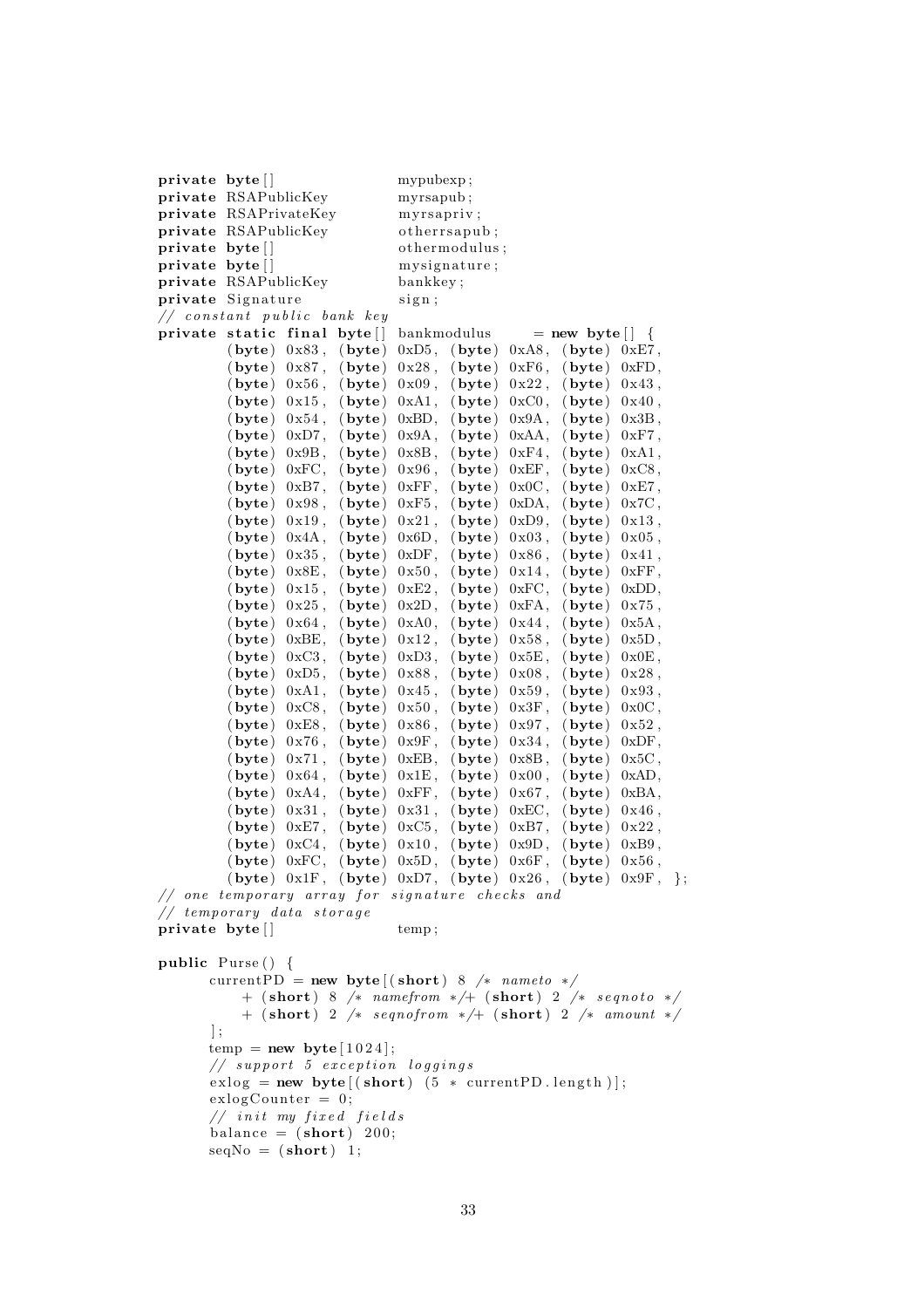```
name = new byte \left[ (short) 8 \right];
       mypubexp = new byte \begin{bmatrix} 1 & 0 & 1 \end{bmatrix};
       mypubkey = new byte ((short) 128);myprivkey = new byte ((short) 128);my signature = new byte ((short) 128);othermodulus = new byte [128];
       state = IDLE;
       sign = Signature.getInstance(Signature.ALG_RSA_SHA_PKCS1, true);
       myrsapub = ( RSAPublicKey ) KeyBuilder . buildKey (
            KeyBuilder . TYPE RSA PUBLIC,
            KeyBuilder.LENGTH_RSA_1024, true);
       myrsapriv = (RSAPrivateKey) KeyBuilder.buildKey(
            KeyBuilder . TYPE RSA PRIVATE,
            KeyBuilder.LENGTH_RSA_1024, true);
       otherwise otherrsapub = (RSAPublicKey) KeyBuilder . buildKey (
            KeyBuilder . TYPE RSA PUBLIC,
            KeyBuilder.LENGTH_RSA_1024, true);
       otherrsapub.setExponent (new byte \begin{bmatrix} \end{bmatrix} { (byte) 0x01,
            (\text{byte}) \space 0x00, \space (\text{byte}) \space 0x01 \space \}, \space (\text{short}) \space 0, \space (\text{short}) \space 3);// initialize bank public key
       bankkey = (RSAPublicKey) KeyBuilder.buidKey()KeyBuilder . TYPE RSA PUBLIC,
            KeyBuilder.LENGTH_RSA_1024, true);
       bankkey.setExponent (new byte \begin{bmatrix} \end{bmatrix} { (byte) 0x01,
            (byte) 0x00, (byte) 0x01}, (short) 0, (short) 3);
       bankkey . setModulus (bankmodulus, (short) 0,
            (\text{short}) bankmodulus . length );
       \texttt{register}();
public static void install (byte | \cdot | b, short i, byte b0) {
      new Purse ();
public boolean select() \{return true ;
// ∗∗∗∗∗∗∗∗∗∗∗∗∗∗∗∗∗∗∗∗∗∗∗∗∗∗∗∗∗∗∗∗∗∗∗∗∗∗∗∗∗∗∗∗∗∗
\frac{1}{\sqrt{2}} main case distinction, basically calls checkstate and
\frac{1}{2} corresponding protocol step function
// ∗∗∗∗∗∗∗∗∗∗∗∗∗∗∗∗∗∗∗∗∗∗∗∗∗∗∗∗∗∗∗∗∗∗∗∗∗∗∗∗∗∗∗∗∗∗
public void process (APDU arg0) throws ISOException {
       JCSystem. begin Transaction();
       \text{byte} [] buffer = \arg 0. get Buffer ();
       if ( buffer [ISO7816. OFFSET_INS] = ISO7816. INS_SELECT)
         return ;
       else if (\text{buffer} [ISO7816.OFFSETINS] = BAL&\& state = IDLE)
         getBalance (arg0);else if (buffer [ISO7816.OFFSETINS] = INIT1&& state == IDLE && checkLengthName (\text{arg0}))setName(arg0);else if (buffer [ISO7816.OFFSET_INS] = INIT2
           &\& state = INIT2 &\& checkLength (arg0))
         setPubKey(<math>arg0</math>);
       else if (\text{buffer} [ISO7816.OFFSETINS] = INIT3
```
}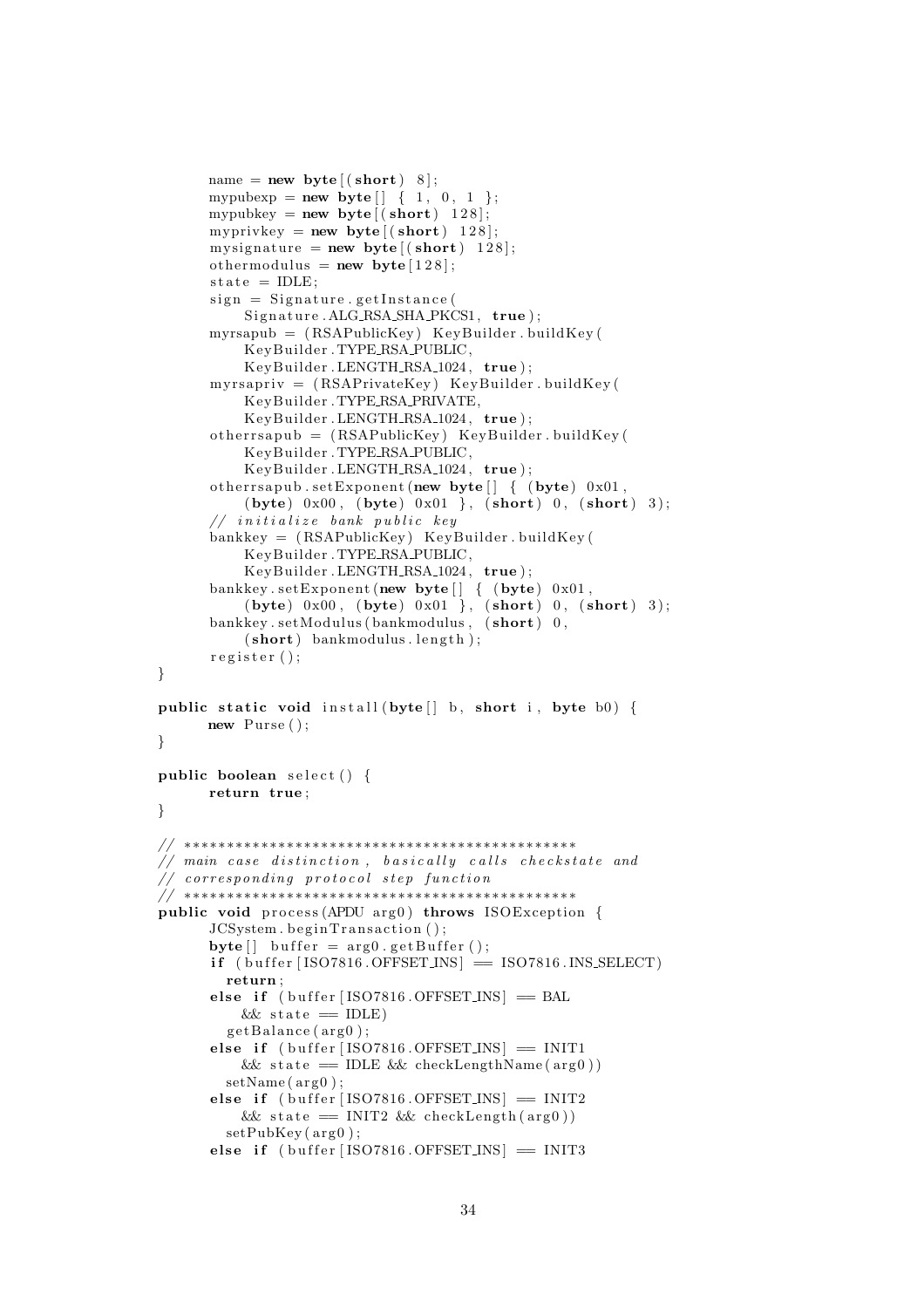```
& state = INIT3 & checkLength (\arg 0))setPrivKey(arg0);else if (buffer [ISO7816.OFFSETINS] = INIT4& state = INIT4 & checkLength (\arg 0))set Signature (arg0);
      else if (buffer [ISO7816.OFFSETINS] = GNS&\& state = IDLE)
        getNameSeqNo (arg0);else if (\text{buffer} [ISO7816.OFFSETINS] = GSI&\& state = IDLE)
        get Sig(arg0);else if (\text{buffer} [ISO7816.OFFSETINS] = SF1& state = IDLE & checkStartFT (\arg 0))
        startFrom1 (arg0);else if (buffer [ISO7816.OFFSETINS] = SF2& state = EPSF2 & checkSF2(arg(0))
        startFrom2 (arg0);else if (buffer [ISO7816.OFFSET_INS] = ST1
          & state = IDLE & checkStartFT (\text{arg0}))startTo1(arg0);else if (buffer [ISO7816.OFFSET_INS] = CONTINUE ST1
          &\& state = EPCST1)
        \text{continueST1} (\text{arg0}):else if (buffer [ISO7816.OFFSETINS] = ST2& state = EPST2 & checkST2(arg(0))
        startTo2(<math>arg0</math>);
      else if (buffer [ISO7816.OFFSET_INS] = CONTINUE ST2
          &\& state = EPCST2)
        \text{continueST2} (\text{arg0});
      else if (buffer [ISO7816.OFFSET_INS] = ST3
          & state = EPST3 & checkST3 (arg(0))
        startTo3(arg0);else if (buffer [ISO7816.OFFSETINS] = REQ&\& state = EPR &\& checkStep (arg0, REQ))
        rea ( are 0 ):
      else if (buffer [ISO7816.OFFSETINS] = VAL& state = EPV & checkStep (arg0, VAL))
        val(ar\epsilon 0):
      else if (buffer [ISO7816.OFFSET_INS] = ACK
          & state = EPA & checkStep (\arg 0, ACK))ack(\arg 0);else if (\text{buffer} [ISO7816.OFFSETINS] = ARCHIVE&\& state = IDLE)
        \archive(\arg 0);else if (\text{buffer} [ISO7816.OFFSETINS] = DELLOG& state = IDLE & checkDelLog(arg(0))
        delLog(arg0);
      else {
        abort() :
        JCSystem . commitTransaction ( ) ;
        ISOException . throw It (ISO 7816 . SW.DATA INVALID);
      }
      JCSystem . commitTransaction ( ) ;
// ∗∗∗∗∗∗∗∗∗∗∗∗∗∗∗∗∗∗∗∗∗∗∗∗∗∗∗∗∗∗∗∗∗∗∗∗∗∗∗∗
// protocol steps from here
// ∗∗∗∗∗∗∗∗∗∗∗∗∗∗∗∗∗∗∗∗∗∗∗∗∗∗∗∗∗∗∗∗∗∗∗∗∗∗∗∗
```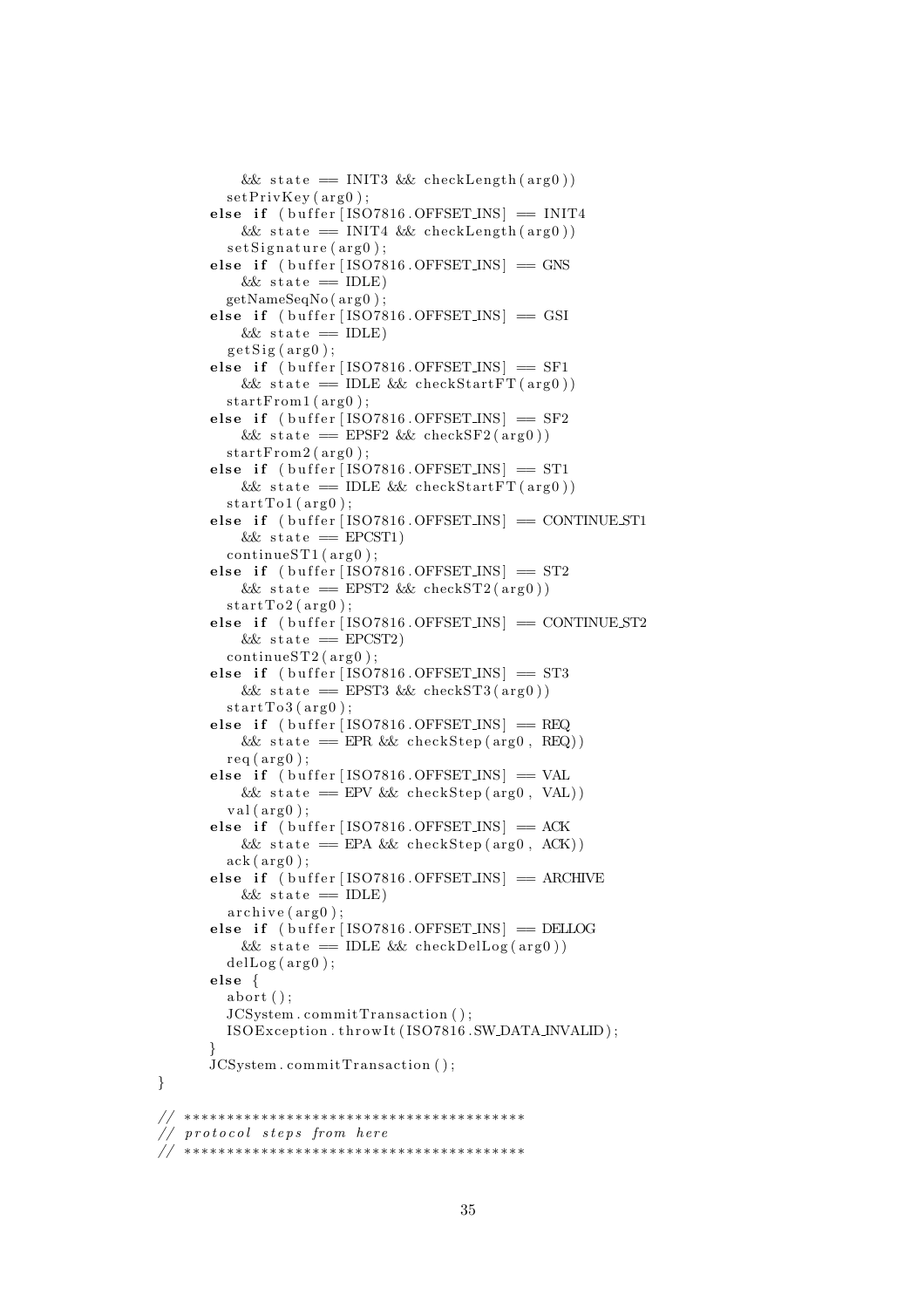```
// input: Ack/(name\_To, name\_from, SegNo\_From, SeqNo\_To,// Amount, Sig To (Ack, name\_To, name\_from, SegNo_From,// SegNo\_To, Amount))// output: ok
private void ack(APDU arg 0) {
      state = IDLE;}
// input: Val(fname\_To, name\_from, SegNo\_From, SegNo\_To,// Amount, Sig [From] (Val, name\_To, name\_from,// SegNo\_From, SegNo\_To, Amount)// output: Ack((name\_To, name\_from, SeqNo\_From,// SeqNo_To, Amount), Sig[To](Ack, name_To, name_from,
// SegNo_From, SegNo_To, Amount)private void val (APDU arg0) {
      byte[] buffer = arg0.getBuffer();
      // increase balance of to pursuebalance = (\text{short}) ((\text{short}) balance + Util.getShort (
           currentPD, index_amount ) );
      // send ack message
      \frac{1}{2} copy current PD to buffer
      Util. arrayCopy (currentPD, (short) 0, buffer,ISO7816.OFFSET\_CDATA, (short) current PD.length);// create signature and copy signature to buffertemp[0] = ACK;sign.init (myrsapriv, Signature.MODE_SIGN);
      sign
           . sign (temp ,
               (short) 0,
               (\text{short}) ((\text{short}) currentPD length + (\text{short}) 1),
               buffer,
               (\text{short}) ((\text{short}) ISO7816.OFFSET\_CDATA + (\text{short}) currentPD.length));
      buffer [0] = (byte) 0x90; // CLAbuffer |1| = ACK; // INS
      buffer [2] = (byte) 0; // P1buffer [3] = (byte) 0; // P2buffer [4] = (byte) 150; // length of data:// current PD.length +// signature. length
      arg0.setOutgoingAndSend((short) ISO7816.OFFSET_CLA,
           (short) 155;
      state = IDLE:
}
// input: Reg/(name\_To, name\_from, SegNo\_From, SeqNo\_To,// Amount, Sig To (Reg, name\_To, name\_from, SeqNo\_To,
// SegNo\_From, Amount))
// output: Val((name\_To, name\_from, SeqNo\_From,// SeqNo_To, Amount), Sig[From](Val, name_To, name_from,
// SegNo\_To, SegNo\_From, Amount))private void req (APDU arg 0) {
      \text{byte}[] \text{ buffer} = \arg 0 \text{ . getBuffer}();// decrement balance of from purse
      balance = (short) ((short) balance – Util.getShort (
          currentPD, index_a mount);
      // send val message// copy current PD to buffer
```

```
36
```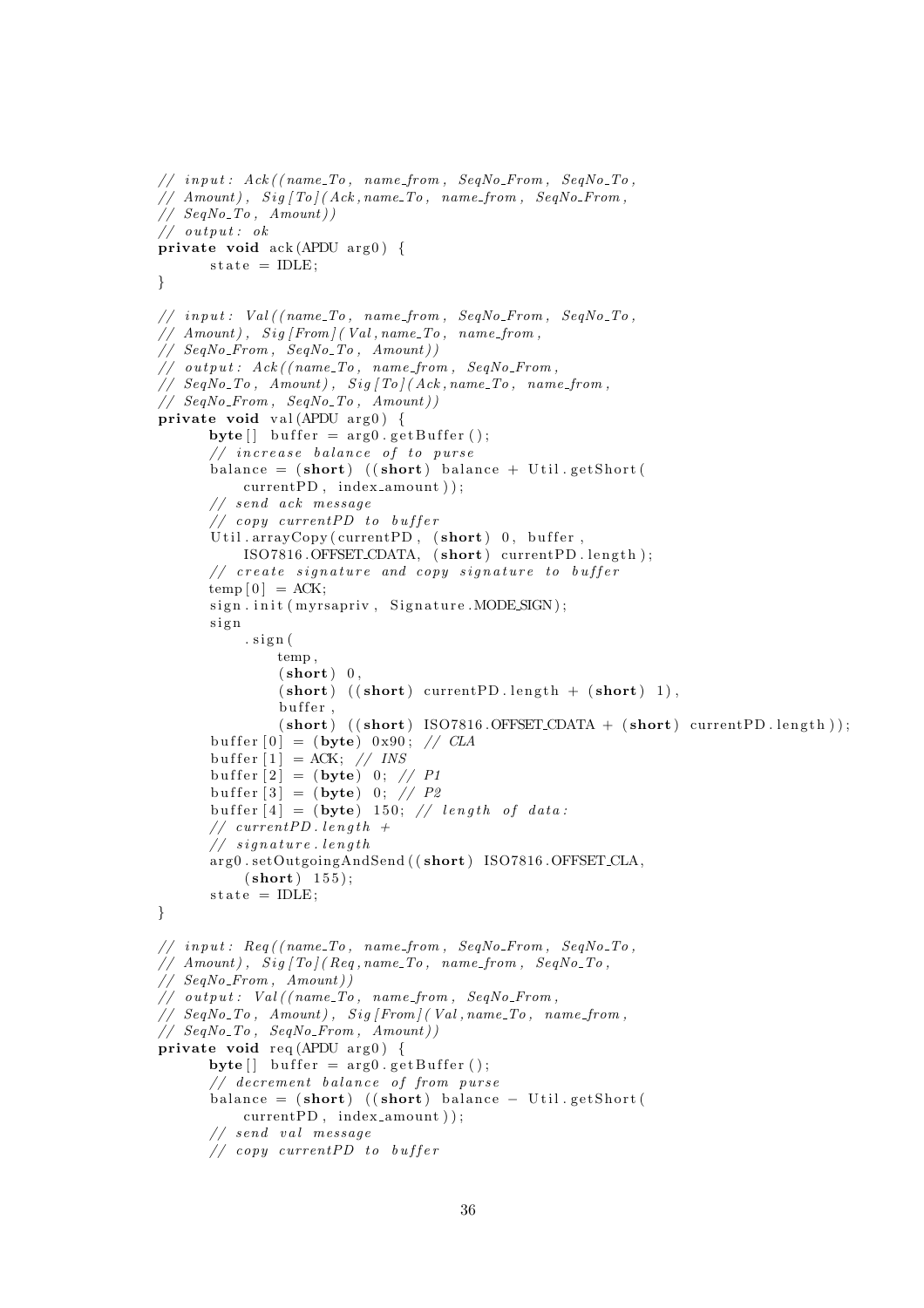```
temp[0] = VAL;
       Util.arrayCopy (currentPD, (short)) 0, buffer,
           ISO7816.OFFSET_CDATA, (short) currentPD length);
       sign.init (myrsapriv, Signature.MODESIGN);
       si g n
           . sign(temp ,
                (short) 0,
                (\text{short}) ((\text{short}) currentPD length + (\text{short}) 1),
                buffer,
                (\text{short}) ((\text{short}) ISO7816.OFFSET\_CDATA + (\text{short}) currentPD.length));
      buffer [0] = (byte) 0x90; // CLAbuffer [1] = VAL; // INS
       buffer \begin{bmatrix} 2 \end{bmatrix} = (byte) 0; // P1
       buffer [3] = (byte) 0; // P2buffer [4] = (byte) 150; // length of data:// currentPD.length +\frac{1}{\sqrt{2}} signature.length
      buffer [155] = (byte) 155; // le (= length of ack)arg0.setOutgoingAndSend((short) ISO7816.OFFSET_CLA,
           (short) (156);
      state = EPA:
}
// input: ST3(Sia|From|CPubkeu_F from, Name_F rom,// SeqNo_From, Amount, Sig(Bank)/Pubkey_From,
// Name_From))// output: Req ( (name\_To, name\_from, \;SeqNo\_From,// SeqNo\_To, Amount, Sig/To/(Reg, name\_To, name\_from,// SeqNo\_From, SeqNo\_To, Amount)
private void startTo3(APDU arg0) {
      \text{byte} [] buffer = arg0.getBuffer ();
       // copy paydetails of to purse to output buffer
       Util.arrayCopy (currentPD, (\text{short})), buffer,
           ISO7816.OFFSET\_CDATA, (short) current PD.length);// copy REQ, pay details to temptemp [0] = REQ;Util. arrayCopy ( current PD, ( short ) 0, temp, ( short ) 1,
           (short) current PD . length );// sign REQ, paydetails and copy signature to output
       // buffer
      sign.init (myrsapriv, Signature.MODESIGN);
      si g n
           . sign (temp ,
                (short) 0,
                (short) 23,
               buffer.
                (\text{short}) ((\text{short}) ISO7816.OFFSET\_CDATA + (\text{short}) 22));
      buffer [0] = (byte) 0x90; // CLAbuffer [1] = REQ; // INS
       buffer \begin{bmatrix} 2 \end{bmatrix} = (byte) 0; // P1
       buffer [3] = (byte) 0; // P2buffer [4] = (byte) 150; // length of data:// currentPD.length +// signature. length
      buffer [155] = (byte) 156; // let: val + apdu bufferarg 0
```

```
37
```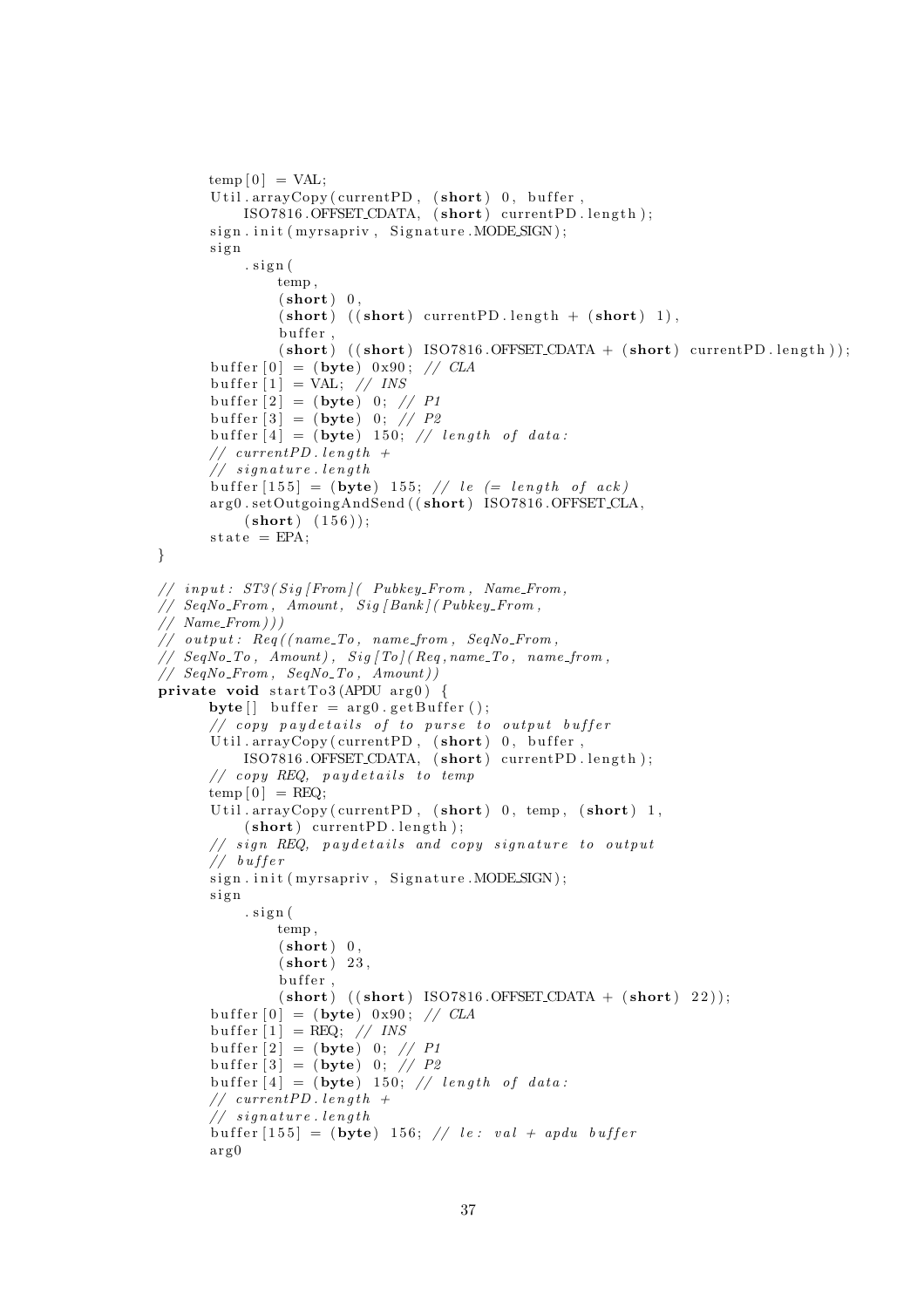```
. setOutgoingAndSend (ISO7816.OFFSET_CLA, (short) 156);
      \text{state} = \text{EPV};}
// input: ST2(Siq|Bank)/Pubkey_From, Name_From))// output: ok
private void startTo2(APDU arg0) {
      \text{byte} \left[ \right] buffer = \arg 0. get Buffer ();
      // copy signature to temp array (-> temp =// [ pubkeyFrom , nameFrom , seqNo From , Amount ,
      // Sig [bank] (pubkeyFrom, nameFrom)Util.arrayCopy (buffer, ISO7816.OFFSET_CDATA, temp,
           (\text{short}) ((\text{short}) 128 + (\text{short}) 8 + (\text{short}) 5),
           (short) 128);
       state = EPST3;
}
// input: ST1(Pubkey\_From, Name\_From, SeqNo\_From,// Amount )
\frac{1}{2} output: ok
private void startTo1(APDU arg0) {
      byte[] buffer = arg0.getBuffer();
      temp[0] = ST3;
       // copy other public keyUtil.arrayCopy (buffer, ISO7816.OFFSET_CDATA,
           othermodulus, (short) 0, (short) 128);
      otherrsapub.setModulus (othermodulus, (short) 0,
           (short) 128);
       Util.arrayCopy (buffer, ISO7816.OFFSET_CDATA, temp,
           (\text{short}) 1, (\text{short}) 128);// copy other name to current PDUtil.arrayCopy (buffer,
           (short) (ISO7816.OFFSET_CDATA + (short) 128),
           currentPD, index_fromname, (short) 8);
       Util.\,arrayConv( buffer.
           (short) (ISO7816.OFFSET_CDATA + (short) 128), temp,
           (short) 129, (short) 8);// copy other segnoUtil. arrayCopy (buffer .(short) (ISO7816.OFFSET.CDATA + (short) 136),
           currentPD, index_fromseqno, (short) 2);
       Util.arrayCopy(buffer,
           (\text{short}) (ISO7816.OFFSET_CDATA + (\text{short})) 136), temp.
           (\text{short}) ((\text{short}) 129 + (\text{short}) 8), (\text{short}) 2);
       // copy amount
       Util.arrayCopy (buffer, (short) (ISO7816.OFFSET_CDATA
           + (short) 128 + (short) 8 + (short) 2), current PD,
           index_amount, (short) 2);
       Util.arrayCopy (buffer, (short) (ISO7816.OFFSET_CDATA
           + (short) 128 + (short) 8 + (short) 2), temp,
           (\text{short}) ((\text{short}) 129 + (\text{short}) 8 + (\text{short}) 2),
           (short) 2);
       // set own seqnoUtil.setShort (currentPD, index_toseqno, seqNo);
       // set own nameUtil.arrayCopy(name, (short) 0, currentPD,
           index_toname, (short) 8);
      seqNo \models 1;
```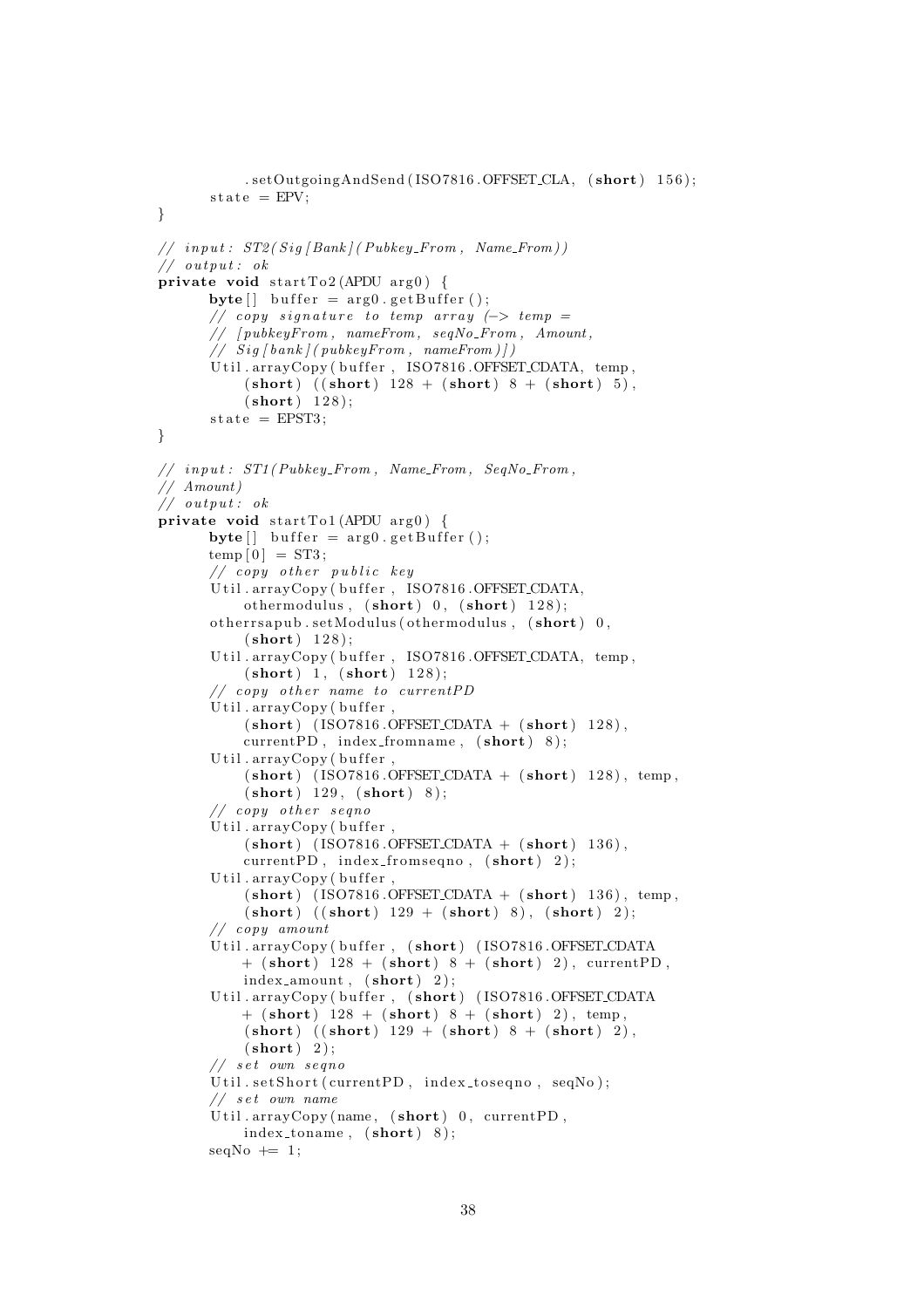```
state = EPST2:
}
// in put : CONTINUE_ST1
// output: ST2(Siq | Bank | (Pubkey_From, Name_From))private void continueST1 (APDU arg0) {
      byte[] buffer = arg0.getBuffer();
      buffer [0] = (byte) 0x90; // CLAbuffer [1] = ST2; // INS
      buffer [2] = (byte) 0; // P1buffer [3] = (byte) 0; // P2buffer [4] = (byte) mysignature length; // length of
      // data
      Util.arrayCopy (mysignature, (\text{short})) 0, buffer,
           ISO7816.OFFSET\_CDATA, (short) mysignature.length);
      arg0.setOutgoingAndSend(ISO7816.OFFSET_CLA,
           (\text{short}) ((\text{short}) 5 + (\text{short}) mysignature.length);
      state = EPCST2;
}
// in put : CONTINUE_ST2
\frac{1}{\sqrt{2}} output: ST3(Siq|From|(-Pubkey_From, Name_From,\frac{1}{\sqrt{2}} SeqNo_From, Amount, Sig [Bank] (Pubkey_From,
// Name_From))private void continueST2 (APDU \arg 0) {
      \text{byte} [ ] buffer = \arg 0. get Buffer ();
      buffer [0] = (byte) 0x90; // CLAbuffer [1] = ST3; // INS
      buffer [2] = (byte) 0; // P1buffer [3] = (byte) 0; // P2buffer [4] = (byte) 128; // length of databuffer [5 + 128] = (byte) 156; // le: req + apdu// he a der
      // copy ST3, my pubkey, name, SeqNo, Amount to temptemp[0] = ST3:
      Util . arrayCopy (mypubkey, (short) 0, temp, (short) 1,
           (short) 128);
      Util. arrayCopy(name, (short) 0, temp,(\text{short}) ((\text{short}) 128 + (\text{short}) 1), (\text{short}) 8);
      Util.arrayCopy ( currentPD, index_fromseqno, temp,
           (short) 137, (short) 2);Util.arrayCopy ( currentPD, index_amount, temp,
           (short) 139, (short) 2);// copy Signature of From Purse to tempUtil.arrayCopy (mysignature, (short)) 0, temp,
           (short) 141, (short) 128);
      // sign data of temp arraysign.init (myrsapriv, Signature.MODE.SIGN);
      sign \, . \, sign \, (temp \, , \, (short) \, 0 \, , \, (short) \, 269 \, , \, buffer \, ,ISO7816 .OFFSET CDATA ) ;
      // send signaturearg0.setOutgoingAndSend(ISO7816.OFFSET_CLA,
           (\text{short}) ((\text{short}) 6 + (\text{short}) 128);
      Util. arrayCopy (mypubexp, (short) 0, temp, (short) 0,
           (short) 3);
      state = EPR:
```

```
}
```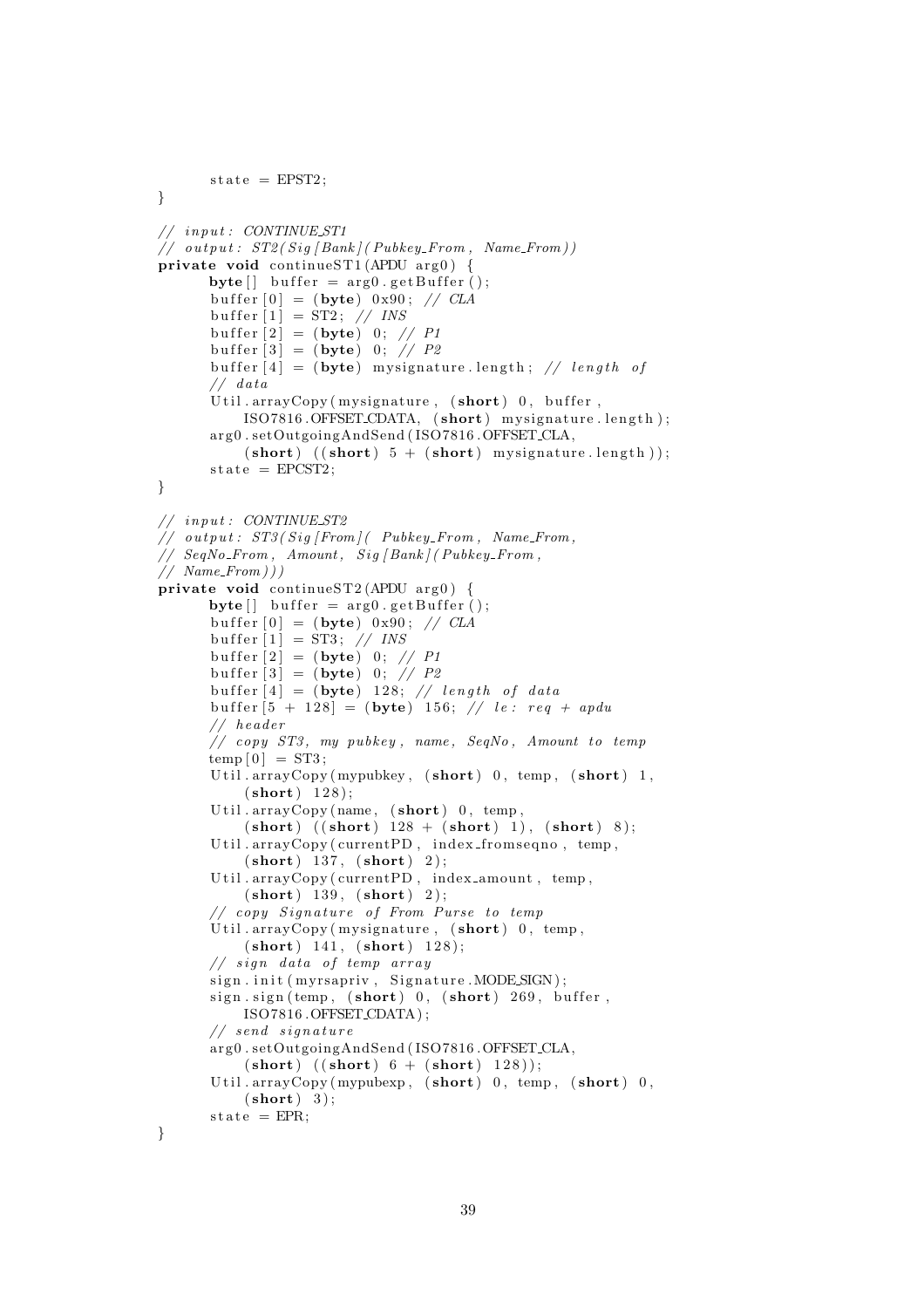```
// input: SF2(Siq|Bank| (PubkeyTo + nameTo)// output: ST1(Pubkey_F from, Name_F from, SeqNo_F from,// Amount )
private void startFrom2 (APDU arg0) {
      byte[] buffer = arg0.getBuffer();
      // build apdu for TO purse
      buffer [0] = (byte) 0x90;buffer [1] = ST1;buffer [2] = (byte) 0x00;buffer [3] = (byte) 0x00;buffer [4] = (byte) ((short) 128 + (short) 8 + (short) 2 + (short) 2);
      // copy own public keyUtil. arrayCopy (mypubkey, (short) 0, buffer,ISO7816.OFFSET\_CDATA, (short) 128);// copy own name
      Util.arrayCopy(name, (\text{short})) 0, buffer,
          (short) (ISO7816.OFFSET_CDATA + (short) 128),
          (short) 8:
      // copy own seq noUtil.arrayCopy ( currentPD, index_fromseqno, buffer,
          (short) (ISO7816.OFFSET_CDATA + (short) 136),
          (\text{short}) 2):
      // copy amount
      Util.arrayCopy ( currentPD, index_amount, buffer,
          (short) (ISO7816.OFFSET_CDATA + (short)) 128
              + (short) 8 + (short) 2), (short) 2);
      arg0.setOutgoingAndSend((short) ISO7816.OFFSET_CLA,
          (short) 145);
      state = EPCST1;}
// input: SF1 (Pubkey_To, SeqNo_To, Name_To, Amount)// output: okprivate void startFrom1 (APDU arg0) {
      byte[] buffer = arg0.getBuffer();
      // copy other public keyUtil.arrayCopy (buffer, ISO7816.OFFSET_CDATA,
          othermodulus, (\text{short}) 0, (\text{short}) 128);
      otherrsapub.setModulus (othermodulus, (short) 0,
          (short) 128);
      // copy other name to current PDU til . arrayCopy ( buffer
          (short) ( ISO7816 . OFFSET CDATA + (short) 128),
          currentPD, index_toname, (\text{short}) 8);
      // copy other seq no to current PDUtil.arrayCopy (buffer,(short) (ISO7816.OFFSET_CDATA + (short) 136),
          currentPD, index\_toseqno, (short) 2);
      // copy amount to current PDUtil. arrayCopy (buffer .)(short) ( ISO7816 . OFFSET CDATA + (short) 138),
          currentPD, index\_amount, (short) 2);
      // set own segnoUtil.setShort (currentPD, index_fromseqno, seqNo);
      // set own nameUtil.arrayCopy(name, (short) 0, currentPD,
          index from a me, (short) 8);
      seqNo \models (short) 1;
```

```
40
```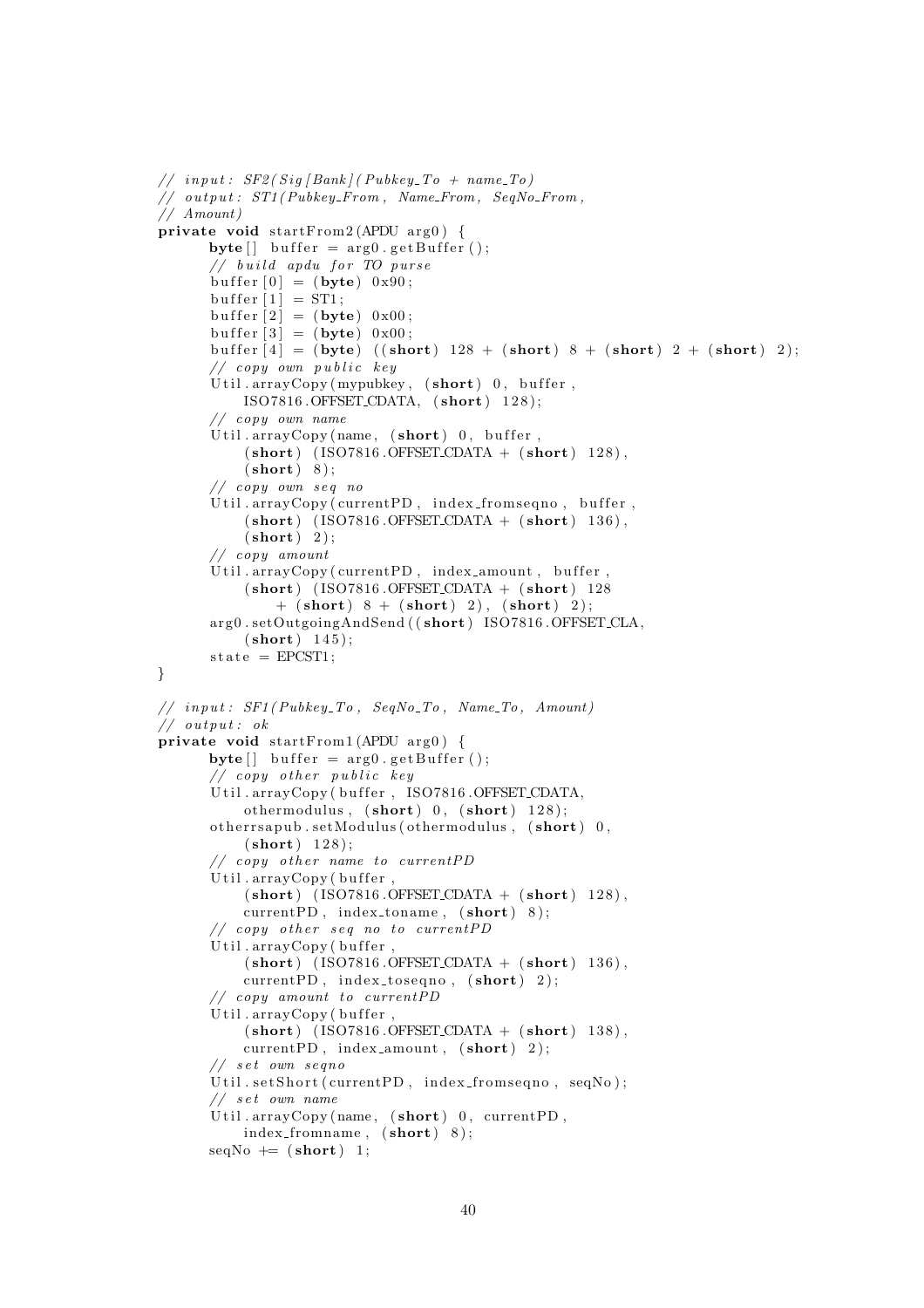```
state = EPSF2:
}
// archive lo a file
\frac{1}{\sqrt{2}} output: exlog, name, Sig \frac{1}{\sqrt{2}} privkey \frac{1}{\sqrt{2}} (exlog, name)
private void archive (APDU arg 0) {
      \text{byte} [] buffer = arg0.getBuffer ();
       // copy <i>exlog</i>, name to <i>temp</i>Util. arrayCopy (exlog, (short) 0, temp, (short) 0,(\text{short}) 110);Util.arrayCopy (name, (\text{short})) 0, temp, (\text{short}) 110,
           (short) 8 ;
       Util . arrayCopy (temp, (short) 0, buffer,ISO7816.OFFSET\_CDATA, (short) 118);sign.init (myrsapriv, Signature.MODESIGN);
       sign \, . \, sign \, (temp, (short) 0, (short) 118, buffer)(short) (ISO7816.OFFSET\_CDATA + (short) 118));arg0.setOutgoingAndSend(ISO7816.OFFSET_CDATA,
           (short) 246);
}
// de lete logfile
private void delLog (APDU arg0) {
      for (short i = 0; i < (short) exlog.length; i++) {
         exlog[i] = 0;
      }
      exlogCounter = 0;}
// abort, i.e. set state to IDLE and write logfile if
// necessary
private void abort () {
      logifneeded();
      state = IDLE;
}
// log if pursue is in state EPA or EPVprivate void logifneeded() {
      if (state = EPA || state = EPV) {
         // add current pay details to exLogUtil.arrayCopy (currentPD, (short) 0, exlog,
                  (\text{short}) exlogCounter, (\text{short}) currentPD length);
         exlogCounter \nightharpoonup = (short) currentPD.length;}
}
// check if input has length of 128 bytesprivate boolean checkLength (APDU arg0) {
      return (arg0. set Incoming And Receive () = (short) 128);
}
// check if input has length of 8 bytes
private boolean checkLengthName (APDU arg0) {
      return (arg0 . set IncomingAndReceive() = (short) 0x08);}
// check if input, i.e startFrom2 message, has length of
\frac{1}{28} bytes and signature ok (purse is authentic)
```

```
41
```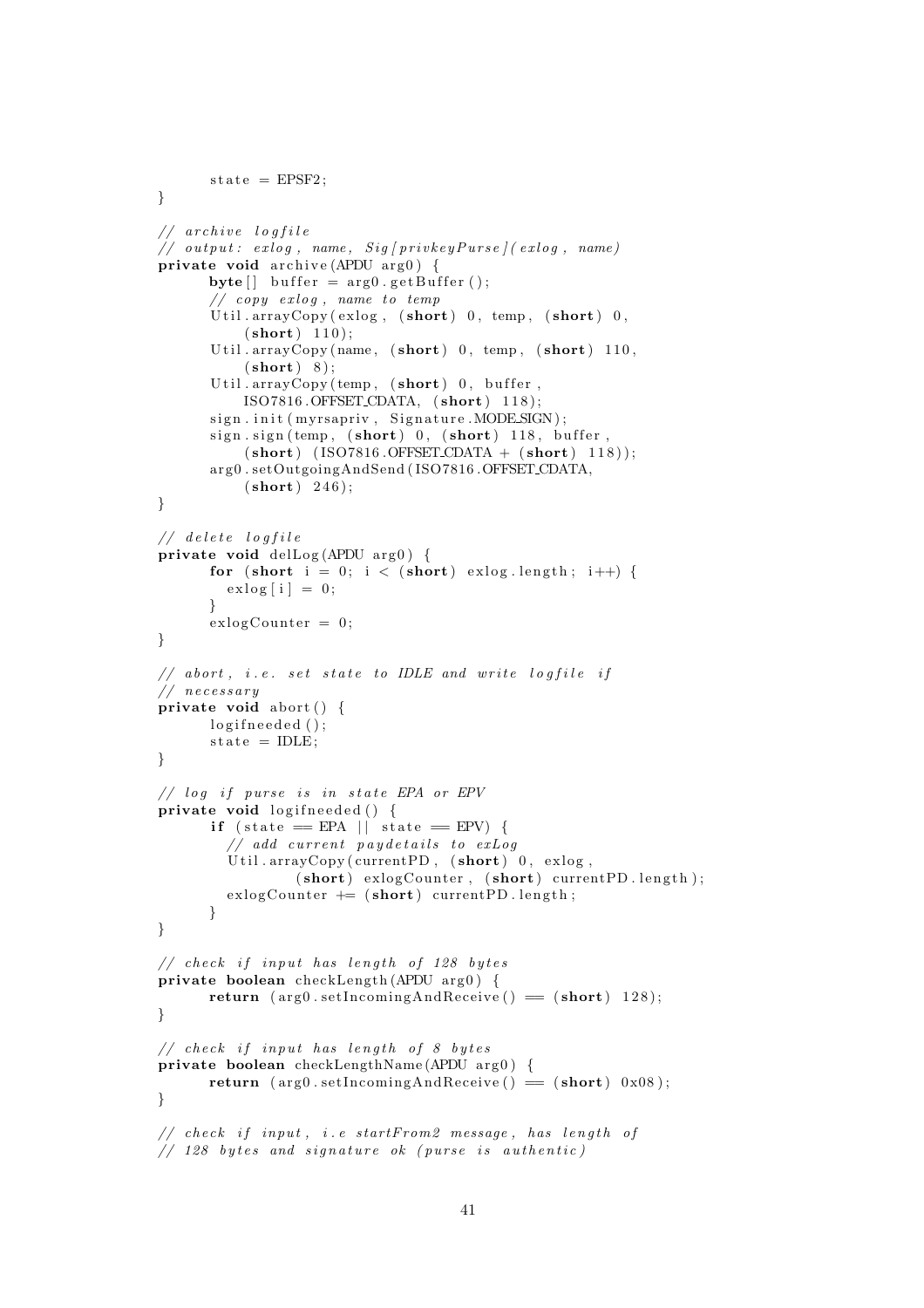```
private boolean checkSF2 (APDU arg0) {
        if (l (arg0.setIncomingAndReceive) = 128) {
          return false;
        }
       byte[] buffer = arg0.getBuffer();
        // copy\ public\ yTo\ ,\ nameTo\ to\ tempUtil.arrayCopy (othermodulus, (short)) 0, temp,
             (\text{short}) \; 0, \; (\text{short}) \; 128);Util.arrayCopy (\text{currentPD}, index_toname, temp,
             (short) 128, (short) 8);// verify Sig [bank] (pubkeyTo, nameTo)sign.init (bankkey, Signature .MODE_VERIFY);
        if (!sign. verify (temp, (short) 0, (short) 136, buffer,
             ISO7816.OFFSET\_CDATA, (short) 128) {
          return false;
        }
       return true ;
}
// check if input, i.e startTo2 message, has length of
\frac{1}{28} bytes and signature ok (purse is authentic)
private boolean checkST2 (APDU \arg 0) {
        if (|(arg0.setIncomingAndReceive() == 128))return false;
        }
       \text{byte} [ ] buffer = \arg 0. get Buffer ();
        sign.init (bankkey, Signature.MODE_VERIFY);
        if (!sign. verify(temp, (short) 1, (short) 136, buffer,ISO7816.OFFSET_CDATA, (short) 128)) {
          return false;
        }
       return true ;
}
// check if input, i.e startTo3 message, has length of
// 128 bytes and signature ok// temp = [pubkeyFrom, nameFrom, seqNo_From, Amount,\left( \frac{1}{\sqrt{2}} \int \frac{1}{\sqrt{2}} \frac{1}{\sqrt{2}} \left( \frac{1}{\sqrt{2}} \int \frac{1}{\sqrt{2}} \frac{1}{\sqrt{2}} \left( \frac{1}{\sqrt{2}} \int \frac{1}{\sqrt{2}} \frac{1}{\sqrt{2}} \int \frac{1}{\sqrt{2}} \frac{1}{\sqrt{2}} \int \frac{1}{\sqrt{2}} \frac{1}{\sqrt{2}} \frac{1}{\sqrt{2}} \int \frac{1}{\sqrt{2}} \frac{1}{\sqrt{2}} \frac{1}{\sqrt{2}} \int \frac{1}{\sqrt{2}} \frac{1}{\sqrt{2}} \frac{1}{\sqrtprivate boolean checkST3 (APDU arg0) {
        if (\arg 0.\setminus \text{setIncomingAndReceive}() \equiv 128)return false;
        }
       byte[] buffer = arg0.getBuffer();
        sign.init ( otherrsapub, Signature .MODE_VERIFY );
        if (!sign. verify(temp, (short) 0, (short) 269, buffer,ISO7816. OFFSET\_CDATA, (short) 128) {
          return false;
        }
       return true ;
}
// check if startTo / startFrom input is ok: nameTo !=
// nameFrom, amount > 0?, amount < balance?, seqNo <
// 32767? and exLogCounter < exlog. lengthprivate boolean checkStartFT (APDU arg0) {
        // ext{log} has max. number of entries
        if (exlogCounter == exlog.length) {
          return false;
```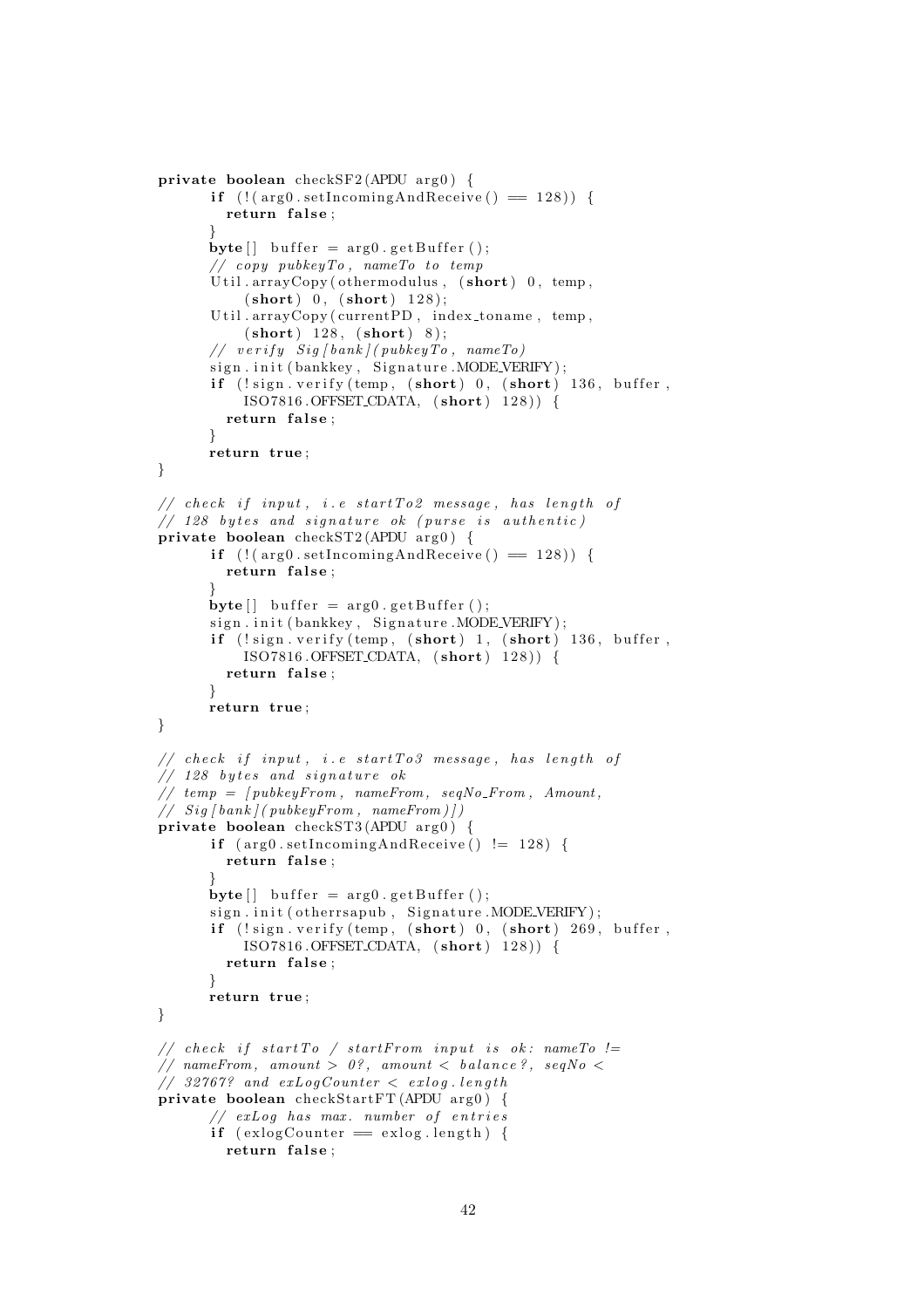```
}
       // check input lengthif (\arg 0.\setminus \text{setIncomingAndReceive}() \equiv (\text{short}) 140)return false;
       }
       byte[] buffer = arg0.getBuffer();
       // check nameTo! = nameFromif (Util
            . arrayCompare (
                buffer,
                (\text{short}) ((\text{short}) ISO7816. OFFSET_CDATA + (\text{short}) 128),
                name, (\text{short}) 0, (\text{short}) 8 = 0 {
         return false;
       }
       \mathcal{U}/\mathit{check} amount
       if ( ! ( Util
            . g e t S h o r t (
                buffer
                (\text{short}) ((\text{short}) ISO7816. OFFSET.CDATA + (\text{short}) 138)) > (\text{short}) 0) {
         return false;
       }
       \frac{1}{\sqrt{1+t}} if ToPurse: amount + balance < 32767 ?
       if ( buffer [ISO7816. OFFSET INS ] = ST1
           &\& (short) ((short) Util
                . g e t S h o r t (
                     buffer.
                     (short) ((short) ISO7816.OFFSET\_CDATA + (short) 138))+ (short) balance) \leq (short) 0) {
         return false;
       }
       // if FromPurse: amount < balance?
       if (buffer [ISO7816.OFFSET_INS] = SF1
           && Util
                . g e t S h o r t (
                     buffer.
                     (\text{short}) ((\text{short}) ISO7816.OFFSET.CDATA + (\text{short}) 138)) > balance) {
         return false;
       }
       // check seqNo
       if (seqNo \equiv (short) 32767)return false;
       }
      return true ;
// check if input data has correct length, paydetails ok
// and Signature ok
private boolean checkStep (APDU arg0, byte ins) {
       if ( ! (arg0. set Incoming And Receive () = 150) {
         return false;
       }
       byte [ buffer = arg0.getBuffer();
       // compare received pay details with current// paydetails
       if (! (Util . arrayCompare (buffer, ISO7816 . OFFSET_CDATA,
           currentPD, (short) 0, (short) 22 = 0) {
         return false;
       }
```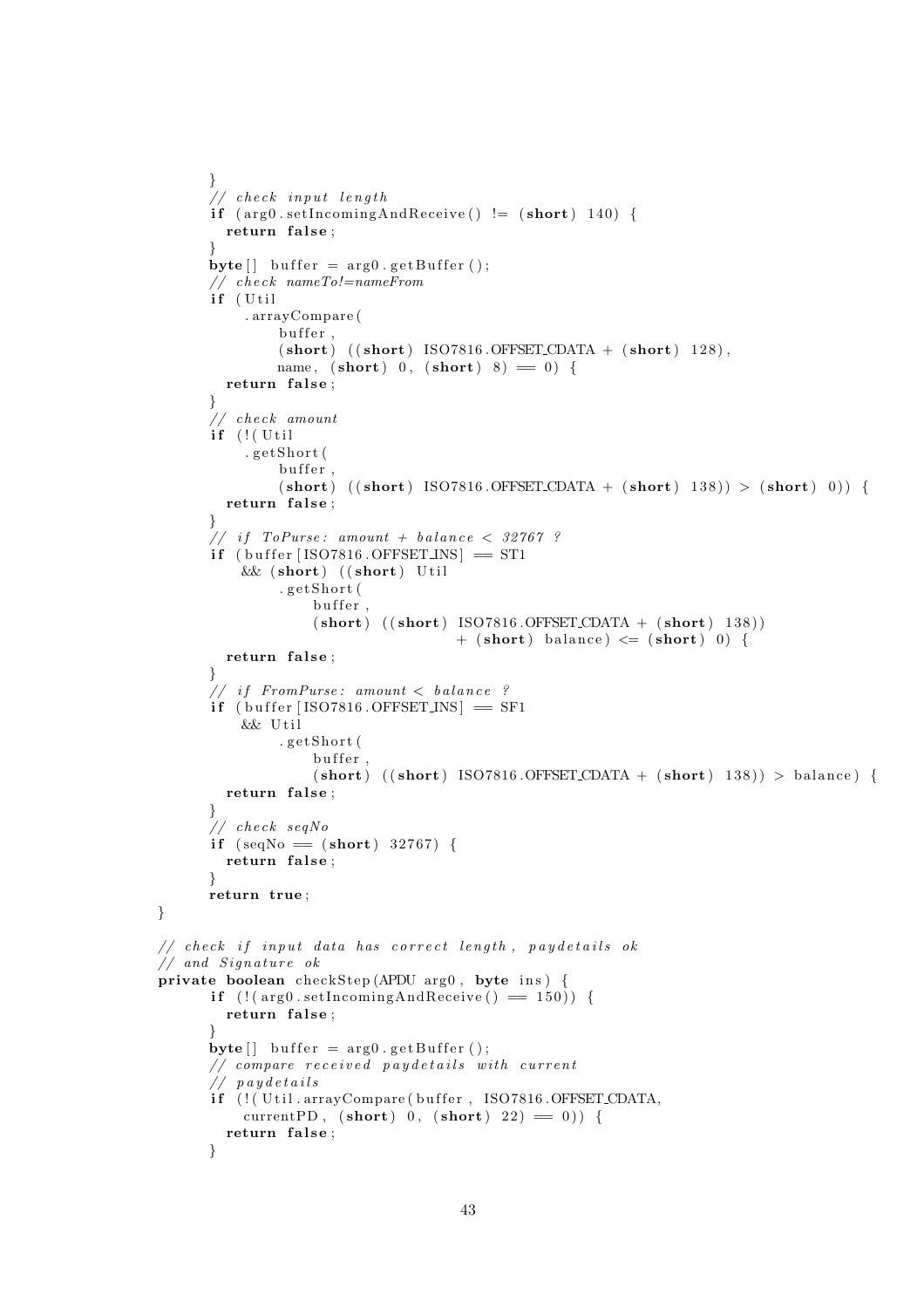```
// copy INS, currentPD to temp
      temp[0] = ins;Util.arrayCopy (currentPD, (\text{short})), temp, (\text{short})<sup>1</sup>,
           (short) 22);
      // verify signature Sig [otherwise] (INS, current PD)sign.init (otherrsapub, Signature.MODE_VERIFY);
       if (!sign
           . v e r i f y (
               temp ,
                (short) 0,
                (short) 23,
                buffer,
                (\text{short}) ((\text{short}) ISO7816. OFFSET_CDATA + (\text{short}) 22),
                (short) 128) {
         return false;
       }
      return true ;
}
// check if input has length of 128 bytes and signature// \; ok\sigma private boolean checkDelLog (APDU arg0) {
      if ( ! ( arg0. setIncomingAndReceive ( ) = (short ) 128) } {
        return false;
      }
      \text{byte} [ ] buffer = \arg 0. get Buffer ();
      sign.init (bankkey, Signature.MODE_VERIFY);
       if (sign. verify (exlog, (short) 0, (short) 110, buffer,ISO7816.OFFSET_CDATA, (short) 128)) {
        return false;
      }
      return true ;
}
// ∗∗∗∗∗∗∗∗∗∗∗∗∗∗∗∗∗∗∗∗∗∗∗∗∗∗∗∗∗∗∗∗∗∗∗∗∗∗
// query messages from here
// ∗∗∗∗∗∗∗∗∗∗∗∗∗∗∗∗∗∗∗∗∗∗∗∗∗∗∗∗∗∗∗∗∗∗∗∗∗∗
// input: getsig
\frac{1}{\sqrt{2}} output: Sig [Bank] (PubKey_To, Name_To)
private void gets Sig (APDU arg0) {
      byte \begin{bmatrix} \end{bmatrix} buffer = arg0. get Buffer ();
       Util.arrayCopy (mysignature, (\text{short})) 0, buffer,
           ISO7816.OFFSET_CDATA, (short) mysignature.length);
       arg0.setOutgoingAndSend(ISO7816.OFFSET_CDATA,
           (short) mysignature . length );}
// in put : getNameSeqNo
// output: (Pubkey\_To, Name\_To, SeqNo\_To)private void getNameSeqNo (APDU arg0) {
      byte[] buffer = arg0.getBuffer();
       // copy my pub key
       Util. arrayCopy (mypubkey, (short) 0, buffer,ISO7816.OFFSET_CDATA, (short) mypubkey.length);
       // copy my name
       Util. arrayCopy(name, (short) 0, buffer,(short) (ISO7816.OFFSET_CDATA + mypubkey.length),
           (short) name. length);
```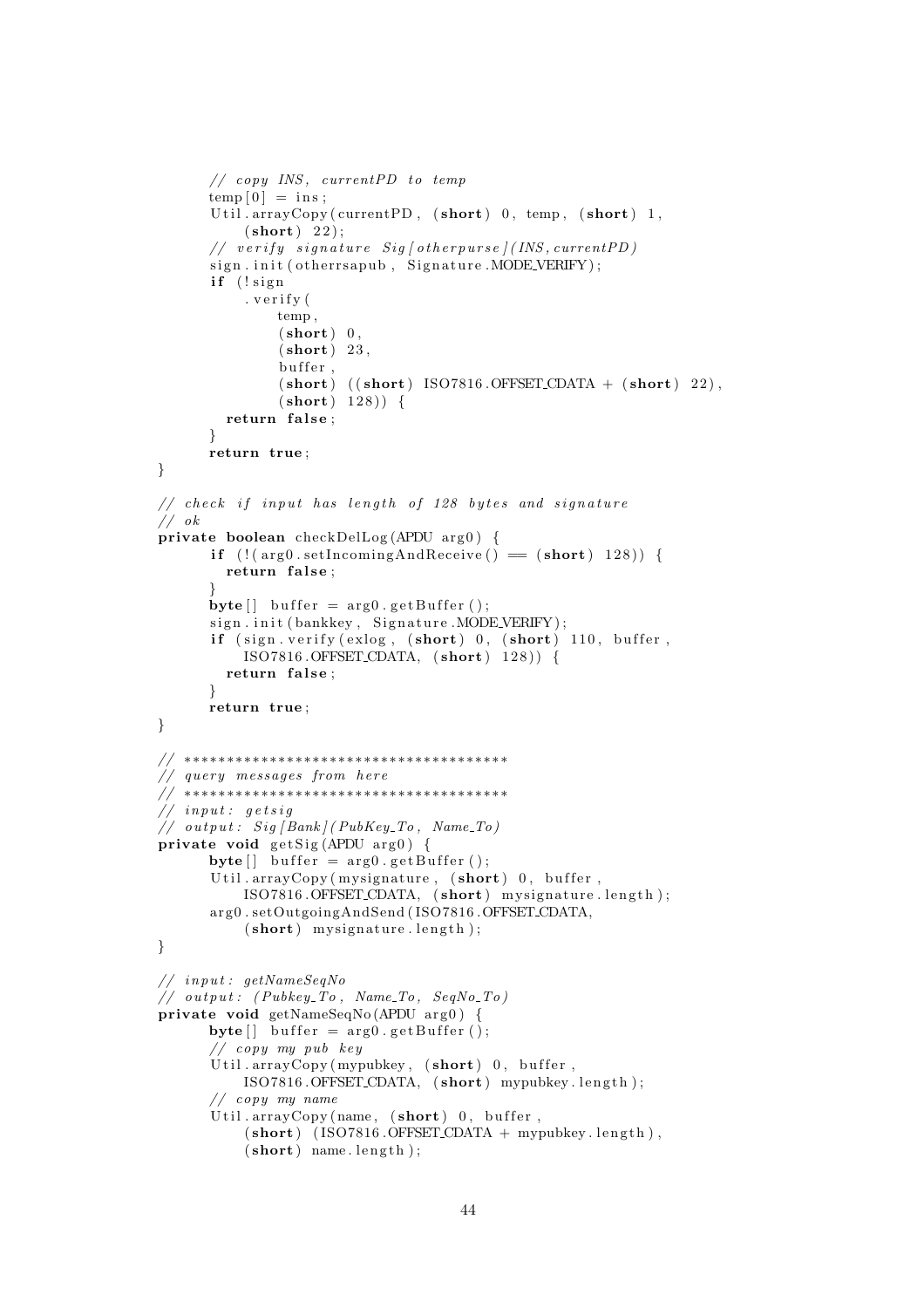```
// copy my seq noUtil.setShort (buffer, (short) (ISO7816.OFFSET_CDATA
           + mypubkey. length + name. length), seqNo);
      \arg 0. setOutgoingAndSend (
               ISO7816 .OFFSET CDATA,
               (\text{short}) (mypubkey length + name length + (\text{short}) 2));
}
// input: getBalance
// output: Balance
private void getBalance (APDU arg0) {
      byte [ buffer = arg0.getBuffer();
       Util.setShort (buffer, (short) (ISO7816.OFFSET_CDATA),
           balance);
      arg 0. setOutgoingAndSend (ISO7816.OFFSET_CDATA, (short) 2);
}
// ∗∗∗∗∗∗∗∗∗∗∗∗∗∗∗∗∗∗∗∗∗∗∗∗∗∗∗∗∗∗∗
\frac{1}{2} initialization steps from here
. .<br>// ∗∗∗********************************
\frac{1}{2} in put : set Name (name)
// output: ok
private void setName (APDU \arg 0) {
      byte [ buffer = arg0. get Buffer ();
       Util.arrayCopy (buffer, ISO7816.OFFSET_CDATA, name,
           (\text{short}) 0, (\text{short}) name.length);
      state = INIT2;}
// in put : setPubKey (PubKey_Purse)
// output: okprivate void setPubKey(APDU arg0) {
      byte | buffer = arg0. get Buffer ();
       Util.arrayCopy (buffer, ISO7816.OFFSET_CDATA, mypubkey,
           (\text{short}) 0, (\text{short}) mypubkey length);
      myrsapub.setExponent (mypubexp, (short) 0, (short) 3);
      myrsapub.setModulus (mypubkey, (short) 0, (short) 128);
      state = INIT3;}
// input: setPrivKey(PrivKey_Purse)\frac{1}{\sqrt{2}} output: ok
private void setPrivKey (APDU arg0) {
      \text{byte} [] buffer = \arg 0. get Buffer ();
       Util.arrayCopy (buffer, ISO7816.OFFSET_CDATA, myprivkey,
           (\text{short}) 0, (\text{short}) myprivkey length);
       myrsapriv
           s. setExponent (myprivkey, (short) 0, (short) 128);myrsapriv.setModulus (mypubkey, (short)), (short) 128;
      \text{state} = \text{INIT4};
}
// input: setSignature(Sig/Bank)/(Pubkey.Purse,
// Name_Purse )// output: okprivate void set Signature (APDU arg0) {
```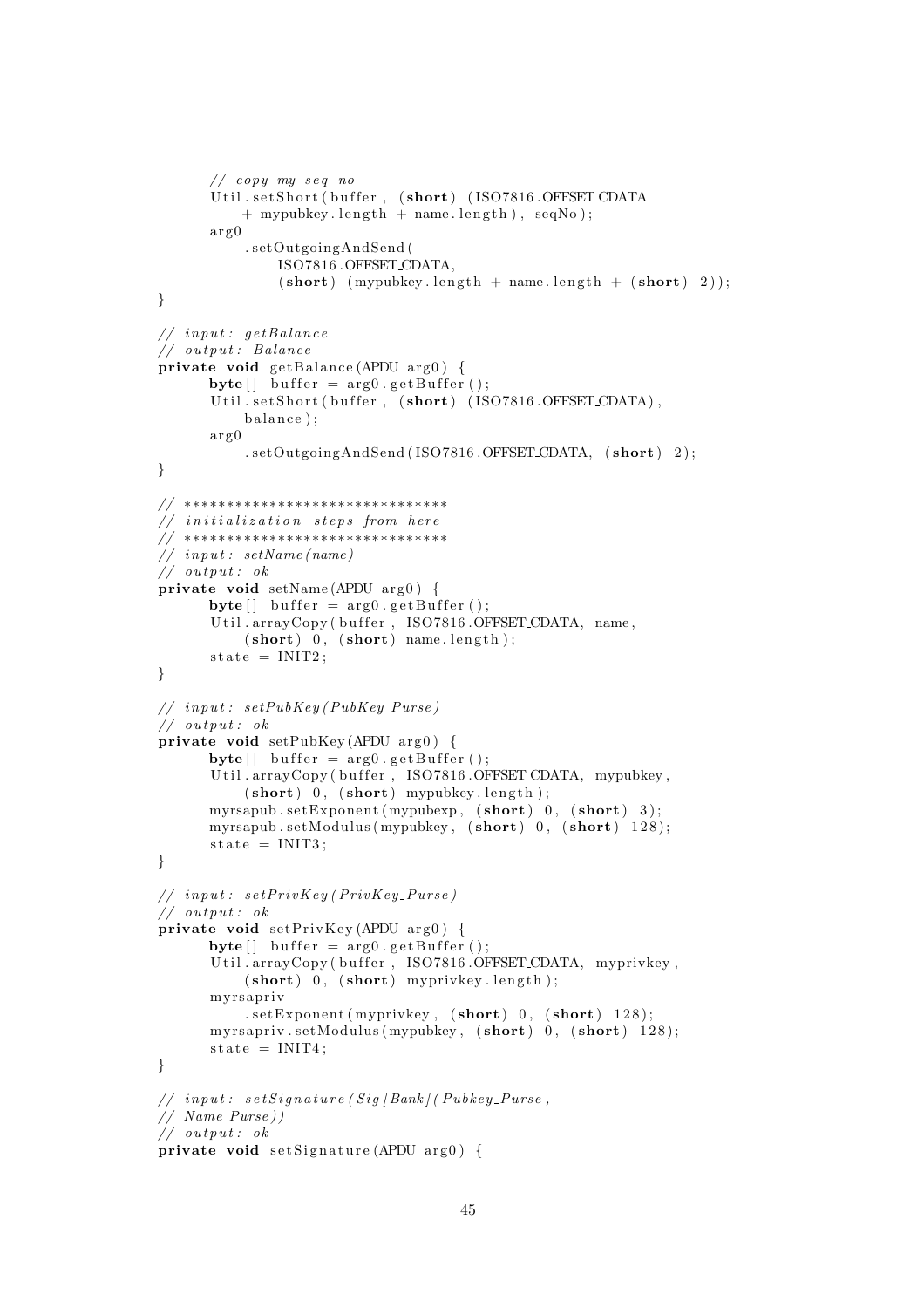```
\text{byte}[] \text{ buffer} = \arg 0.\text{ getBuffer}();Util . arrayCopy ( buffer ,   ISO7816 .OFFSET_CDATA,
                mysignature, (\textbf{short}) 0, (\textbf{short}) mysignature.length);
           state = IDLE;}
}
```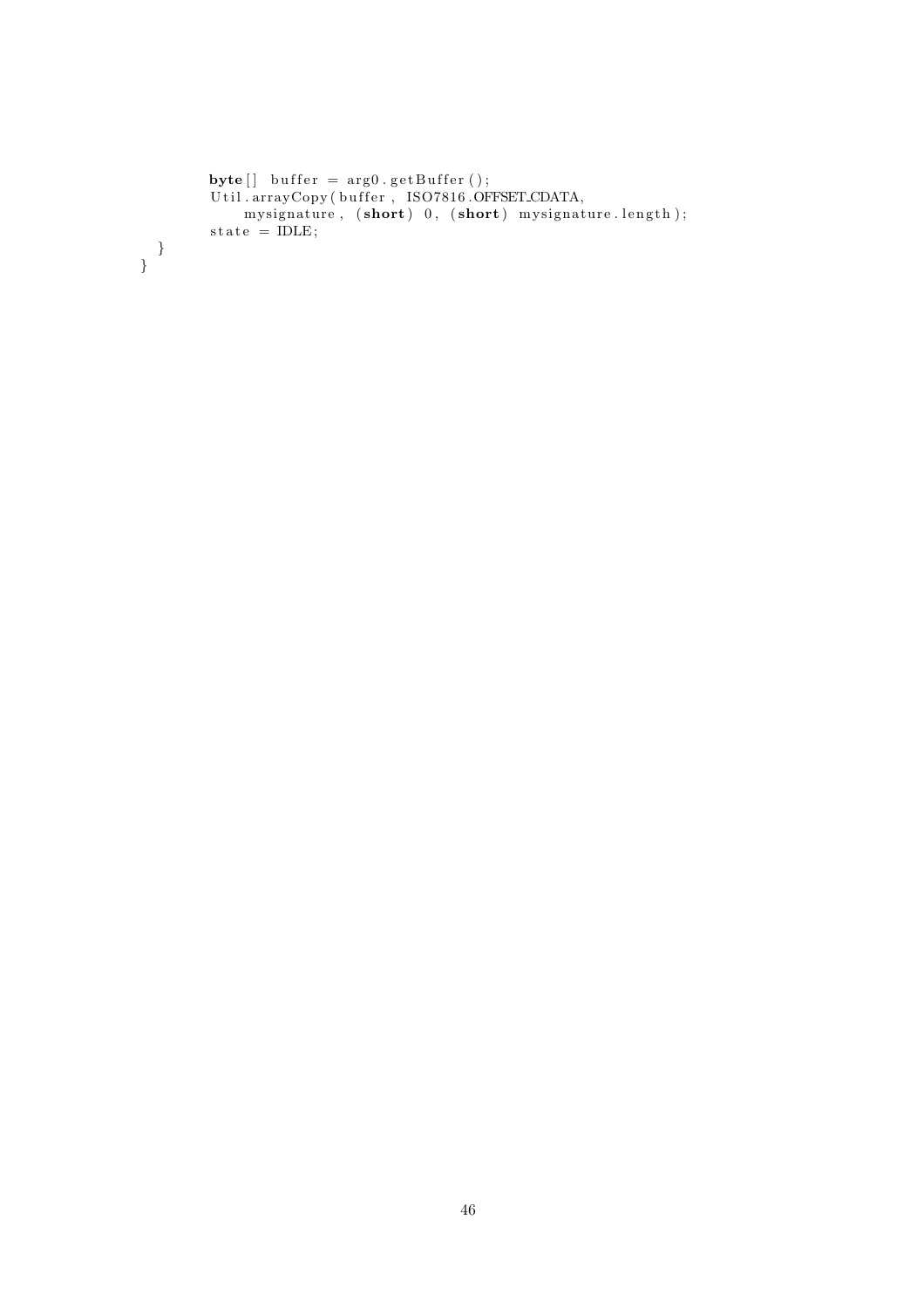### Appendix C

## Source Code: Symmetric cryptography using Documents

Please note: This is only the implementation of the Purse itself. The transformation classes for encoding of Document instances to APDUs and vice versa are not contained here. They can be downloaded from our website [KIVa].

/∗ \* Copyright (C) 2006 Holger Grandy, Department of Software ∗ Eng ineer ing , U n i v e r s i t y o f Augsburg , Germany Th is program  $\ast$  is free software; you can redistribute it and/or modify ∗ it under the terms of the GNU General Public License as ∗ published by the Free Software Foundation; either version ∗ 2 of the License, or (at your option) any later version.  $*$  This program is distributed in the hope that it will be ∗ useful, but WITHOUT ANY WARRANTY; without even the ∗ im p l i e d warran ty o f MERCHANTABILITY or FITNESS FOR A ∗ PARTICULAR PURPOSE. See the GNU General Public License \* for more details. You should have received a copy of the \* GNU General Public License along with this program; if \* not, write to the Free Software Foundation, Inc., 51 ∗ F r a n kl i n S t r e e t , F i f t h Floor , Boston , MA 02110−1301 , USA ∗/ /∗ ∗ Mondex E l e c t r o n i c Purse Im plemen t a t i on u s i n g symme tr ic \* cryptography and pre shared keys Author: Holger Grandy, ∗ Department of Software Engineering, University of ∗ Augsburg, Germany This is an example implemenation for \* the Mondex electronic purse scenario. This implementation ∗ is a case study for research and for academic purposes ∗ only. It has nothing to do with the real implementation ∗ o f Mondex E l e c t r o n i c Purses owned by Mas tercard \* International. There is absolutely no relationship \* between the authors of this source code and National ∗ Wes tm ins ter Bank , Mas tercard I n t e r n a t i o n a l or any o t h e r ∗ i n s t i t u t i o n i n v o l v e d in t h e Mondex Smart Cards . The ∗ underlying specification for this implementation can be ∗ found a t ∗ h t t p : / /www . i n f o rm a t i k . un i−a ug sb u rg . de / sw t / p r o j e c t s /mondex . h tml ∗ in Project "Mondex Specification using the Prosecco ∗ Approach " ∗/

package mondexOnCard ;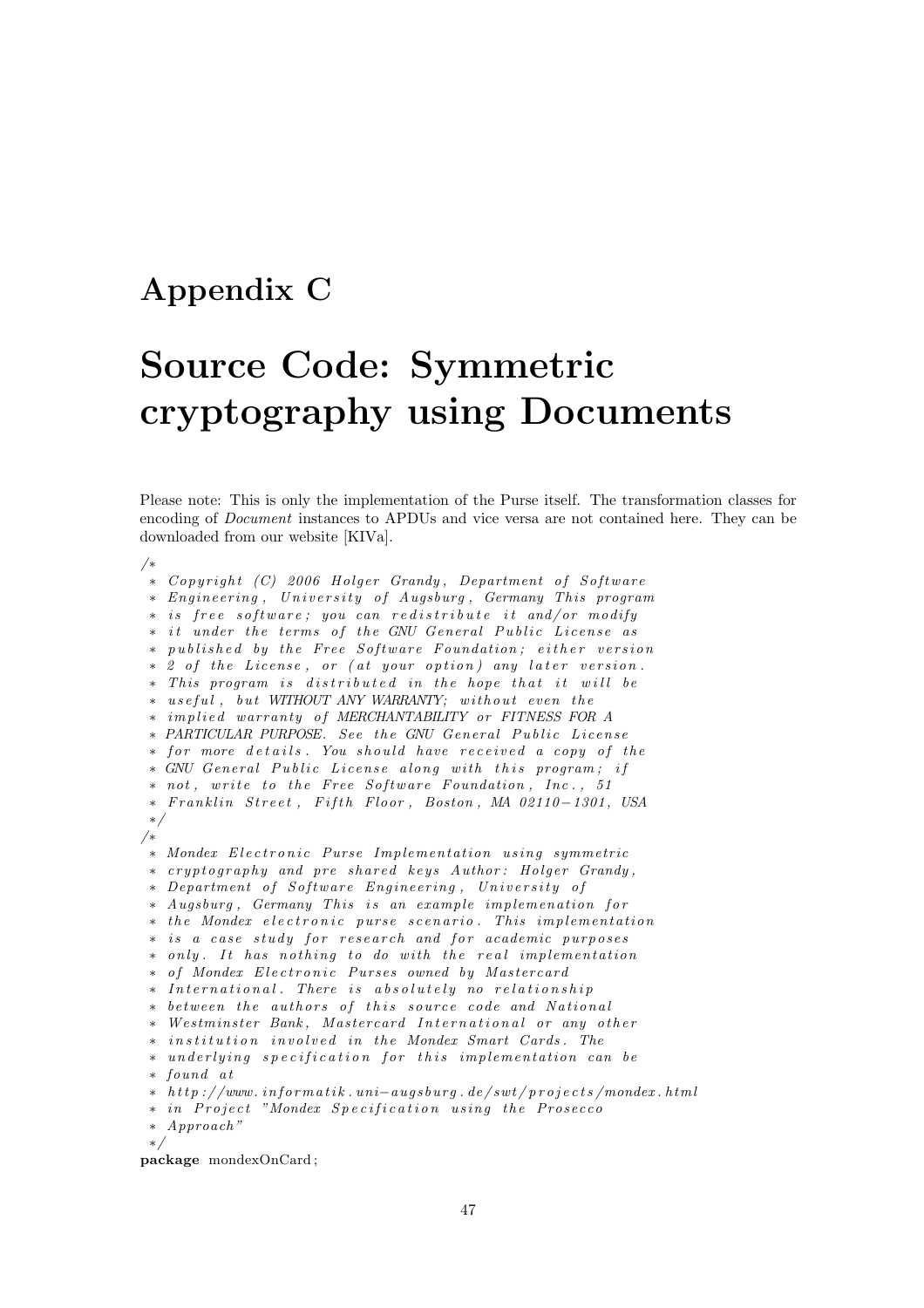import javacard . framework .\*;

```
public class Purse implements TransformApplication {
  // private static Purse theinstance;
  // private static SimpleComm initcomm;
  // private static Document initdata;
  // CONSTANTS
  private static final byte STATE_IDLE = 1;<br>private static final byte STATE_EPR = 2;
  private static final byte STATE EPR = 2;<br>private static final byte STATE EPV = 3;
  private static final byte STATE_EPV
  private static final byte STATEEPA = 4;
  // INSBYTES
  private static final byte INSSTARTFROM = 1;
  private static final byte INS\_START\_TO = 2;
  private static final byte INS_{n} = 3;
  private static final byte INS_VAL = 4;<br>private static final byte INS_ACK = 5;
  private static final byte INS_ACK
  private static final byte INS_GET_BAL = 6;<br>private static final byte INS_GET_DATA = 7;
  private static final byte INS_GET_DATA
  private static final byte INS\_GET\_STATE = 8;
  // FIELDS OF PURSE
  private byte [ ] mame;
  private short sequenceNo:
  private short balance:
  private byte state;
  private short exLogCounter;
  \textbf{private} \quad \text{Doclist} \left[ \right] \quad \text{exLog};// MESSAGES
  private Doclist pd;
  private Doclist reqvalack_msg;
  private Doclist startto_msg;
  private Doclist getdata_msg;<br>
private EncDoc enc_msg;
  private EncDoc
  \mathbf{private} \quad \mathbf{IntDoc} balstate_msg;
  // COMMUNICATION
  private SimpleComm comm;
  // KEY
  private SessionKey key;
  /∗ ∗
   ∗ c o n s t r u c t o r , i n i t f i e l d s and messages
   ∗/
  public Purse (SimpleComm initcomm, Document initdata) {
        // check <i>initial data</i> :// document must be of type:
        // doclist (intdoc1, intdoc2, intdoc3)
        // intdoc1 must have 8 digits (thename)
        // intdoc2 must have 2 digits (initbal)
        // intdoc<sub>3</sub> must have 2 digits (loglen)
        Document thename = initdata.getPart((short) 1);
        Document in it bal = init data.get Part ((short) 2);Document loglen = initialata.getPart((short) 3);if (l (thename l = null & thename . is intdoc ()
            & thename.getValue ().length = 8&& initbal != null && initbal. is intdoc()
            & init bal.getValue ().length = 2 & loglen != null
            & \& loglen . is int doc () & \& loglen . get Value () length = 2)
```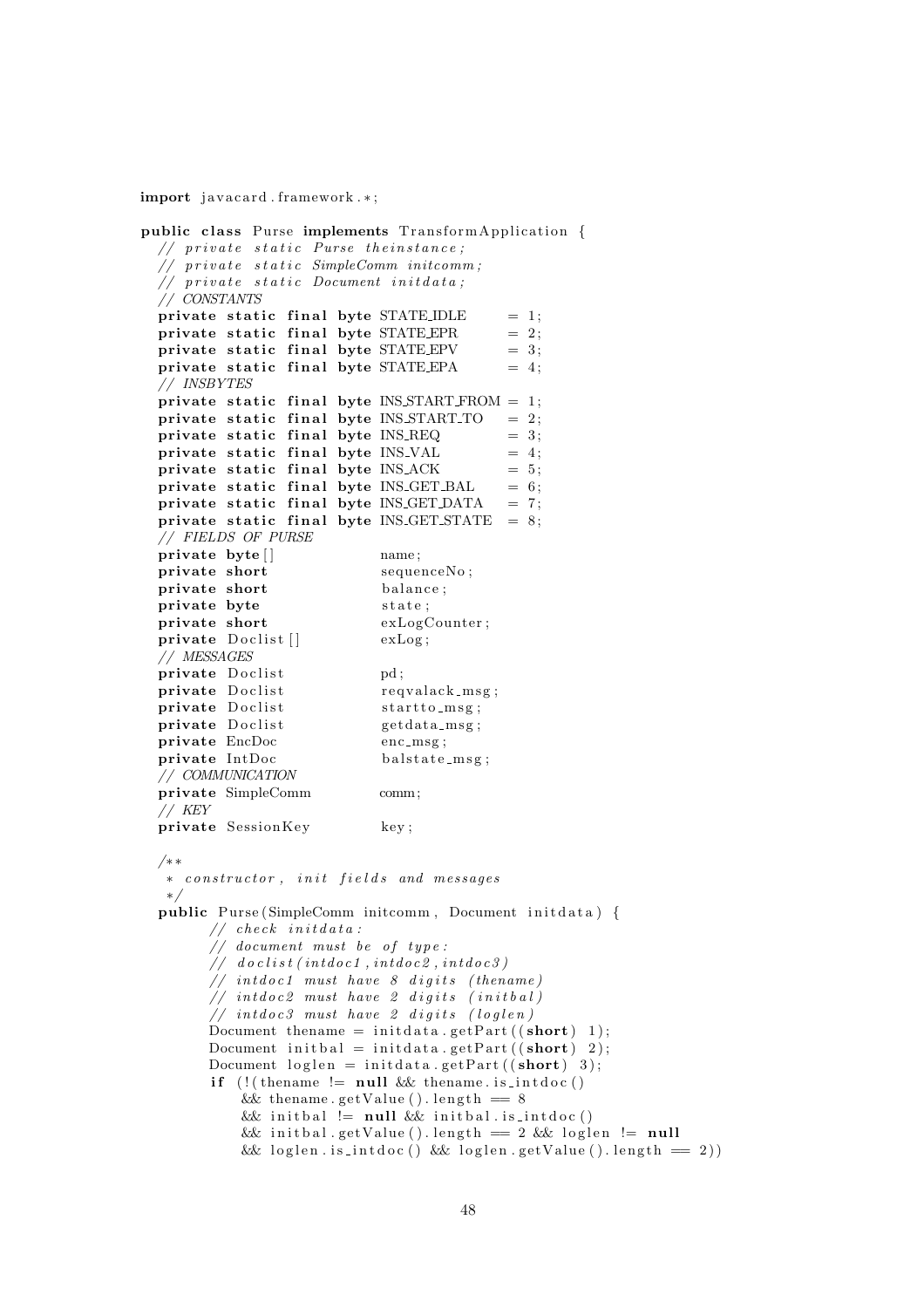```
return ;
      short the loglen = U til.get Short (loglen.getValue(),
           (short) 0 ;
      short the balance = Util.getShort(initbal.getValue(),
           (short) 0 ;
      if (the loglen \leq 0 | the balance \leq 0)
        return ;
      // in it all fields
      initExLog(theloglen);initPay details();init Simple Fields();
      initSessionKey();
      initOutMessages();
      // save name, balance and comminterface
      Util.arrayCopy (thename.getValue (), (\text{short})) 0, name,
           (\text{short}) 0, (\text{short}) 8);
      balance = the balance;comm = initcomm ;
}
/∗ ∗
* in it fields for exlog
 ∗
 ∗ @param l e n
 \ast length of exlog
 ∗/
private void initExLog(short \ len) {
      exLog = new \text{ Doclist} [len];exLogCounter = (short) 0;}
/∗ ∗
 ∗ i n i t p a y d e t a i l s f i e l d
 ∗/
private void \text{initP} avdetails () {
      pd = new \text{ Doclist (new Document)} \{new IntDoc(new byte[8]), new IntDoc(new byte[2]),
          new IntDoc (new byte [8]), new IntDoc (new byte [2]),
          new IntDoc (new byte [2]) });
}
/∗ ∗
* in it simple fields (shorts, butes)
∗/
private void init Simple Fields () {
      sequenceNo = (short) 0;
      state = STATEIDLE;
      name = new byte [8];
}
/∗ ∗
* in it sessionkey
 ∗/
private void initSessionKey() {
       key = new SessionKey(new byte[] { 1, 2, 3, 4, 5, 6, 7, }8, 9, 0, 1, 2, 3, 4, 5, 6, 7, 8, 9, 0, 1, 2, 3, 4 });
}
```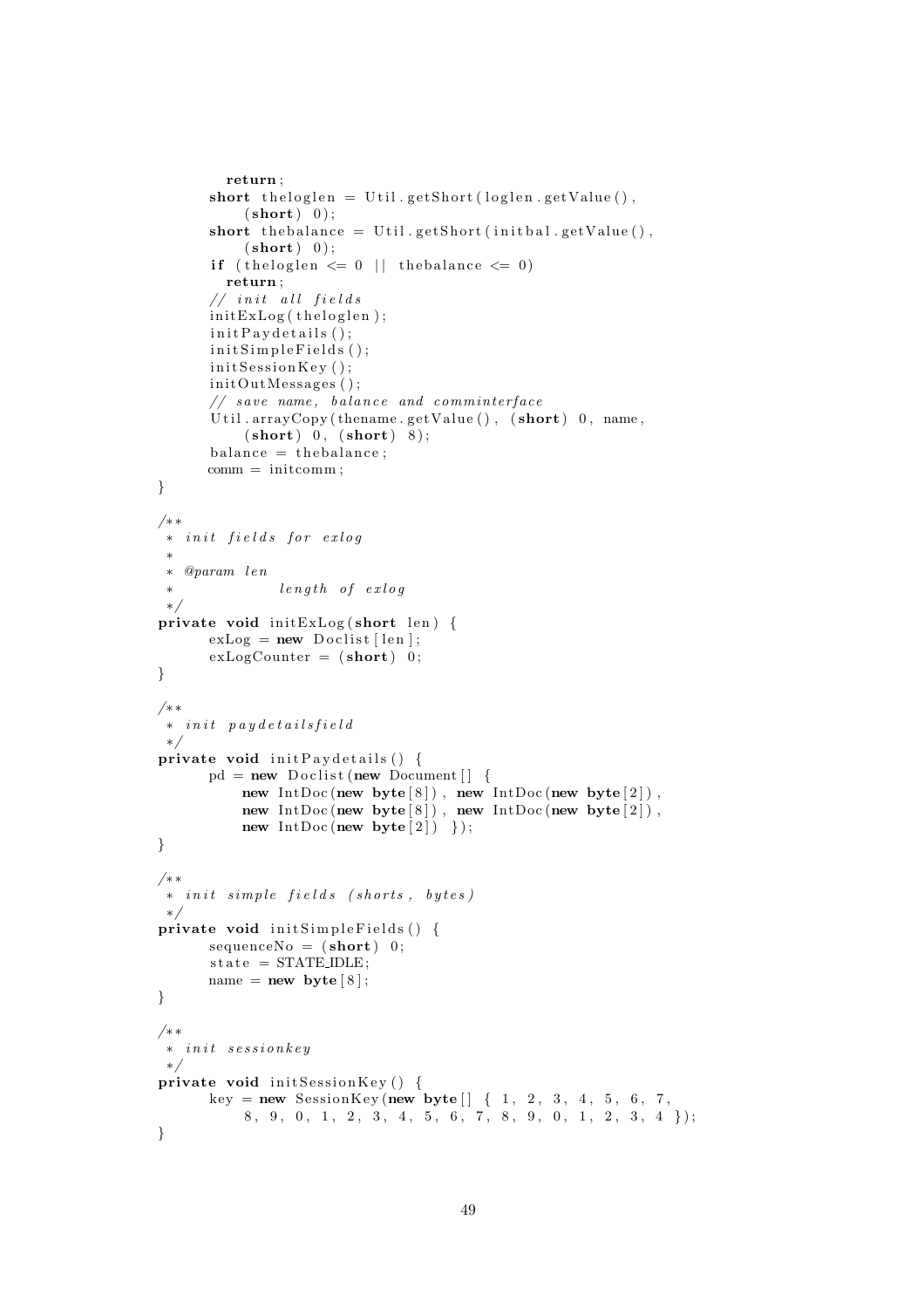```
/∗ ∗
 ∗ init all messages used for communication
 ∗/
private void \text{initOutMessages}() {
        startto_m s g = new \text{ Doclist (new Document)}new IntDoc (new byte [2]),
              new Doclist (new Document \begin{bmatrix} \end{bmatrix} {
                    new IntDoc (new byte [8]),
                    new IntDoc (new byte [2]),
                    new IntDoc (new byte [2]) }) });
        reqvalack_msg = new Doclist(new Document[] {new IntDoc (new byte [2]),
              new Doclist (new Document \begin{bmatrix} \end{bmatrix} {
                    new IntDoc (new byte [8]),
                    new IntDoc (new byte [2]),
                    new IntDoc (new byte [8]),
                    new IntDoc (new byte [2]),
                    new IntDoc (new byte[2]) }) });
         b al s t a t e m s g = new IntDoc (new byte [ 2 ] ) ;
         \text{getdata}-msg = new Doclist (new Document \begin{bmatrix} \end{bmatrix} {
              new IntDoc(new byte [8]), new IntDoc(new byte [2]) });
        enc\_{msg} = new\ EncDoc(new byte[56]);}
/∗ ∗
 \ast Set paydetails
 ∗
 ∗ @param fromPurse
                    fromPurse involved in transfer
 ∗ @param nextSeqNoFromPurse
                    seqno of fromPurse
 ∗ @param t oPu r se
                    toPurse involved in transfer
 ∗ @param nextSeqNoToPurse
                    segno of toPurse
 ∗ @param v a l u e
                    value to transfer
 ∗/
private void mkpd(byte [] fromPurse,
           short nextSeqNoFromPurse, byte [] toPurse,
           short nextSeqNoToPurse, short value) {
        byte [] the vall = pd. get Part ((short) 1). get Value ();byte [ the val 2 = pd. getPart ((short) 2). getValue ();byte [] the val3 = pd. getPart ((short) 3). getValue();byte \begin{bmatrix} \mathbf{j} & \mathbf{theval4} = \mathbf{pd}.\mathbf{getPart}((\mathbf{short}) \ 4).\mathbf{getValue}(\mathbf{)}\end{bmatrix}byte \begin{bmatrix} \mathbf{1} & \mathbf{1} & \mathbf{1} & \mathbf{1} & \mathbf{1} & \mathbf{1} & \mathbf{1} & \mathbf{1} & \mathbf{1} & \mathbf{1} & \mathbf{1} & \mathbf{1} & \mathbf{1} & \mathbf{1} & \mathbf{1} & \mathbf{1} & \mathbf{1} & \mathbf{1} & \mathbf{1} & \mathbf{1} & \mathbf{1} & \mathbf{1} & \mathbf{1} & \mathbf{1} & \mathbf{1} & \mathbf{1} & \mathbf{1} & \mathbf{1} & \mathbf{1} & \mathbf{Util.arrayCopy (fromPurse, (short)) 0, the vall,
              (\text{short}) 0, (\text{short}) 8);
         Util.setShort(theval2, (short) 0, nextSeqNoFromPurse);
         Util. arrayCopy (toPurse, (short) 0, theval3, (short) 0,
              (short) 8);Util.setShort(theval4, (short) 0, nextSeqNoToPurse);
         Util.setShort(theval5, (short) 0, value);
}
/∗ ∗
 ∗ r e t u r n n e x t s e q no
 ∗/
```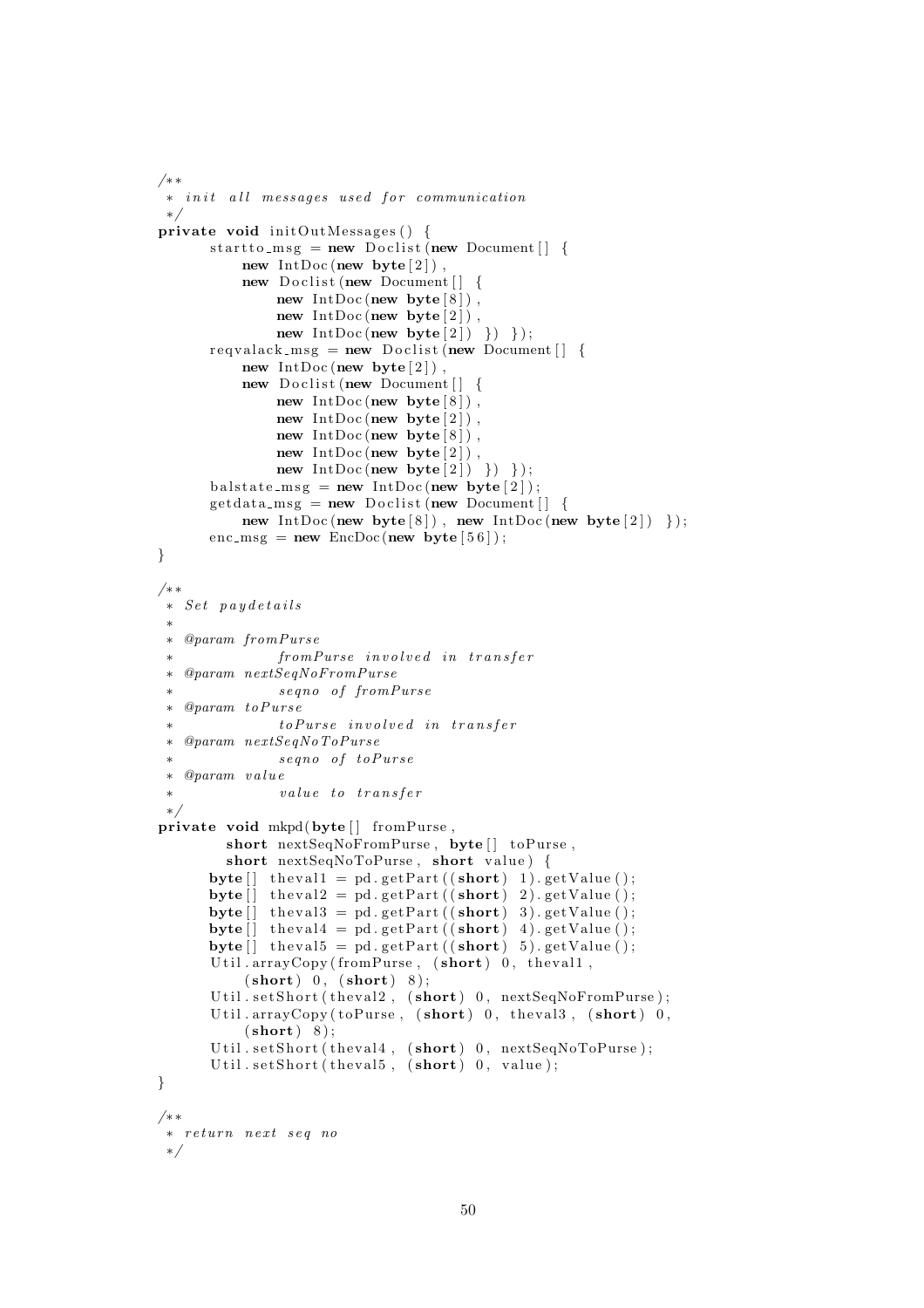```
private short nextSeqNo() {
       if (sequenceNo < 32767)
         return sequenceNo++;
       else return −1;
}
/∗ ∗
 ∗ chech s t r u c t u r e o f in d oc
 ∗
 ∗ @param in d oc
 ∗ document to check
 ∗ @re turn document or n u l l
 ∗/
private Document checkIndoc (Document indoc) {
       if (indoc == null)return null;
       // <i>decrypt</i> if <i>necessary</i>if (indoc.is\_encode())indoc = Crypto.getCrypto() . decrypt( key, indoc);// check assures, that indoc is a correct req, val,
         // ack or startto message
          \frac{1}{\sqrt{2}} (follows from abstract invariant)
         if (indoc != null)
                 return indoc;
         return null:
       \} else if (indoc. is_intdoc()) {
         \text{byte} [] the val = indoc.getValue ();
          if (the val != null && the val. length == 2) {
                 short insb = Util.getShort(theval, (\text{short}) 0);
                 if (insb \geq 0) {
                   byte b = (byte) insb;
                    if (b = INS.CET.BAL || b = INS.CET.DATA)| \; | \; b \; \equiv \; \text{INS\_GET\_STATE} \; |return indoc;
                   }
                 }
          }
       \} else if (indoc. is_doclist()) {
         Document \begin{bmatrix} \end{bmatrix} docs = ((\text{Doclist}) \text{indoc}) \cdot \text{getDocs}();
          if (docs.length == 2) {
                 Document part 1 = \text{indoc.getPart}((\text{short}) 1);Document part 2 = \text{indoc.getPart}((\text{short}) \ 2);if ( part1. is_intdoc () & part2. is_doclist()) {
                   byte \begin{bmatrix} \cdot & \cdot & \cdot \\ \cdot & \cdot & \cdot \\ \cdot & \cdot & \cdot \end{bmatrix} part 1 . get Value ();
                   Document [ part2docs = (( Doclist ) part2).getDoes():if ( part 1 value . length = 2 \& part 1 value [0] = 0& part 1 value [1] = INS START FROM) {
                           if (part2docs.length = 3& part 2docs [0]. is int doc()& part2 docs [1]. is _int doc()
                                & part 2docs [2]. is int doc ())
                             return indoc;
                   }
                 }
         }
       }
       return null;
```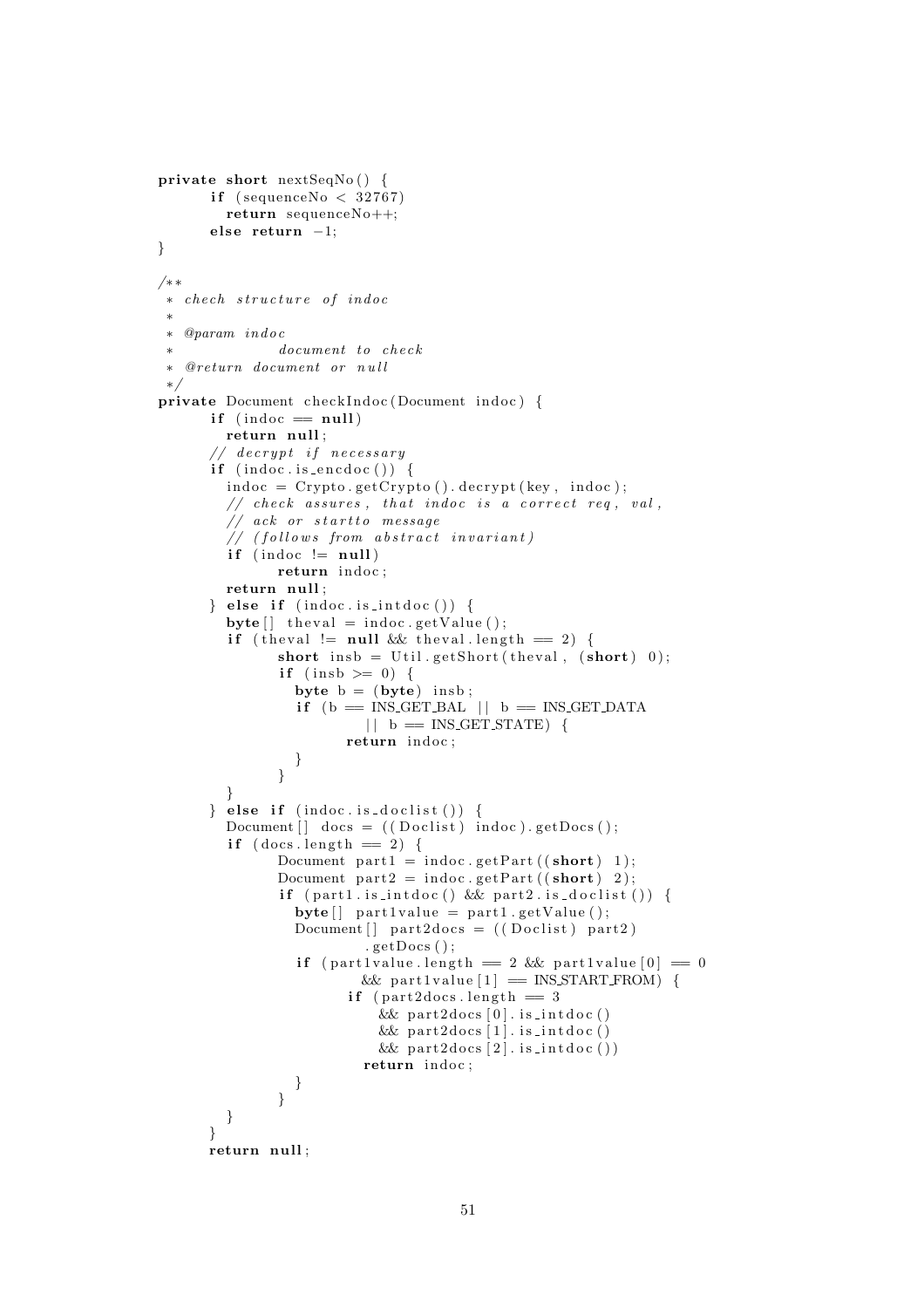```
/∗ ∗
 ∗ copy l o c a l p a y d e t a i l s in d
 ∗/
private void copyLocalPds ( ) {
       \text{byte}[] \text{pdlvalue} = \text{pd.getPart}((\text{short}) 1). \text{getValue}();byte [] pd2value = pd. getPart ((short) 2). getValue ();
       byte [] pd3value = pd. getPart ((short) 3). getValue ();
       byte [] pd4value = pd. getPart ((short) 4). getValue ();byte [] pd5value = pd. getPart ((short) 5). getValue ();Document outmsg_pds = reqvalack_msg.getDocs()[(\text{short}) 1];byte[] out1 value = outmsg-pds.getPart((short) 1). get Value ( );
       \text{byte} [ ] out 2 v alue = outmsg_pds . get P art ((short) 2)
            . getValue();
       byte [ out 3 value = outmsg_pds . get Part (( short ) 3)
            . get Value ( );
       byte[] out4 value = outmsg-pds.getPart((short) 4). getValue();
       byte \begin{bmatrix} \end{bmatrix} out 5 value = outmsg_pds . get Part ((short) 5). get Value():
       Util.arrayCopy(pd1value, (short) 0, out1value,
            (\text{short}) 0, (\text{short}) 8);
       Util.arrayCopy (pd2value, (short) 0, out2value,
            (\text{short}) 0, (\text{short}) 2);
       Util.arrayCopy (pd3value, (short) 0, out3value,
            (\text{short}) 0, (\text{short}) 8);
       Util.arrayCopy (pd4value, (short) 0, out4value,
            (\text{short}) 0, (\text{short}) 2);
       Util.arrayCopy (pd5value, (\text{short}) 0, out5value,
            (\text{short}) 0, (\text{short}) 2);
}
/∗ ∗
 ∗ set the pd in the outmsq and set insbyte
 ∗
 ∗ @param i n s
                 set the insbyte of outmsg to this byte
 ∗ @re turn outmsg
 ∗/
private Document generate_ReqValAck_msg(byte ins) {
       // copy pds in ou tmessage
       copyLocalPds ( ) ;
       // set <i>instructor</i> by <math>t \inbyte [] the val = requalack_msg.getPart ((short) 1).getValue():
       theval [0] = (byte) 0;theval [1] = ins;
       // encrypt
       enc\_{msg}.\set{Entropyted(key, request_{msg});}return enc_msg;
}
/∗ ∗
∗ Genera tes e n c ry p t e d s t a r t t o −message
 ∗
 ∗ @param i n s
```

```
52
```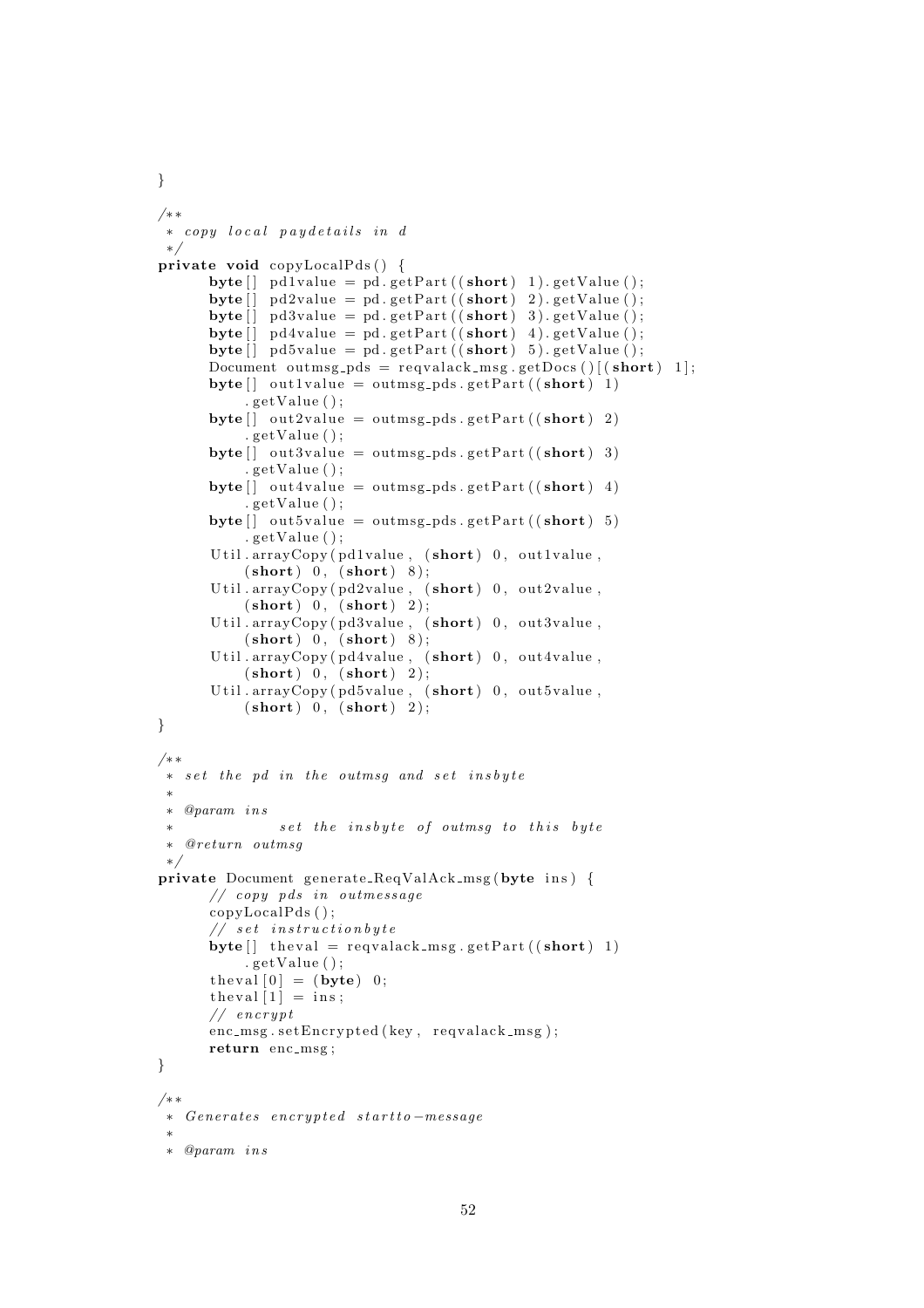```
set the insbyte of outmsq to this byte
 ∗ @re turn outmsg
 ∗/
private Document generate_Startto_msg() {
       // get information of pay detailsbyte \lceil \cdot \rceil from a me = pd . get Part (( short) 1) . get Value ( ) ; // name
       // from
      byte [] fromseqno = pd. getPart ((short) 2). getValue (); // seqno// from
      byte [ the value = pd. getPart (( short ) 5). getValue ( )// value
      Document startto = startto_msg.getPart((\text{short}) 2);
      byte [] starttolvalue = startto.getPart ((short) 1). get Value ( ) ;byte [] startto 2 value = startto . getPart ((short) 2).getValue():
      byte \begin{bmatrix} \cdot & \cdot & \cdot \\ \cdot & \cdot & \cdot \\ \cdot & \cdot & \cdot \end{bmatrix} startto . getPart ((short) 3)
            .getValue();// copy from pay details to start to msgUtil. arrayCopy (from name, (short) 0, start to 1 value,(\text{short}) 0, (\text{short}) 8);
       Util. arrayCopy (the value, (short) 0, start to 2 value,(\text{short}) 0, (\text{short}) 2);
       Util. arrayCopy (fromseqno, (short) 0, start to 3 value,(\text{short}) 0, (\text{short}) 2);
       // set instruction by te
       \text{byte} [ ] the val = start to_msg.get Part ((short) 1)
           .getValue();
       theval [0] = (byte) 0;theval [1] = (byte) 2; // station instruction// encrypt
      enc\_{msg}.\set{Entropyted(key, startto\_{msg});}return enc_msg;
}
/∗ ∗
 ∗ get the insbyte from a well formed document, insbyte
 * is returned only if insstruction is possible in
 ∗ c u r r e n t s t a t e
 ∗
 ∗ @param d
                we\,ll\,for med\,~~document∗ @re turn i n s b y t e
 ∗/
private byte getInsByte(Document d) {
      byte ins = 0:
       if (d = null)return ins:
       if (d.is_doclist())ins = d.getPart ((short) 1).getValue () [1];
       else ins = d.getValue () [1];
       if (((ins = INSSTART FROM || ins = INSSTARTTO) \& state = STATEIDLE)|| (ins = INS_REQ && state = STATE_EPR)
            || (ins = INS_VAL & state = STATE EPV)
            || (ins = INS_ACK && state = STATE_EPA))
         return ins;
       else if (ins = INS.GET_BAL || ins = INS.GET_DATA)|| ins = INS GET STATE)
         return ins;
```

```
53
```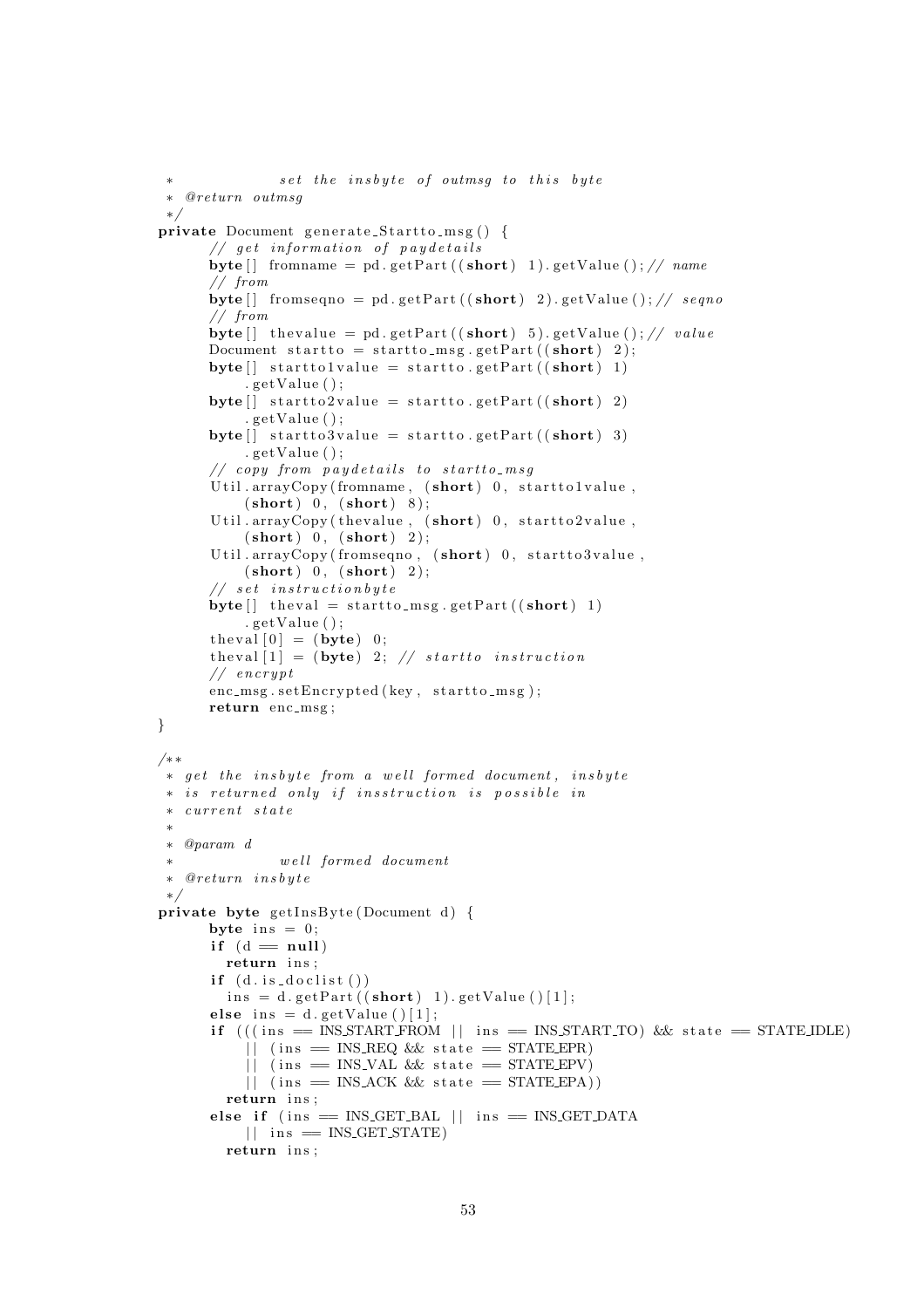```
else return (\text{byte}) 0;
}
/∗ ∗
 ∗ check is name equals msqna
 ∗
 ∗ @param msgna
 \dot{x} in p u t
 ∗ @re turn t r u e i f names are e q u a l
 ∗/
private Document checkName ( Document dmsgna ) {
       if (!(dmsgna.is-intdoc())return null;
       byte \begin{bmatrix} \end{bmatrix} the val = dmsgna . get V alue ();
       // check assures that msgna is authentic, because an
       // authentic pursename must have 8 digits
       // and must be positive.
       if (t \text{heval.length} != 8)return null;
       if (the val [0] < 0)return null;
       if (!Document.comparison.equals(the val. name))
         return dmsgna ;
       else return null;
}
/∗ ∗
 \ast check if balance-value<0
 ∗
 ∗ @param v a l u e
 \ast the value
 \ast @return the value or -1∗/
private short checkBalanceMinus (Document dvalue) {
       if \left( \left( \left( \frac{1}{2} \right)^n \right)return -1;
       \text{byte} [] the val = d value . get V alue ();
       if (!( theval. length = (short) 2))return -1;
       short value_short = Util.getShort(theval, (\text{short}) 0);
       if (balance \langle value_short || value_short \langle 0)
         return -1;
       else return value_short:
}
/∗ ∗
 \ast check if balance+value <32767
 ∗
 ∗ @param v a l u e
 \ast the value
 \ast @return the value or -1∗/
private short checkBalancePlus (Document dvalue) {
       if ( ! ( dvalue.is\_intdoc ( ) ) )return -1;
       byte \begin{bmatrix} \end{bmatrix} the value = d value . get V alue ( ) ;
       if (l ( theval length = (short) 2))
         return -1;
```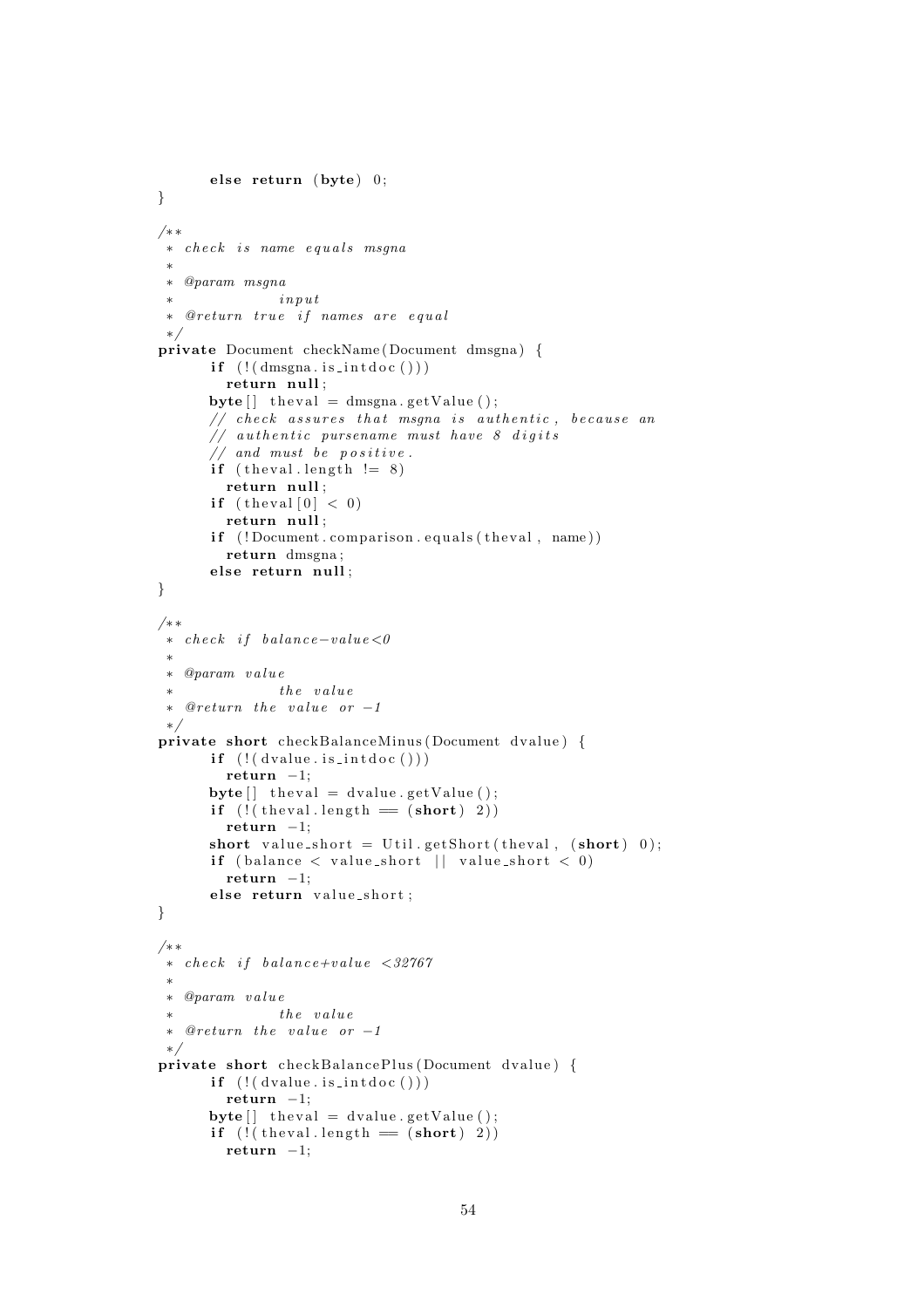```
short value_short = Util.getShort(theval, (\text{short}) 0);
         if (value_short < 0|| (short) (balance + value_short) < (short) 0)
            return -1;
         else return value_short;
}
/∗ ∗
 \ast check is seqno of other purse is intdoc and >0∗
 ∗ @param seqno
 ∗ seqno of other purse
 ∗ @re turn seqno or −1
 ∗/
private short checkSeqNoOtherPurse (Document seqnoother) {
         if (!(\varepsilon) \in \mathcal{S} \text{ is } s \text{ is } \text{ is } s \text{ is } s \text{ is } s \text{ is } s \text{ is } s \text{ is } s \text{ is } s \text{ is } s \text{ is } s \text{ is } s \text{ is } s \text{ is } s \text{ is } s \text{ is } s \text{ is } s \text{ is } s \text{ is } s \text{ is } s \text{ is } s \text{ is } s \text{ is } s \text{ is } s \text{ is } s \text{ is } s \text{ is } s \text{ is } s \text{ is } s \text{ is } s \text{ is } s \text{ is } s \text{ is } s \text{ is } s \return -1;
         byte \begin{bmatrix} \end{bmatrix} the sequence = sequested between equation that \begin{bmatrix} \end{bmatrix};
         if (l ( the sequence length = (\text{short}) 2))
           return -1;
         short seqno_s = Util.getShort(theseqno, (short) 0);
         if (\text{seqno}_s < 0)return -1;
         else return segno_s;
}
//
                                          // ∗∗∗∗∗∗∗∗∗∗∗∗∗∗∗∗∗∗∗∗∗∗∗∗∗∗∗∗∗∗∗∗∗∗∗∗∗∗∗∗∗∗∗∗∗∗∗∗∗∗∗∗∗∗∗∗∗∗∗∗∗∗∗∗
//
    functions from paper "the mondex challange"
//
                  // ∗∗∗∗∗∗∗∗∗∗∗∗∗∗∗∗∗∗∗∗∗∗∗∗∗∗∗∗∗∗∗∗∗∗∗∗∗∗∗∗∗∗∗∗∗∗∗∗∗∗∗∗∗∗∗∗∗∗∗∗∗∗∗∗
//
/∗ ∗
 ∗ check which function to call
  ∗
 ∗ @param in d oc
                     re\,e\,e\,i\,ve\,d document (with "ins"-byte in
                     first\ document \ \text{~} x \text{~} int doc)∗ @re turn Document or n u l l
 ∗/
public void step() {
         Document outdoc = null:
         Document indoc = null;// check if there is a document in the inboxif (comm. available())indoc = comm. \nreceive();
         else return;
         // nothing receivedif (indoc = null)
           return ;
         // no memory availableif (exLogCounter = exLog.length)return ;
         indoc = checkIndoc (indoc);switch (gethnByte(intdoc)) {
         case INS START FROM:
            outdoc = startFrom(intdoc.getPart((short) 2));
```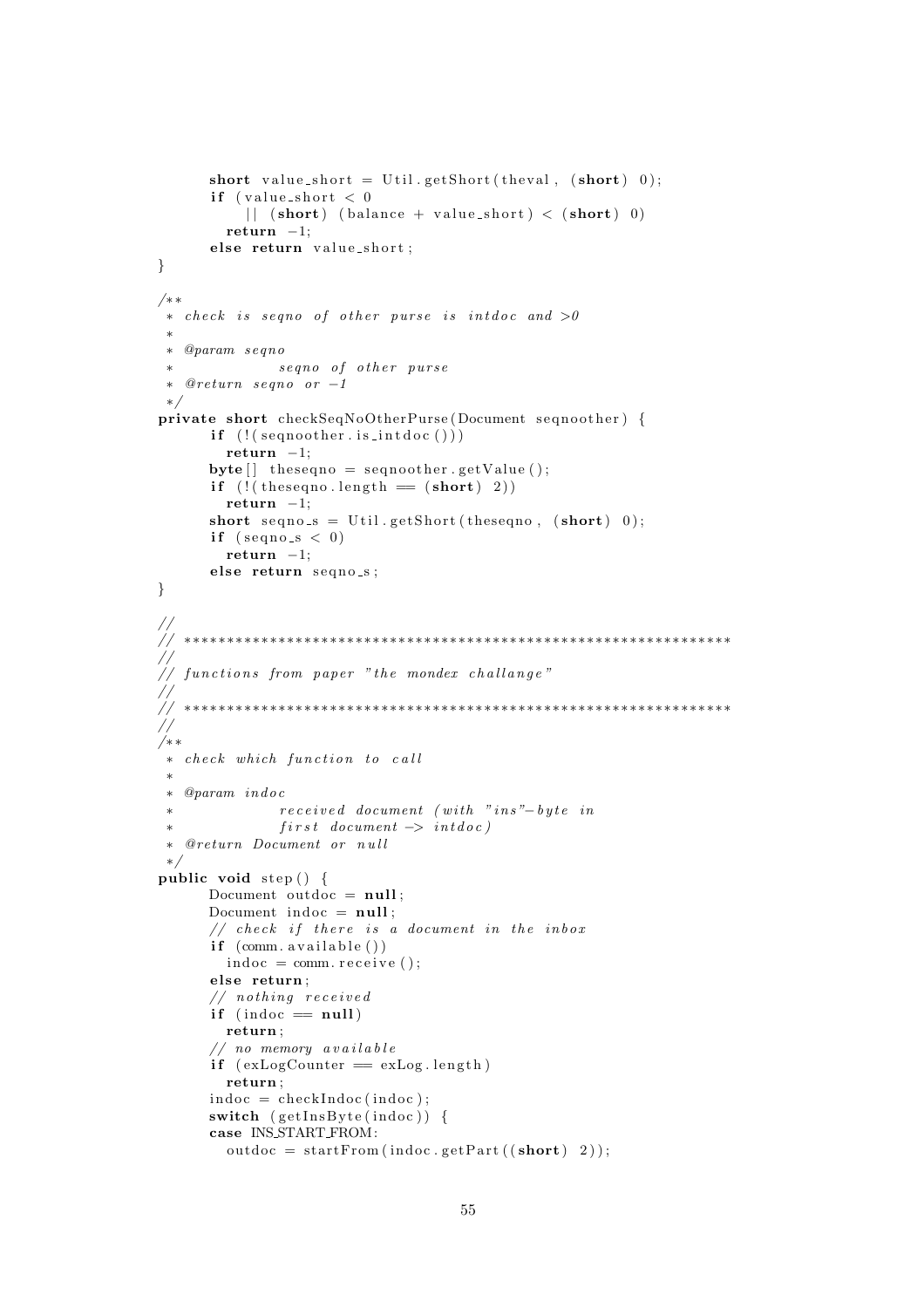```
break ;
         case INS START TO :
            outdoc = startTo (indoc.getPart ((short) 2));break ;
         case INS REQ :
            outdoc = req(intdoc.getPart((short) 2));break ;
         case INS<sub>-VAL</sub>:
            outdoc = val(indoc.getPart((short) 2));break ;
         case INS ACK :
            ack(intdoc.getPart((short) 2));break ;
         case INS GET BAL :
            outdoc = getBalance();break ;
         case INS GET DATA:
            outdoc = getData();
            break ;
         case INS GET STATE :
            outdoc = getState();break ;
         default:
            abort () :
            break ;
         }
         // send doc if outdoc is set
         if (outdoc != null)
            comm. send ( outdoc ) ;
}
/∗ ∗
 * abort method change next sequenceno, set state to
 ∗ idle and log (if needed) dynamic memory allocation!
 ∗/
private void abort () {
          if (state = STATE EPA || state = STATE EPV) {
             // s ave pds
            Document \begin{bmatrix} \end{bmatrix} docs = pd. getDocs ();
            byte \begin{bmatrix} \cdot & \cdot & \cdot \\ \cdot & \cdot & \cdot \\ \cdot & \cdot & \cdot \end{bmatrix} oldfromname = docs \begin{bmatrix} 0 \\ \cdot & \cdot \\ \cdot & \cdot \end{bmatrix}. getValue ();
            \text{byte}[\ ] old from sequently does [1]. get Value ();
            byte \begin{bmatrix} \end{bmatrix} oldtoname = docs \begin{bmatrix} 2 \end{bmatrix}. getValue ();
            byte \begin{bmatrix} \cdot & \cdot & \cdot \\ \cdot & \cdot & \cdot \\ \cdot & \cdot & \cdot \end{bmatrix} oldtoseqno = docs \begin{bmatrix} 3 \\ \cdot & \cdot \end{bmatrix}. getValue ();
            byte \begin{bmatrix} \cdot & \cdot & \cdot \\ \cdot & \cdot & \cdot \\ \cdot & \cdot & \cdot \end{bmatrix} oldvalue = docs \begin{bmatrix} 4 & \cdot & \cdot \\ \cdot & \cdot & \cdot \end{bmatrix} . getValue ();
            byte [ fromseqno = new byte [2];
             Util . arrayCopy ( old from seqno, (short) 0, from seqno,
                          (\text{short}) 0, (\text{short}) 2);
            IntDoc from sequoi = new IntDoc(from sequo);
            byte \begin{bmatrix} \end{bmatrix} to seq no = new byte \begin{bmatrix} 2 \end{bmatrix};
             Util.arrayCopy(oldtoseqno, (short) 0, toseqno,
                         (\text{short}) 0, (\text{short}) 2);
            IntDoc to sequoi = new IntDoc (to sequo);
            byte [ the value = new byte [2];
             Util.arrayCopy(oldvalue, (short) 0, thevalue,
                         (\text{short}) 0, (\text{short}) 2);
            IntDoc valuei = new IntDoc(thevalue);
            \text{byte} \left[ \right] from \text{name} = \text{new} \text{ byte} \left[ 8 \right];
             Util . arrayCopy ( oldfromname, (short) 0, fromname,
```

```
56
```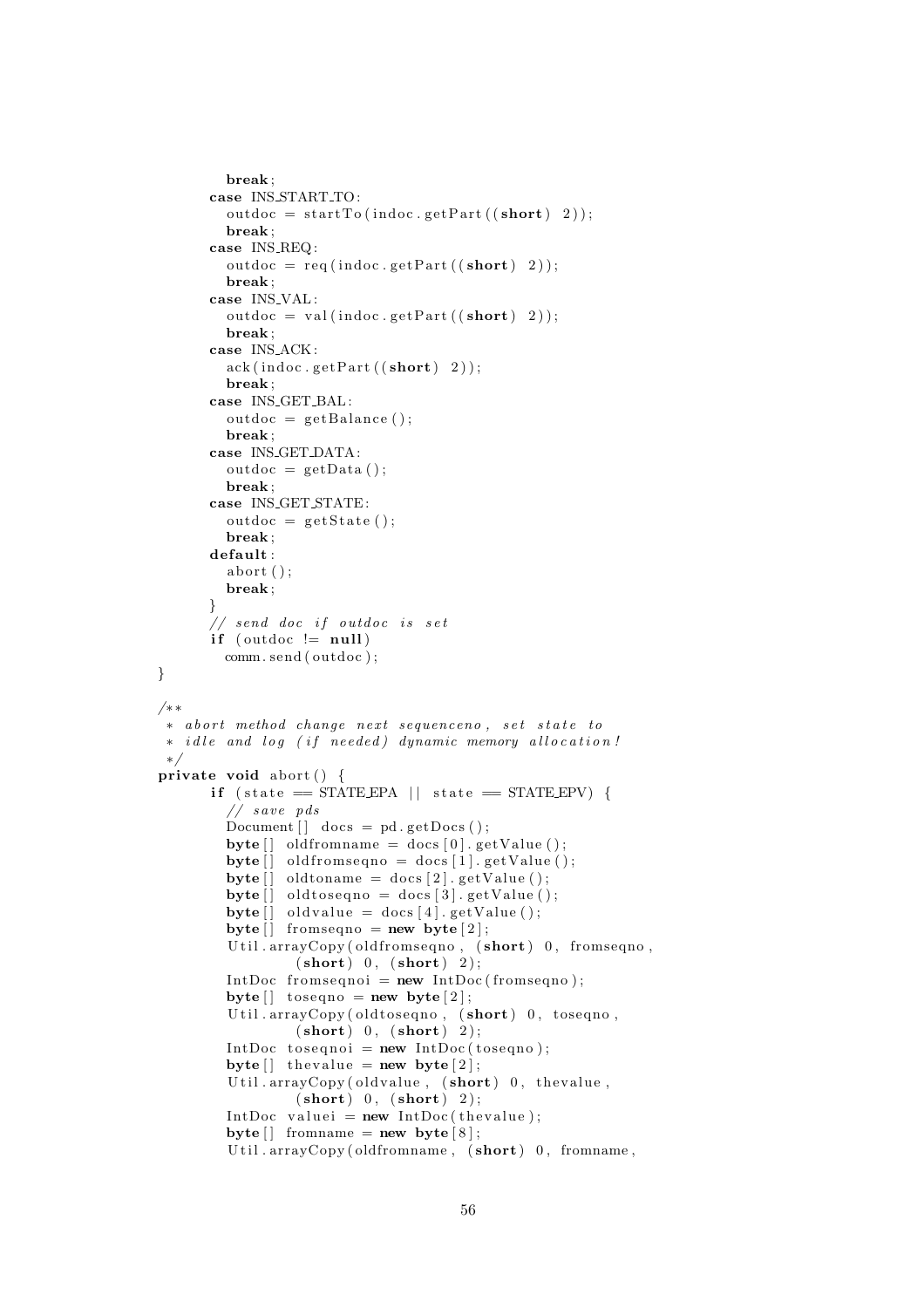```
(\text{short}) 0, (\text{short}) 8);
         IntDoc fromnamei = new IntDoc (fromname);
         byte \begin{bmatrix} \end{bmatrix} toname = new byte \begin{bmatrix} 8 \end{bmatrix};
         Util.arrayCopy (oldtoname, (short) 0, toname,
                  (\text{short}) 0, (\text{short}) 8);
         IntDoc tonamei = new IntDoc (toname);
         exLog [exLogCounter++] = new Doclist (new Document [] { fromnamei, fromseqnoi, tonamei,
                       toseqnoi, valuei.);
       }
      // nextSeqNo ();state = STATEIDLE;
}
/∗ ∗
 ∗ s t a r t f r om method c heck r e c e i v e d document and s ave
 ∗ p a y d e t a i l s . Move t o s t a t e EPR
 ∗
 ∗ @param in d oc
 ∗ r e c e i v e d document
 ∗ @re turn n u l l
 ∗/
private Document startFrom (Document indoc) {
       // get <i>indocsDocument dmsgna = checkName(indoc.getPart((short) 1));
       if (dmsgna = null)return null;
       short value_short = checkBalanceMinus (indoc
           .getPart((short) 2));if (value\_short == -1)
         return null;
      short nextSeqNoToPurse = checkSeqNoOtherPurse (indoc
           .getPart((short) 3));if (nextSeqNoToPurse = -1)return null:
      short seqno = nextSeqNo();
       if (\text{seqno} < 0)return null;
       // paydetails, state
      mkpd(name, seqno, dmsgna.getValue(), nextSeqNoToPurse,
           value\_short );
       state = STATE\_EPR;// generate starttomsq
      return generate_Startto_msg();
}
/∗ ∗
 ∗ s t a r t t o method c heck r e c e i v e d document and s ave
 ∗ p a y d e t a i l s . Genera te a req−message and move t o s t a t e
 ∗ EPV
 ∗
 ∗ @param in d oc
 ∗ r e c e i v e d document
 ∗ @re turn r e q message
 ∗/
private Document startTo (Document indoc) {
       // get <i>indocsDocument msgna = checkName(indoc.getPart((\text{short}) 1));
```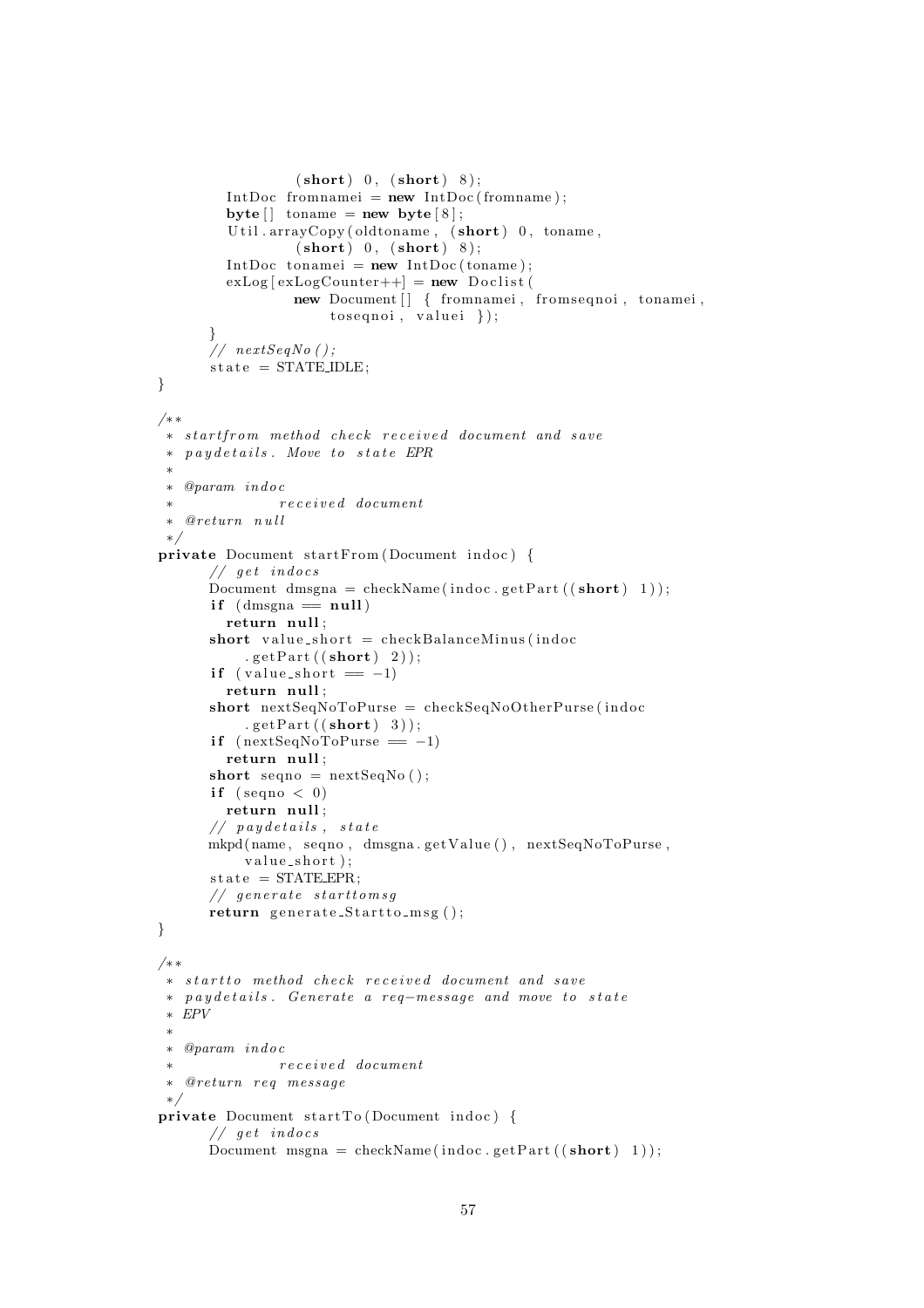```
if (msgna == null)return null;
      short value_short = checkBalancePlus (indoc
           .getPart((short) 2));if (v \text{alue} = -1)return null;
      short nextSeqNoFromPurse = checkSeqNoOtherPurse (indoc
           .getPart((short) 3));if (nextSeqNoFromPurse = -1)return null;
      short seqno = nextSeqNo();
      if (\text{seqno} < 0)return null;
       // paydetails, state and outmsa
      mkpd(msgna.getValue(), nextSeqNoFromPurse, name, seqno,
           value\_short );
       state = STATE\_EPV;Document d = generate_ReqValAck_msg(INS_REQ);
      return d;
}
/∗ ∗
 ∗ req method check received document and generate a
 ∗ v al−message . Change b al a n c e and move t o s t a t e EPA
 ∗
 ∗ @param in d oc
 ∗ r e c e i v e d document
 ∗ @re turn v a l message
 ∗/
private Document req (Document indoc) {
      if (!pd.equals(intdoc))return null;
      b alance = (short) (balance - Util . getShort (pd . getPart (
           (\textbf{short}) \quad 5). \text{getValue}(), (\textbf{short}) \quad 0));state = STATEEPA;
      return generate_ReqValAck_msg(INS_VAL);
}
/∗ ∗
 ∗ val method check received document and change
 ∗ balance. Move to state IDLE.
 ∗
 ∗ @param in d oc
 ∗ r e c e i v e d document
 ∗ @re turn ack message
 ∗/
private Document val (Document indoc) {
      if (!pd.equals(intdoc))return null;
       balance = (\text{short}) (\text{balance} + \text{Util.getShort}(\text{pd.getPart}))(\textbf{short}) \quad 5). getValue ( ), (\textbf{short}) \quad 0) ;
      state = STATEIDLE;return generate_ReqValAck_msg(INS_ACK);
}
/∗ ∗
∗ ack method
 ∗
```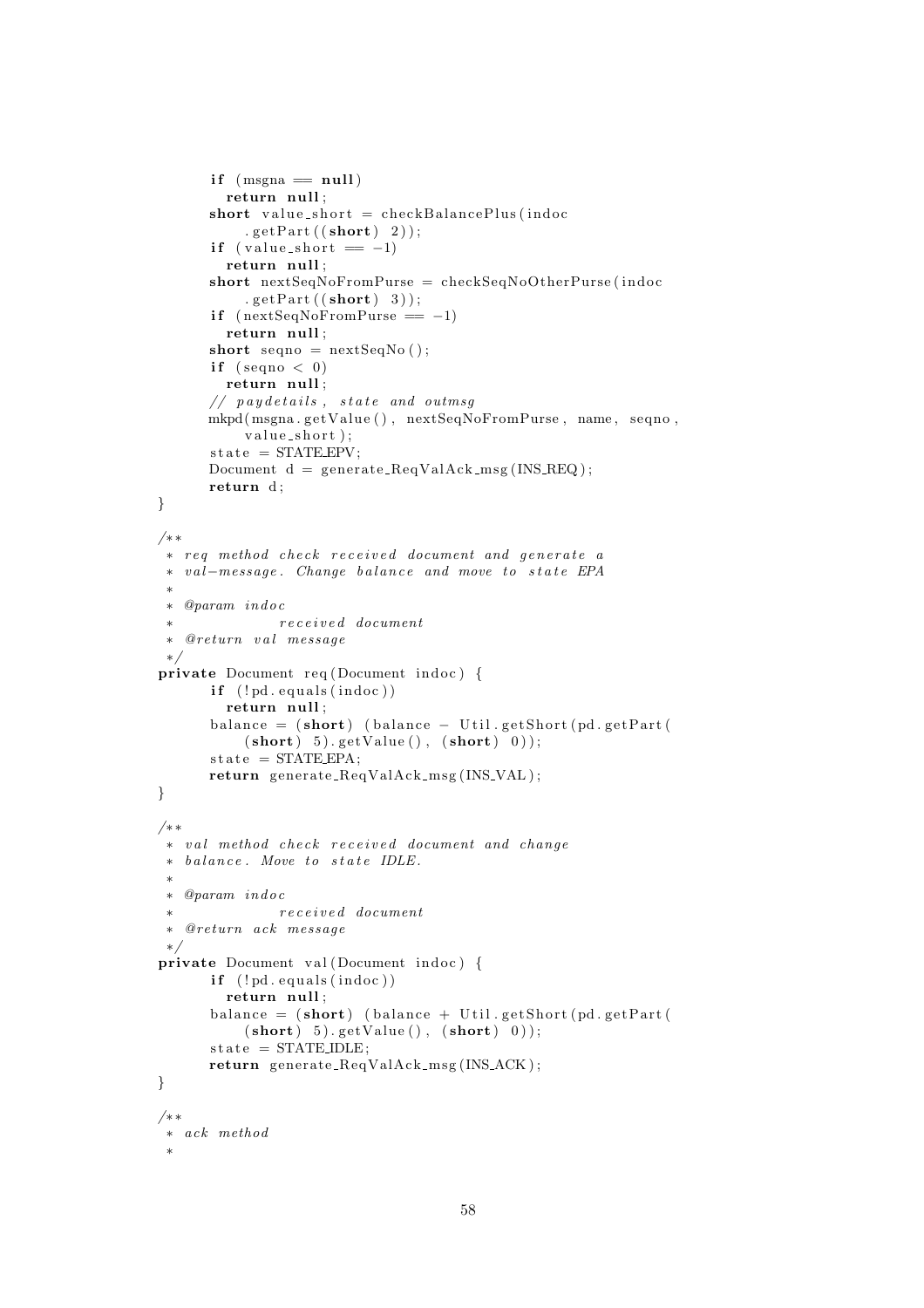```
∗ @param in d oc
 ∗ r e c e i v e d document
 ∗ @re turn n u l l
 ∗/
private void ack(Document \text{ indoc}) {
       if (! pd. equals (indoc))return ;
       state = STATEIDLE;}
/∗ ∗
 ∗ r e t u r n t h e a c t u a l s t a t e o f t h e p u r se
 ∗
 ∗ @re turn s t a t e
 ∗/
private Document getState() {
      byte [] the val = balstate_msg.getValue ();
       theval [0] = 0;
       \text{the val } [1] = \text{state};return balstate_msg;
}
/∗ ∗
 ∗ return the seq no and the name of the purse used in
 * the next transaction
 ∗
 ∗ @re turn seqno
 ∗/
private Document getData () {
      Document [ the docs = get data_msg.getDocs ();
       \text{byte}[] nameval = the docs [0]. get Value ();
       \textbf{byte}[\ ] \text{ sequoval} = \text{thedocs} \ [1]. \text{getValue}();Util.arrayCopy(name, (short) 0, nameval, (short) 0,
           (short) 8);Util.setShort (seqnoval, (short) 0, sequenceNo);
       return getdata_msg;
}
/∗ ∗
 * return the current balance of the purse
 ∗
 ∗ @re turn b a l
 ∗/
private Document getBalance() {
       Util.setShort (balstate_msg.getValue(), (\text{short}) 0,
           balance);
      return balstate_msg;
}
```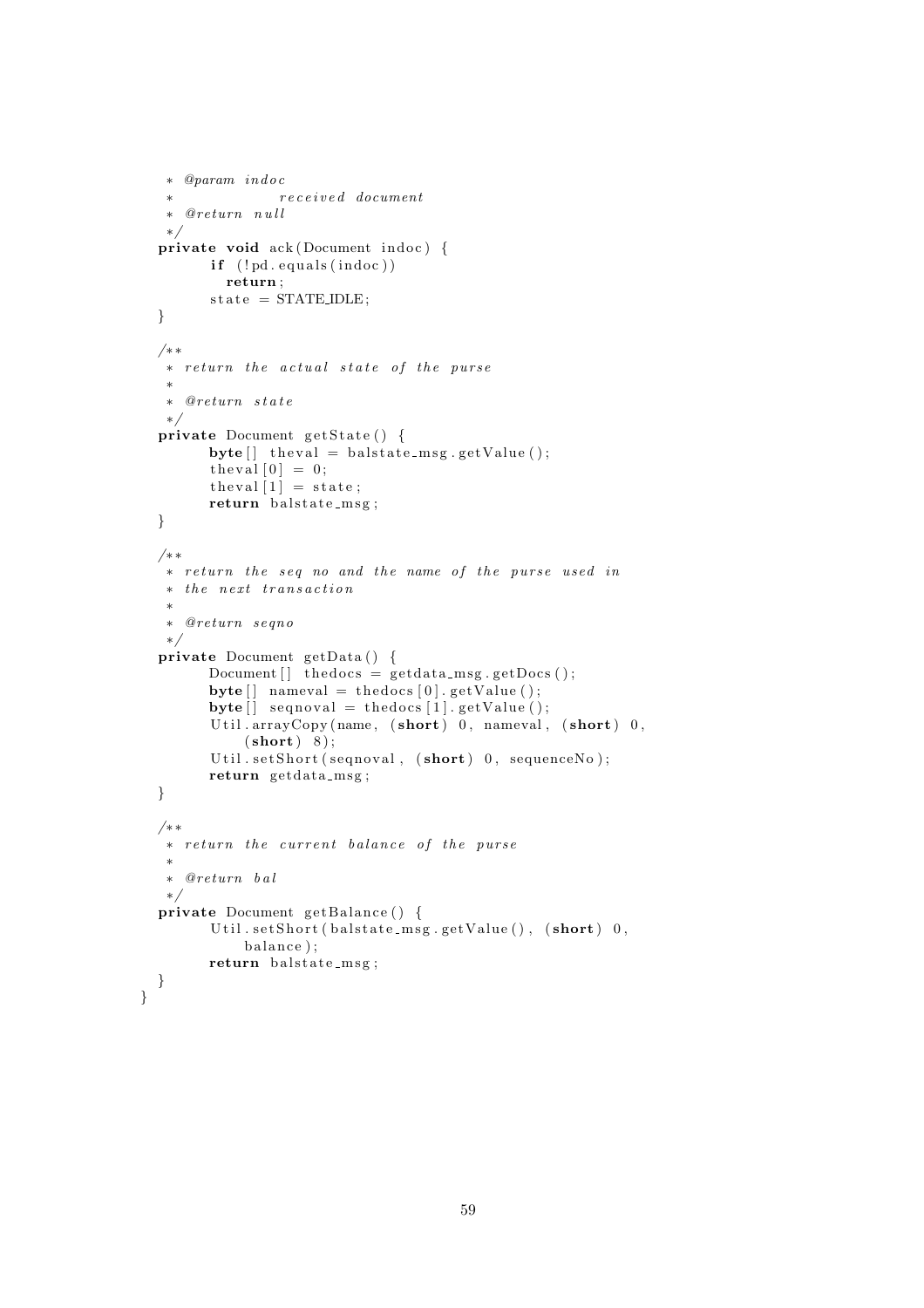### Bibliography

- [Bör03] E. Börger. The ASM Refinement Method. Formal Aspects of Computing, 15 (1–2):237– 257, November 2003.
- [BR95] E. Börger and D. Rosenzweig. The WAM—definition and compiler correctness. In C. Beierle and L. Plümer, editors, Logic Programming: Formal Methods and Practical Applications, Studies in Computer Science and Artificial Intelligence 11, pages 20–90. North-Holland, Amsterdam, 1995.
- [BS03] Egon Börger and Robert F. Stärk. Abstract State Machines—A Method for High-Level System Design and Analysis. Springer-Verlag, 2003.
- [Car94] Ulf Carlsen. Generating formal cryptographic protocol specifications. In IEEE Symposium on Research in Security and Privacy, pages 137–146. IEEE Computer Society, 1994.
- [GHRS06] Holger Grandy, Dominik Haneberg, Wolfgang Reif, and Kurt Stenzel. Developing Provably Secure M-Commerce Applications. In Günter Müller, editor, *Emerging Trends* in Information and Communication Security, volume 3995 of LNCS, pages 115–129. Springer, 2006.
- [GSR06a] Holger Grandy, Kurt Stenzel, and Wolfgang Reif. A refinement method for java programs. Technical Report 2006-29, University of Augsburg, December 2006. URL: http://www.informatik.uni-augsburg.de/lehrstuehle/swt/se/publications/.
- [GSR06b] Holger Grandy, Kurt Stenzel, and Wolfgang Reif. Refinement of Security Protocol Data Types to Java. In PASSWORD Workshop 2006 at ECOOP 2006, Nantes, France, 2006. URL: http://research.ihost.com/password/.
- [Gur95] Yuri Gurevich. Evolving algebras 1993: Lipari guide. In E. Börger, editor, Specification and Validation Methods, pages 9 – 36. Oxford Univ. Press, 1995.
- [HGRS05] D. Haneberg, H. Grandy, W. Reif, and G. Schellhorn. Verifying Security Protocols: An ASM Approach. In D. Beauquier, E. Börger, and A. Slissenko, editors, 12th Int. Workshop on Abstract State Machines, ASM 05. University Paris 12 – Val de Marne, Créteil, France, March 2005.
- [HSGR06] Dominik Haneberg, Gerhard Schellhorn, Holger Grandy, and Wolfgang Reif. Verification of Mondex Electronic Purses with KIV: From Transactions to a Security Protocol. Technical Report 2006-32, University of Augsburg, December 2006. URL: http://www.informatik.uni-augsburg.de/lehrstuehle/swt/se/publications/.
- [KIVa] Web presentation of the mondex case study in KIV. URL: http://www.informatik. uni-augsburg.de/swt/projects/mondex.html.
- [KIVb] KIV homepage. http://www.informatik.uni-augsburg.de/swt/kiv.
- [MCI] MasterCard International Inc. Mondex. URL: http://www.mondex.com.